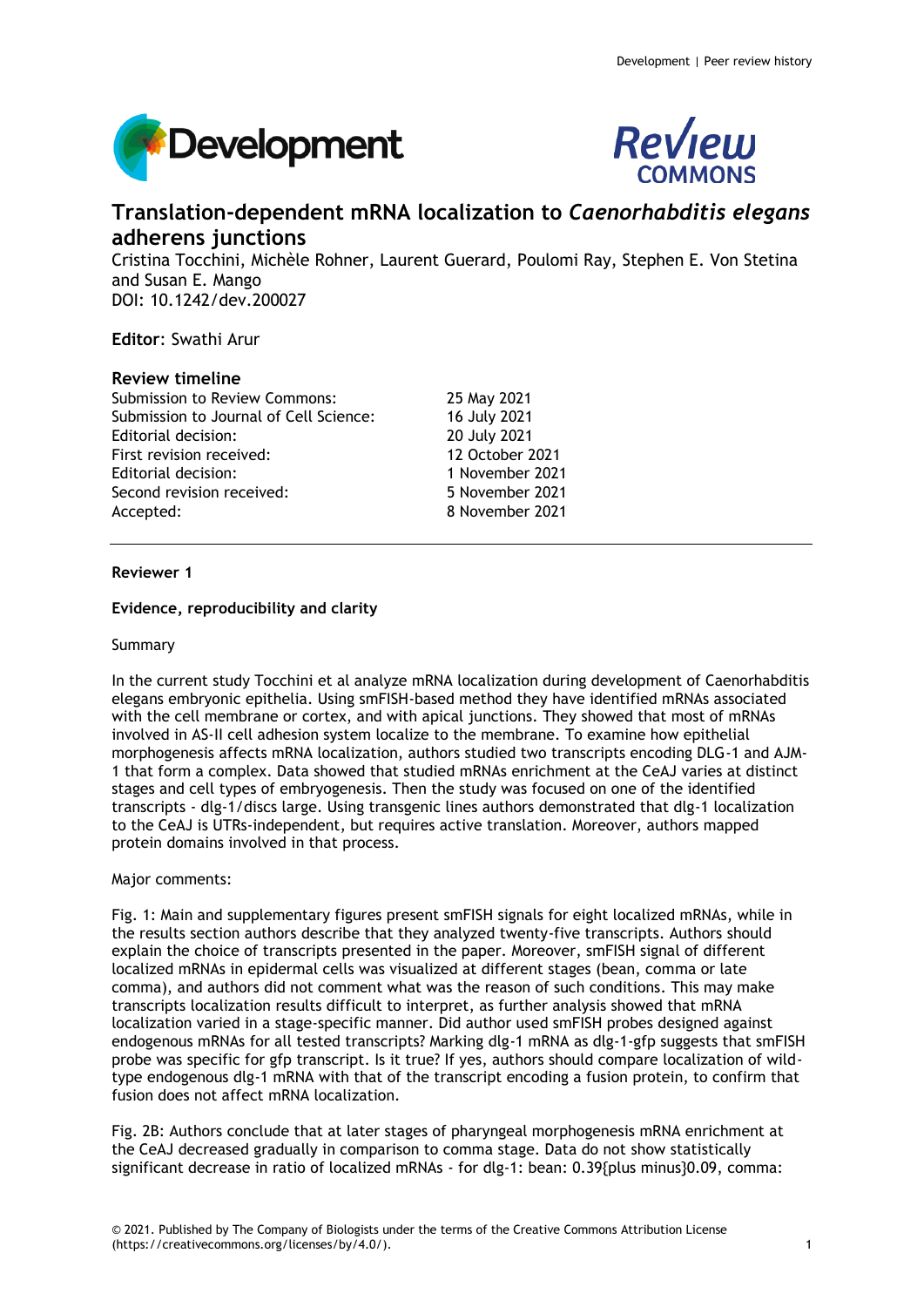0.29{plus minus}0.08, 1.5-fold: 0.30{plus minus}0.09; for ajm-1: bean: 0.36{plus minus}0.08, comma: 0.30{plus minus}0.05, 1.5-fold: 0.28{plus minus}0.09.

Fig. 4: What was the difference between the first and the second ΔATG transgenic line? Authors should analyze the size of the truncated DLG-1 protein that is expressed from the second ΔATG transgenic line that localizes to CeAJ. Knowing alternative ATGs and protein size may suggest domain composition of the truncated protein. This will allow to confront truncated protein localization with the results from Fig. 5. Moreover, to prove that the localization of dlg-1 mRNA at the CeAJ is translation-dependent, additional experiment should be performed where transcripts localization will be analyzed in embryos treated with translation inhibitors such as cycloheximide (translation elongation inhibitor) and puromycin (that induces premature termination).

Minor comments:

In the introduction section authors should emphasize the main goal and scientific significance of the paper.

Fig 1A: It's hard to distinguish different colors on the schematics. Schematics presents intermediate filaments that are not included in the Table 1.

Fig. 1C: dlg-1 transcript is marked as dlg-1-gfp on the left panel and dlg-1 on the right panel.

Fig. 2B: Axis labels and titles are not visible, larger font size should be used.

Fig. 5C: Enlarge the font size.

Fig. S2: Embryonic stages should be marked on the figure for easier interpretation.

# **Significance**

This study provides a few contributions into understanding mRNA localization in Caenorhabditis elegans during embryo development. Firstly, it identifies adhesion system II mRNAs associated with epithelial cells. Secondly, it demonstrates a case study of translation-dependent dlg-1/DLG-1 mRNA localization mechanism that does not involve zip codes. Finally, it provides a model showing the roles of different DLG-1 domains in dlg-1 localization. The results are compelling and experiments are well presented, although in my opinion authors should provide a stronger evidence to support the idea that active translation is essential for dlg-1 localization.

Overall, I believe the work will have a wide appeal covering areas such as mRNA localization, developmental biology and embryogenesis.

My field of expertise is in the RNA-protein interactions and mRNA turnover using biochemical methods as well as in vivo studies in C. elegans and mammalian cell lines. I do not have an expertise in smFISH-based methods.

# **Reviewer 2**

# **Evidence, reproducibility and clarity**

# Summary:

Tocchini et al. screened apical junction and cell membrane proteins for mRNA localization. They identified multiple proteins that are translated from localized mRNAs. Of these, dlg-1 (Discs large) mRNA localizes to cell cortices of dorsal epithelial cells, endoderm cells, and epidermal (seam) cells and is dependent on active translation for transport. The manuscript dissects the contributions of different DLG-1 protein domains to mRNA localization.

A major strength of the paper is the way it assesses translational-dependence in a transcriptspecific way without perturbing translation globally. The authors cleverly combine mutations in ATG start sites with a knock down of the non-sense mediated decay pathway. This allows Tocchini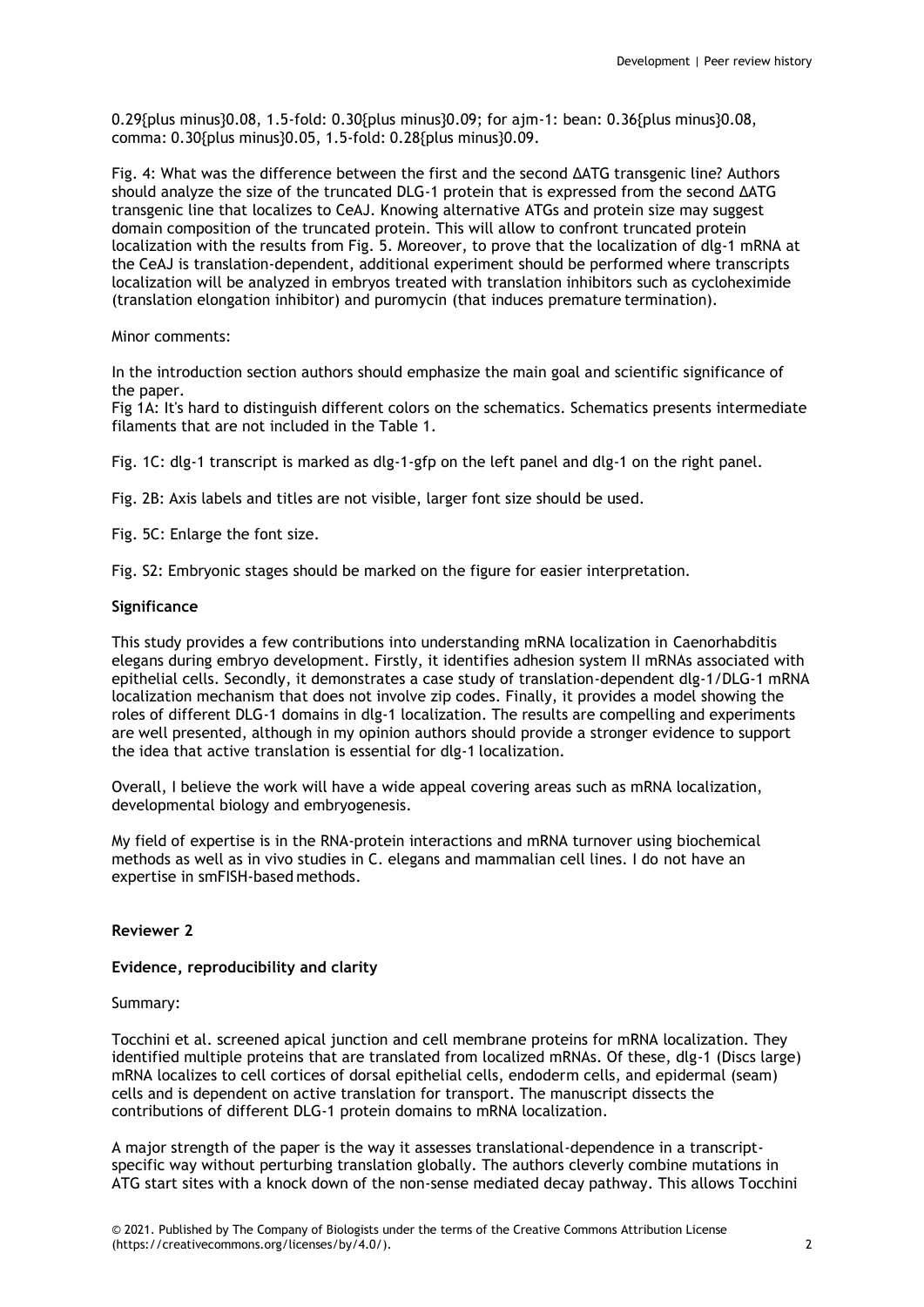et al to examine whether dlg-1 mRNA depends on active translation for localization, which it does. The authors observe an interesting finding, that the domains required for protein localization can be separated from those required for mRNA localization. Namely, mRNA localization (but not protein localization) requires C-terminal domains of the protein.

My major points of concern focus on the presentation and interpretation of Figure 5. In this figure, the blocking approach used seems confounding, the observations described by the authors are not visible, the quantification is confusing, and the interpretations seem like an over-reach.

# Major comments:

 Figure 2 requires a negative (or uniformly distributed) mRNA control for comparison. Figure 2C should be quantified. The plot quality should be improved, and appropriate statistical tests should be employed to strengthen the claimed findings.

• Most claims of perinuclear mRNA localization are difficult to see and not well supported visually or statistically. The usage of DAPI markers, membrane markers, 3D rendering, or a quantified metric would bolster this claim. Also, sax-7 is claimed to be perinuclear and elsewhere claimed to be uniform then used as a uniform control. Please explain or resolve these discrepancies more clearly.

• The major concern about the paper is the data display and interpretation of Figure 5C. I'm not comfortable with the approach the authors took of blurring out the nucleus. A more faithful practice would be to use an automated mask over DAPI staining or to quantify the entirety of the cell. If the entirety of the cell were quantified, one could still focus analysis on specific regions of relevance. The interpretations distinguishing membrane versus cytoplasmic localization (or mislocalization) are hard to differentiate in these images especially since they are lacking a membrane marker. The ability to make these distinctions forms the basis of Tocchini et al's two pathways of dlg-1 mRNA localization. These interpretations also heavily rely on how the image was processed through the different Z- stacks, and it's not clear to me how that was done. For example, the diffusion of mRNA in figure 5F and 5I are indistinguishable to my eye but are claimed to be different.

• To my eye, it seems that Figure 5 could be more faithfully interpreted to state that DGL-1 protein localization depends on the L27-SH3 domains. The Huk/Guk domains are dispensable for DLG-1 protein localization; however, through other studies, we know they are important for viability. In contrast, dlg-1 mRNA localization requires all domains of the protein (L27-Guk). It is exceptionally interesting to find a mutant condition in which the mRNA and protein localizations are uncoupled. It would be very interesting to explore in the discussion or by other means what the purpose of localized translation may be. Because, in this instance, proper mRNA localization and protein function are closely associated, it may suggest that DLG-1 needs to be translated locally to function properly.

• The manuscript requires an improve materials & methods description of the quantification procedures and statistics employed.

Minor & Major comments together:

**Text** 

• Summary statement: Is "adherent junction" supposed to be "adherens junction?"

 Abstract: Sentence 1, I think they should add a caveat word to this sentence. Something like "...phenomenon that can facilitate sub-cellular protein targeting." In most instances this isn't very well characterized or known.

• In the first paragraph, it might be good to mention that Moor et al also showed that mRNA localize to different regions to alter their level of translation (to concentrate them in high ribosome dense regions of the cell).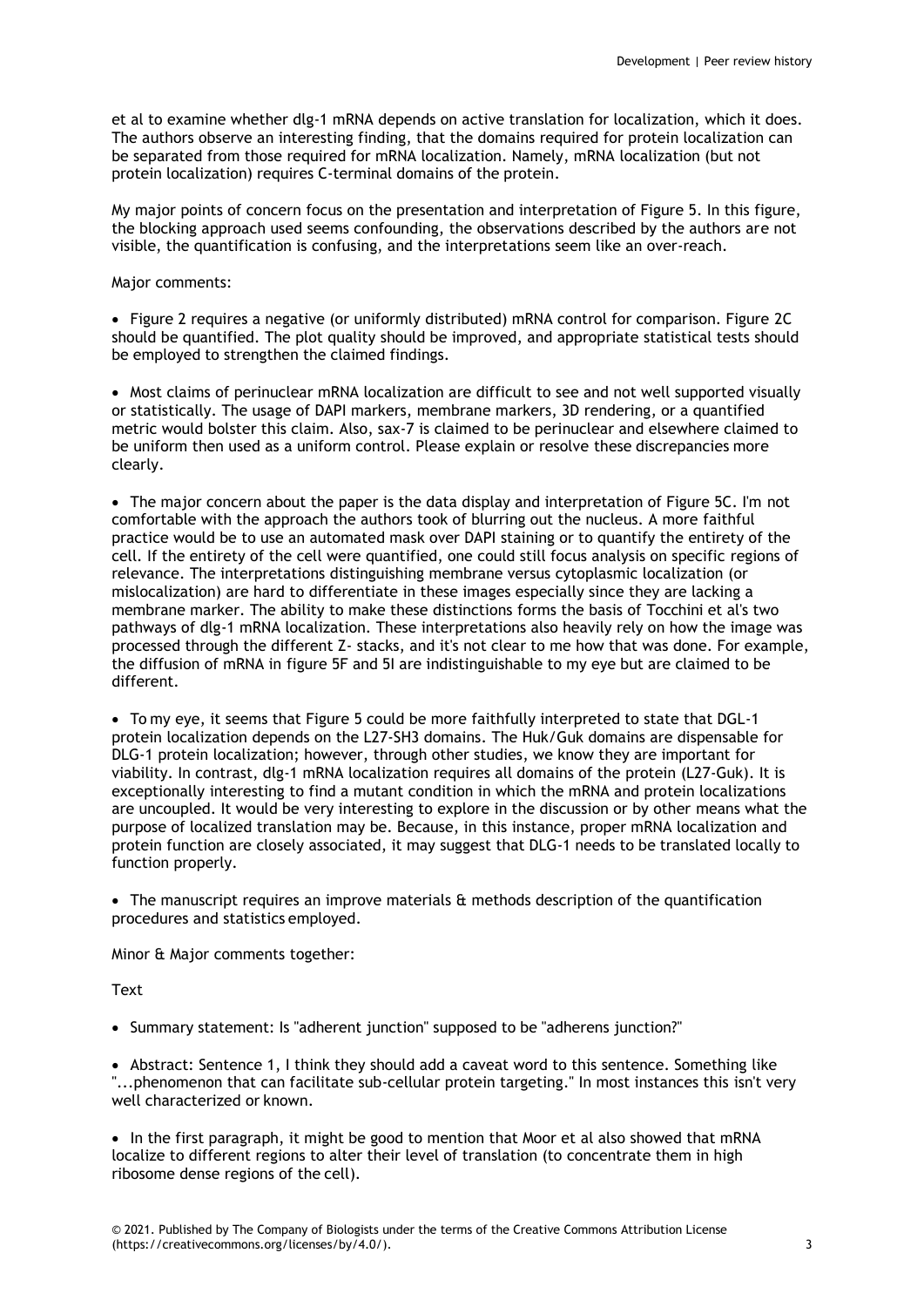There are some new studies of translation-dependent mRNA localization - that might be good to highlight - Li et al., Cell Reports (PMID: 33951426) 2021; Sepulveda et al., 2018 (PCM), Hirashima et al., 2018; Safieddine, et al 2021. Also, Hughes and Simmonds, 2019 reviews membrane associated mRNA localization in Drosophila. And a new review by Das et al (Nat Rev MCB) 2021 is also nice.

Parker et al. did not show that the 3'UTR was dispensable for mRNA localization. They showed the 3'UTR was sufficient for mRNA localization.

- In the second paragraph, the sentence about bean stages is missing one closing parenthesis.
- Last paragraph: FISH is fluorescence, not fluorescent.
- Both "subcellular" and "sub-cellular" are used.

Minor comments - Figures

• Figure 1

o Figure 1A is confusing. It's not totally clear what the rectangles and circles signify. There are many acronyms within the figure. Which of the cell types depicted in the figure are shown here? For example, for the dorsal cells, which is the apical v. basal side?

 $\circ$  Some of the colors are difficult to distinguish, particularly when printed out or for red/green colorblind readers. Is erm-1 meant to be a cytoskeletal associated or a basolateral polarity factor?  $\circ$  The nomenclature for dlg-1 is inconsistent within "C".

- o Please specify what the "cr" is in "cr.dlg-1:-gfp" in the legend
- Figure 2
- o Can Figure 2C be quantified in a similar manner to 2A/2B?
- $\circ$  2B please jitter the dots to better visualize them when they land on top of one another
- $\circ$  Please include a negative control example, a transcript that is not peripherally localized for comparison.
- o There is no place in the text of the document where Fig 2C is referenced
- o I can't see any discernable ajm-1 localization in Fig 2A.
- o I can't see any dlg-1 pharangeal localization in Fig2C.
- $\circ$  More details on how the quantification was performed would be welcome. Particularly, in 2B, what is the distance from the membrane in which transcripts were called as membraneassociated? What statistics were used to test differences between groups?
- Figure 3

 $\circ$  Totally optional but might be nice: can you make a better attempt to approximate the scale of the cartoon depiction?

 $\circ$  The GFP as an asterisk illustration may be confusing for some readers. Could you add another rectangular box to depict the gfp coding sequence?

- o This microscopy is beautiful!
- o Were introns removed? Is the endogenous copy still present?

 $\circ$  The wording in the legend "CRISPR or transgenic" may be confusing as Cas9 genome editing is still a form of transgenesis.

 $\circ$  The authors state that the 5'-3'UTR construct produces perinuclear dlg-1 transcripts but in the absence of DAPI imaging, it's not clear that this is the case.

o Which probeset was used? The gfp probe?

 $\circ$  Here, sax-7 is used as a uniform control, but sax-7 is claimed in Fig S1B-D as being perinuclear. This is a bit confusing.

- Figure 4
- o Excellent results! Really nice!
- o Fig 4A. The GFP depicted as a circle is strange.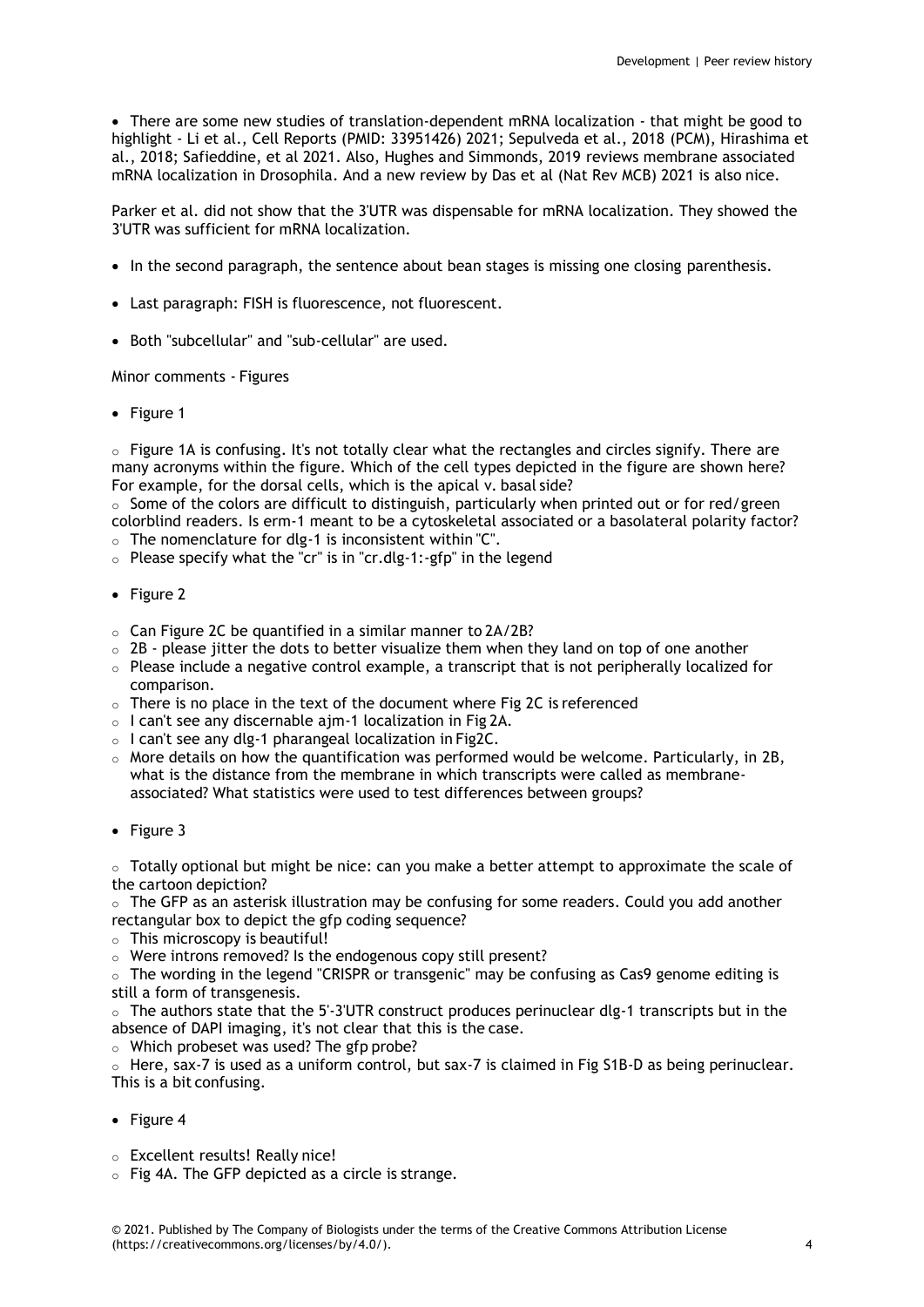o Fig 4A. Can you include the gene/protein name for easy skimming?

 $\circ$  Fig 4B, the color here is too faint and it is unclear what is being depicted. Overall, this part of the figure could be improved.

- o Were the introns removed?
- $\bullet$  Figure 5
- $\circ$  Fig 5A. can you add the gene/protein name
- $\circ$  Fig 5B. Can you you make the example apicobasal (non-apical) mRNA more distinctive? If it had its own peak in the lower trace, the reader would more clearly understand that this mRNA will be excluded from apical measurements whereas it will be included in apicobasal measurements.
- $\circ$  D' I' The grey font is too light.
- o D' I' The inconsistent y-axis scaling makes it difficult to compare across these samples. Can you set them to the same maximum number?
- $\circ$  D' I' The x-axis labels are formatted incorrectly
- $\circ$  The practice of masking out the nucleus appears to remove potentially important mRNAs that are not nuclear localized. This could really impact the findings and interpretation. Instead, consider an automated DAPI mask.
- $\circ$  I can't see what the authors are calling membrane diffuse versus cytoplasmic. This is making it hard for me to see their "two step" pathway to localization.
- o "F" looks the same as "I" to me, but the authors claim they represent different patterns and use these differences as the basis for their claim that X.
- $\circ$  Can more details of the quantification be included? How were Z-sections selected, chosen for inclusion? Which Z-sections and how many were selected?
- o Also, why do these measurements focus on what I think are the seam cells when Lockwood et al., 2008 show the entire epithelium that is much easier to see?
- $\circ$  Please name these constructs to correlate the text more explicitly to the figures.
- $\circ$  How many embryos were analyzed for each trace? How many embryos showed consistent patterns?
- o Why were these cells used for study here? Lockwood et al., 2008 use a larger field of epithelial cells for visualization.
- Figure 6

 $\circ$  There are major discrepancies between what this figure is depicting graphically and what is described in the text. Again, I'm not comfortable making the "two step" claims this figure purports given the data shared in Figure 5.

Minor comments - Tables & Supplemental Figures

Table 1

• I think this table could be improved to more clearly illustrate which mRNAs were tested and what their mRNA localization patterns were (for example, gene name identifiers included, etc). Could the information that is depicted by gray shading instead be added as its own column? For example, have a column for "Observed mRNA localization"

 Can you add distinct column names for the two columns that are labeled as "protein localization - group"

 Can you also add which of these components are part of ASI v. ASII (as described in the introduction?

Supplemental Figure 1

• It is hard to see that some of these spots are perinuclear. More information (membrane marker, 3D rendering, improved metrics) is required to support this claim.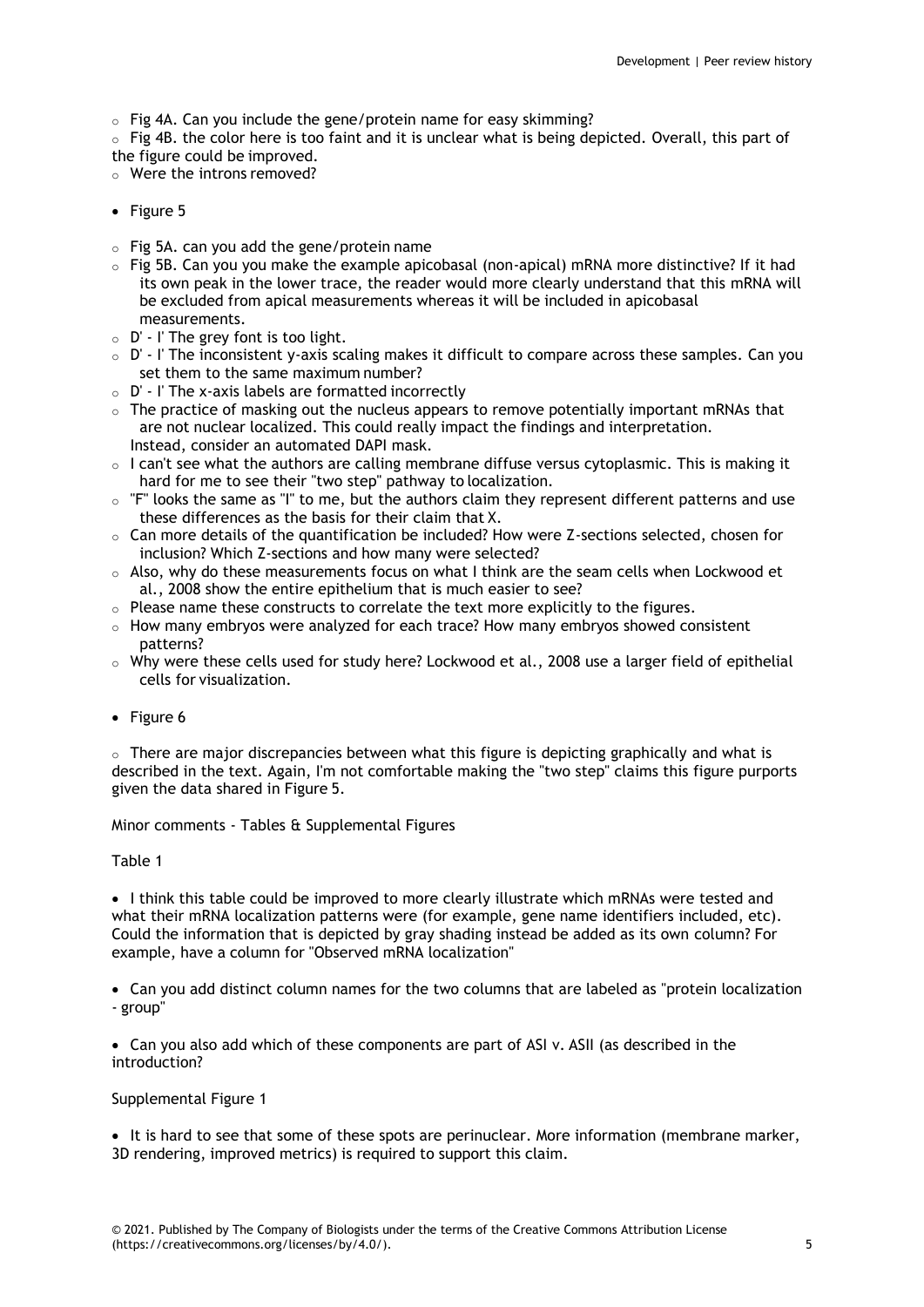- What do these images look like over the entire embryo, not just in the zoomed in section?
- sax-7 localization in S4 looks similar but a different localization claim is made.

Supplemental Figure 2

Before adherens junctions even exist dlg-1 go to the membrane - this is really neat! Supplemental Figure 3

 Technical question: If either 5 or 3 stack images are used, how does this work? Do they have different z-spacings? Or do they do 5-stack images represent a wider Z-space?

Supplemental Figure 4

Line #2 retains translation and keeps mRNA localization.

 Totally optional, but consider showing both lines in the main figure to illustrate the two possibilities.

 Materials and methods - how did they created the ATG mutations? Is it an array? - why does one translate, and one doesn't?

# **Significance**

The authors discover that dlg-1, ajm-1, and hmr-1 mRNAs (among others) are locally translated, and this represents an important conceptual advance in the field as these are well studied proteins and important markers. This is the first study to illustrate translation- dependent mRNA localization in C. elegans, to my knowledge. The mechanisms transporting these mRNAs and their associated translational complexes to the membrane may represent a new pathway of mRNA transport and is therefore significant. The authors identify domains within DLG-1 responsible which is a nice advance. If they are unable to order the events of association as they claim in Figure 5 (and that I dispute), this doesn't detract from the impact of the paper.

Other high-profile studies have recently been published that echo how mRNA localization to membranes can be observed for transcripts that encode membrane-associated proteins (Choaib et al., Dev Cell, 2020; Li et al., Cell Reports, 2021 (PMID: 33951426); and Reviewed in Hughes & Simmonds, Front Gen, 2019). These recent findings underscore the impact of Tocchini et al.'s paper. Similar studies have identified mRNAs localizing through translation dependent mechanisms to a variety of different regions of the cell (Sepulveda et al., eLife, 2018; Hirashima et al., Sci Reports, 2018; Safieddine, et al., Nat Comm, 2021; and reviewed in Ryder et al., JCB 2020). Given the timely nature of these findings and the recent interest in these concepts, a broad readership of readers should be interested in this paper.

My field of expertise is in mRNA localization imaging and quantification. I feel sufficiently qualified to evaluate the manuscript on all its merits.

#### **Reviewer 3**

# **Evidence, reproducibility and clarity**

Subcellular localization of mRNAs plays a critical role in gene regulation and ultimately cellular function. While mRNA untranslated regions often serve as key regulatory codes for expression, mRNA translation can also have a significant effect, a notable example being secretory peptides delivering translating transcripts to the endoplasmic reticulum. A complete understanding of the signals that organize mRNAs in the cell remains an open question. Here, Tocchini, et al. use the C. elegans embryo and single molecule FISH (smFISH) to determine the subcellular localization of key mRNAs involved in epithelial morphogenesis. This survey identifies several mRNAs that appear to localize to specific regions of the cell, such as the plasma membrane or apical junction, and in a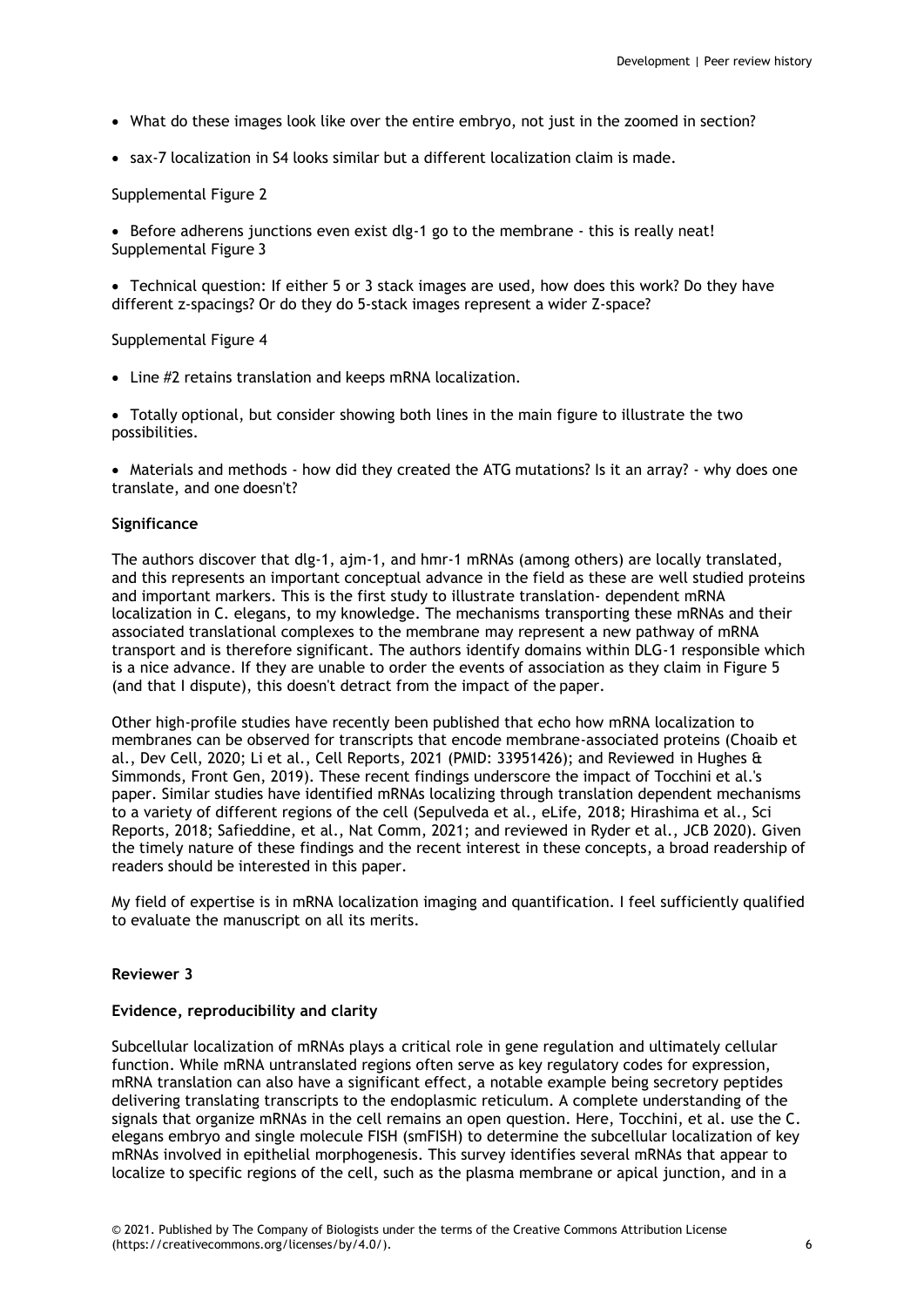developmental stage-specific manner. Dissection of the mRNA of dlg-1/discs large, an apical junction component, provides evidence that mRNA localization requires active translation, but surprisingly the untranslated regions are dispensable. Further mRNA truncation mapping supports the model that the N-terminal coding region helps target mRNAs to the apical junctions, but the Cterminal coding regions are sufficient to localize dlg-1 mRNA to the plasma membrane. The manuscript describes a two-step model for dlg-1 localization and recruitment to the apical junction that depends on translation.

# MAJOR:

1. The smFISH results are striking and implications exciting. The conclusions made from the smFISH results reported in all Figures will be strengthened considerably by quantifying the mRNA localized to the defined specific subcellular regions. At the very least, localization to the cytoplasm versus the plasma membrane should be determined as performed in Figure 2B, but quantifying finer localization will enhance the conclusions made about regional localization (e.g. CeAJ versus plasma membrane mRNA localization in Figure 5). Inclusion of a non-localizing control in Figures 1-4 will enable statistical comparisons between Mrna localizing and non-localizing groups.

2. The script used for smFISH quantitation should be included in the methods or published in an accessible forum (Github, etc). Criteria for mRNA "dot" calling should be defined in the methods. All raw smFISH counts should also be reported.

3. Figure 2: What is the localizing ratio of a non-localizing control mRNA (e.g. jac-1)? Including an unlocalized control with quantitation would strengthen the localization arguments presented. 4. Figure 5: Quantifying colocalization of mRNA and protein (+/- AFM-1) will strengthen the arguments made about mRNA/protein localization.

5. Discussion of the CeAJ mRNA localization mechanism is warranted. Do the authors speculate that the newly translated protein drives localization during translation, similar in concept to SRPmediated localization to the ER, or ribosome association is a trigger to permit a secondary factor to drive mRNA localization, or another model?

# MINOR:

- $\circ$  Please complete the following sentence: "We identified transcripts enriched at the CeAJ in a stage- and cell type-specific."
- $\circ$  It would be helpful to provide reference(s) for the protein localization summary in Table 1.
- o Figure 2B: Did dlg-1 and ajm-1 localize at similar ratios? Appropriate statistics comparing the different ratios may be informative.
- $\circ$  Figure 2: In the paragraph that begins, "Morphogenesis of the digestive track," the text should refer to Figure 2C? If not, the text requires further clarification.
- $\circ$  Figure 2: Reporting the smFISH localizing ratios of 8E and 16E will be informative.
- $\circ$  Please include citations when summarizing the nonsense-mediated decay NMD mechanism and AJM-1 identifying the CeAJ.
- o The sentence, "Embryos from our second ΔATG transgenic line displayed a little GFP protein and some dlg-1::gfp mRNA," should refer to Figure S4. An immunoblot of this reporter versus wild type may be informative regarding the approximate position of putative alternative start codon.
- $\circ$  Figure 5: N's and repetitions performed should be included for localization experiments.
- $\circ$  Please clarify that the "the mechanism of UTR-independent targeting is unknown in any species" refers to dlg-1 mRNA localization.
- o "Our findings suggest..." discussion paragraph should reference Figure 6.

# **Significance**

This well-written, well-cited manuscript describes the striking subcellular localization pattern of a critical, conserved gene involved in both animal development and human disease. The observation that the start codon, and thus translation, is necessary for transcript localization is a complete surprise, and opens exciting doors to investigate how translation leads to mRNA organization and its connection to tissue development. As such, this manuscript will be of broad interest to RNA, cell and developmental biologists, particularly those who investigate post-transcriptional gene regulation and protein complex assembly. However, while the images are indeed supportive of the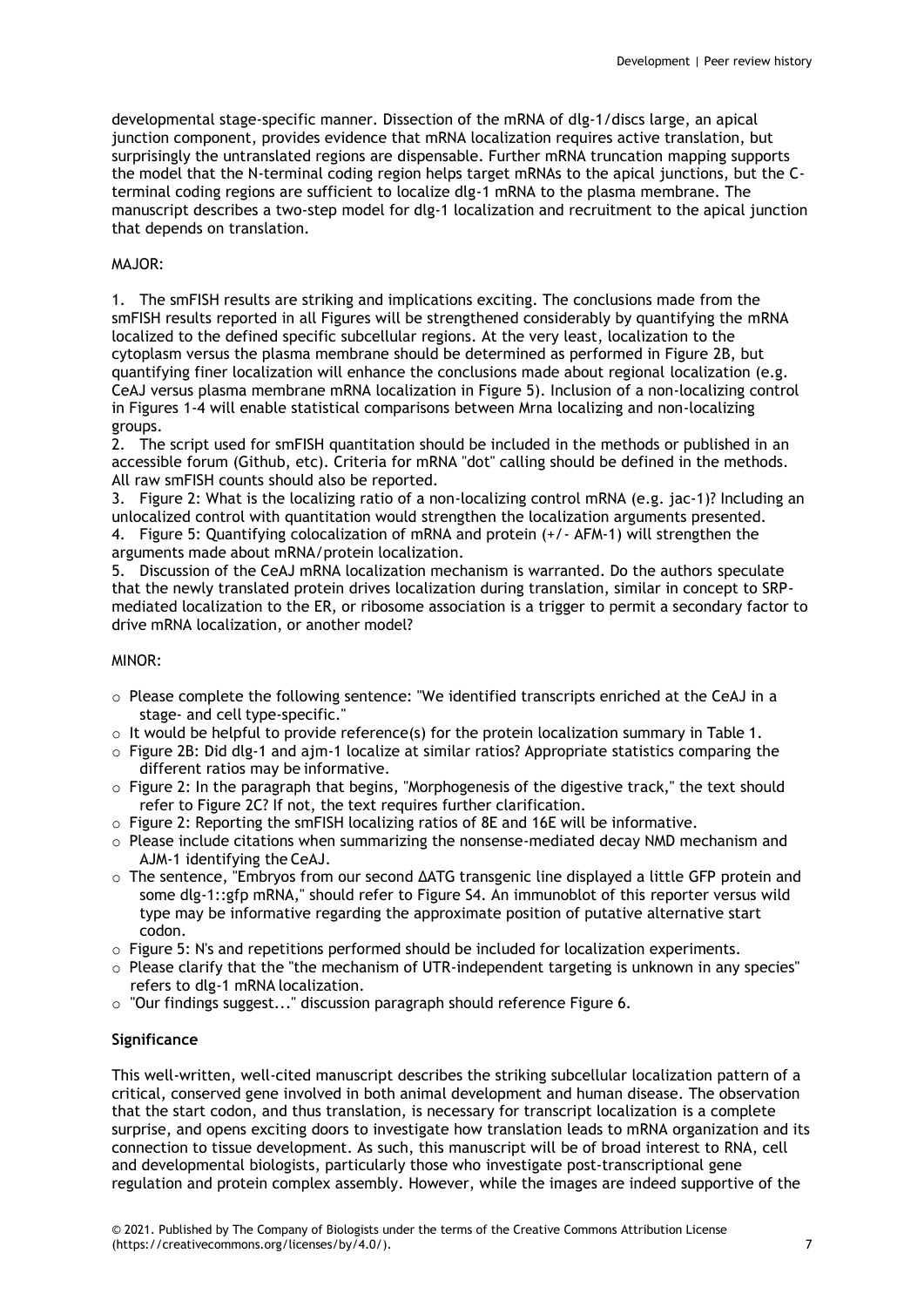manuscript's claims, the conclusions will be markedly strengthened by quantifying the subcellular localization of mRNAs in the smFISH experiments, paired with negative controls (e.g. nonlocalizing, cytoplasmic mRNA). Addition of more quantitative smFISH analyses will enhance the experimental reproducibility, rigor, and statistical significance. The text, figures, and methods should also be revised to include more details about the smFISH analyses, in particular the inclusion of n's, descriptions of how spots were identified, descriptions of scripts used, and the raw mRNA counts.

Regardless, the reporter genes tested were well conceived and dlg-1 shows promise to be a fantastic model to further investigate the mechanisms underlying translation-dependent mRNA localization.

My expertise covers post-transcriptional gene regulation, the C. elegans model organism, and fluorescent imaging with smFISH.

Author response to reviewers' comments

1. General Statements

**We thank the reviewers for their thoughtful comments. We were delighted the reviewers found our results "***compelling***", "***striking***", "***well presented***", "***implications exciting***", "***excellent results! really nice!***", "***this microscopy is beautiful***!" and "***translationaldependence* **(of mRNA localization)** *in a transcript-specific way without perturbing translation globally***", which is a "***complete surprise, and opens exciting doors to investigate how translation leads to mRNA organization and its connection to tissue development***" and "***may represent a new pathway of mRNA transport***".**

**We also appreciated the comments regarding the "***wide appeal***", "***broad readership of readers***", and "***broad interest***" the reviewers gave to our manuscript regarding its impact, and also the comments of "***well-written* **(and)** *well-cited***".**

2. Description of the planned revisions

**We can address all the concerns raised by the reviewers. In addition to textual changes, we will add the following to the Results section:**

- 1. Additional quantitation of smFISH beyond Figure 2;
- 2. Addition of a negative (uniformly distributed) mRNA control and its quantitation;
- 3. Western blots for our ΔATG lines to determine what and how much protein is made. 4. Unbiased nuclear masking.

**Our specific responses are shown below, in blue.**

**Reviewer #1**

# Major comments

Fig. 1: Main and supplementary figures present smFISH signals for eight localized mRNAs, while in the results section authors describe that they analyzed twenty-five transcripts. Authors should explain the choice of transcripts presented in the paper.

We will include a panel in Fig. S1E to show every mRNA that we tested, and we will edit Table 1 to describe the observed subcellular localization.

We will edit the text, adding a few sentences to clarify, along the lines of: **"***Our survey revealed mRNAs with varying degrees of localization within epithelia that we divided into three classes:* **Ce***AJ/membrane localized, perinuclearly localized, and unlocalized (Fig. 1 and S1 and Table 1).***" and "***The rest of our tested mRNAs did not possess any evident subcellular localization at any of the analyzed embryonic stages/tissues and were not further investigated (Fig. S1E and Table 1).***"**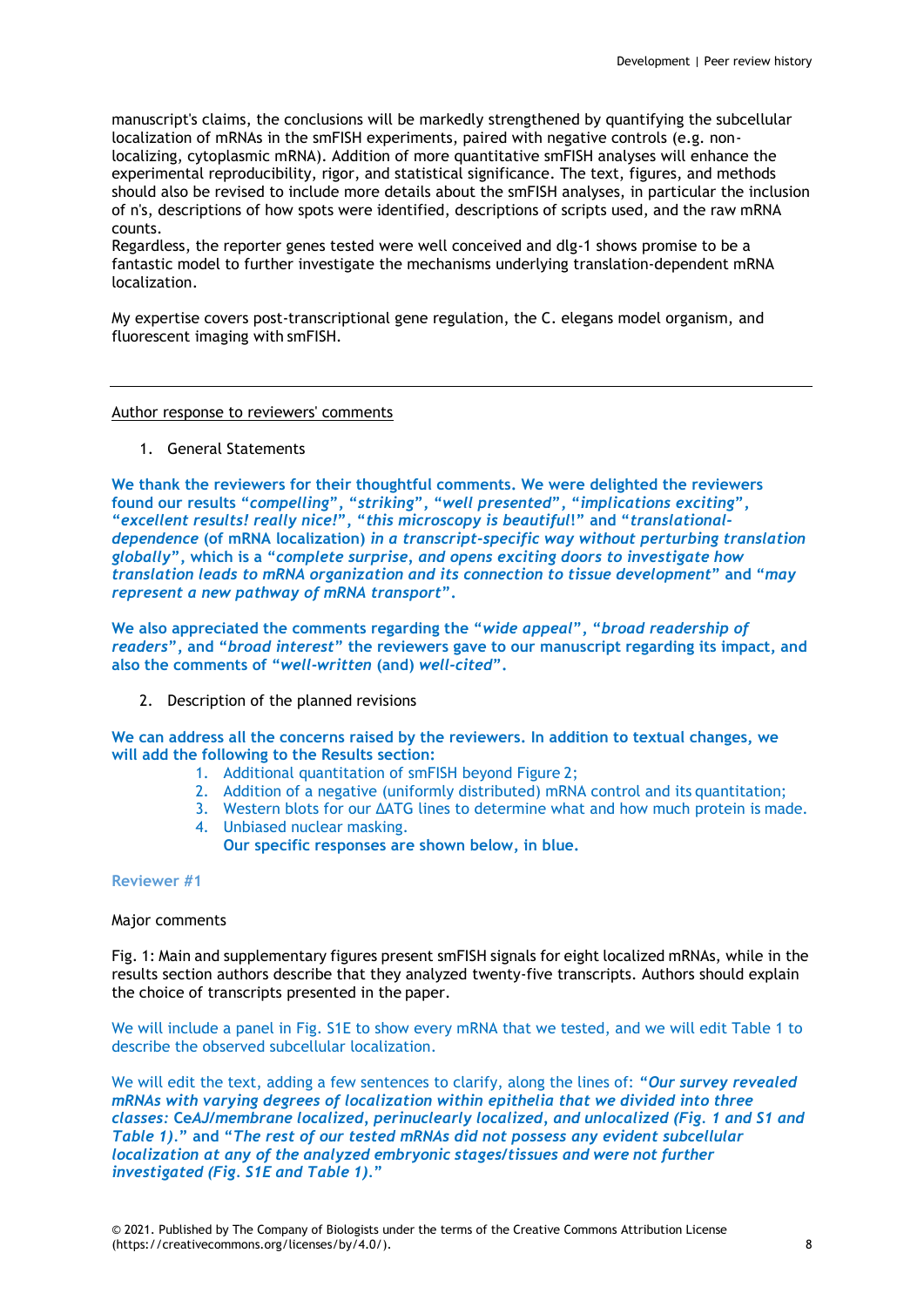Moreover, smFISH signal of different localized mRNAs in epidermal cells was visualized at different stages (bean, comma or late comma), and authors did not comment what was the reason of such conditions. This may make transcripts localization results difficult to interpret, as further analysis showed that mRNA localization varied in a stage-specific manner.

We have clarified this point now in Figure legend 1: "*Specific embryonic stages were selected for each transcript based on the highest degree of mRNA localization they exhibited.***"**

Did author used smFISH probes designed against endogenous mRNAs for all tested transcripts?

We did not. We clarify this point now in Materials and methods: "*All probes were designed against the endogenous mRNA sequences except* dlg-1 *(some constructs),* pkc-3*,* hmp-2*,* spc-1*,* let-805*, and* vab-10a*, whose mRNA were detected with gfp probes in their corresponding transgenic lines (Table S2). An exception to this is Fig. S1A where we used probes against the endogenous dlg- 1 mRNA.".* 

Marking dlg-1 mRNA as dlg-1-gfp suggests that smFISH probe was specific for gfp transcript. Is it true? If yes, authors should compare localization of wild-type endogenous dlg-1 mRNA with that of the transcript encoding a fusion protein, to confirm that fusion does not affect mRNA localization.

Yes, in Fig. 1C we show smFISH for GFP (*i.e*., the tagged *dlg-1* only). In Fig. S1A, we show smFISH against endogenous *dlg-1.* Tagged and endogenous *dlg-1* mRNAs are both localized. We clarified this point in the main text: "*Five of these transcripts were enriched at specific loci at or near the cell membrane: laterally and at the* Ce*AJ for dlg-1 (Fig. 1C for endogenous/GFP CRISPR-tagged*  dlg-1::gfp *mRNA and S1A for endogenous/non-tagged* dlg-1 *mRNA), (…)*". And in the Supplemental figure legend (Fig. S1A): "*Endogenous/non-tagged* dlg-1 *mRNA shows* Ce*AJ/membrane localization like its endogenous/GFP CRISPR-tagged counterpart.*"

Fig. 2B: Authors conclude that at later stages of pharyngeal morphogenesis mRNA enrichment at the CeAJ decreased gradually in comparison to comma stage. Data do not show statistically significant decrease in ratio of localized mRNAs - for dlg-1: bean: 0.39{plus minus}0.09, comma: 0.29{plus minus}0.08, 1.5-fold: 0.30{plus minus}0.09; for ajm-1: bean: 0.36{plus minus}0.08, comma: 0.30{plus minus}0.05, 1.5-fold: 0.28{plus minus}0.09.

t-test (one-tailed) analysis revealed a significant difference between bean and comma stages for both *dlg-1* and *ajm-1* mRNAs. Statistical analysis and data will be provided.

Fig. 4: What was the difference between the first and the second ΔATG transgenic line? Authors should analyze the size of the truncated DLG-1 protein that is expressed from the second ΔATG transgenic line that localizes to CeAJ. Knowing alternative ATGs and protein size may suggest domain composition of the truncated protein. This will allow to confront truncated protein localization with the results from.

We will perform a Western blot to determine the size and levels of proteins produced.

Fig. 5. Moreover, to prove that the localization of dlg-1 mRNA at the CeAJ is translationdependent, additional experiment should be performed where transcripts localization will be analyzed in embryos treated with translation inhibitors such as cycloheximide (translation elongation inhibitor) and puromycin (that induces premature termination).

We believe this comment might refer to Fig. 4. If this is the case: drugs like cycloheximide and puromycin affect the translation of the whole transcriptome, whereas with our ΔATG experiment, we aimed to target the translation of one specific transcript and avoid secondary effects. Nevertheless, we understand Reviewer #1's concern and will include a second experiment. In our hands, cycloheximide and puromycin have never worked in older embryos (it's hard to get past the eggshell and into the embryo). Instead, we will use stress conditions, which induce a "ribosome drop-off" (Spriggs *et al.,* 2010). Heat stress has been shown to decrease polysome occupancy (Arnold *et al*., 2014). We, therefore, have used heat-shock at 33°C for 30', and the results are now shown in Fig. S4. These show the loss of RNA localization upon heat shock.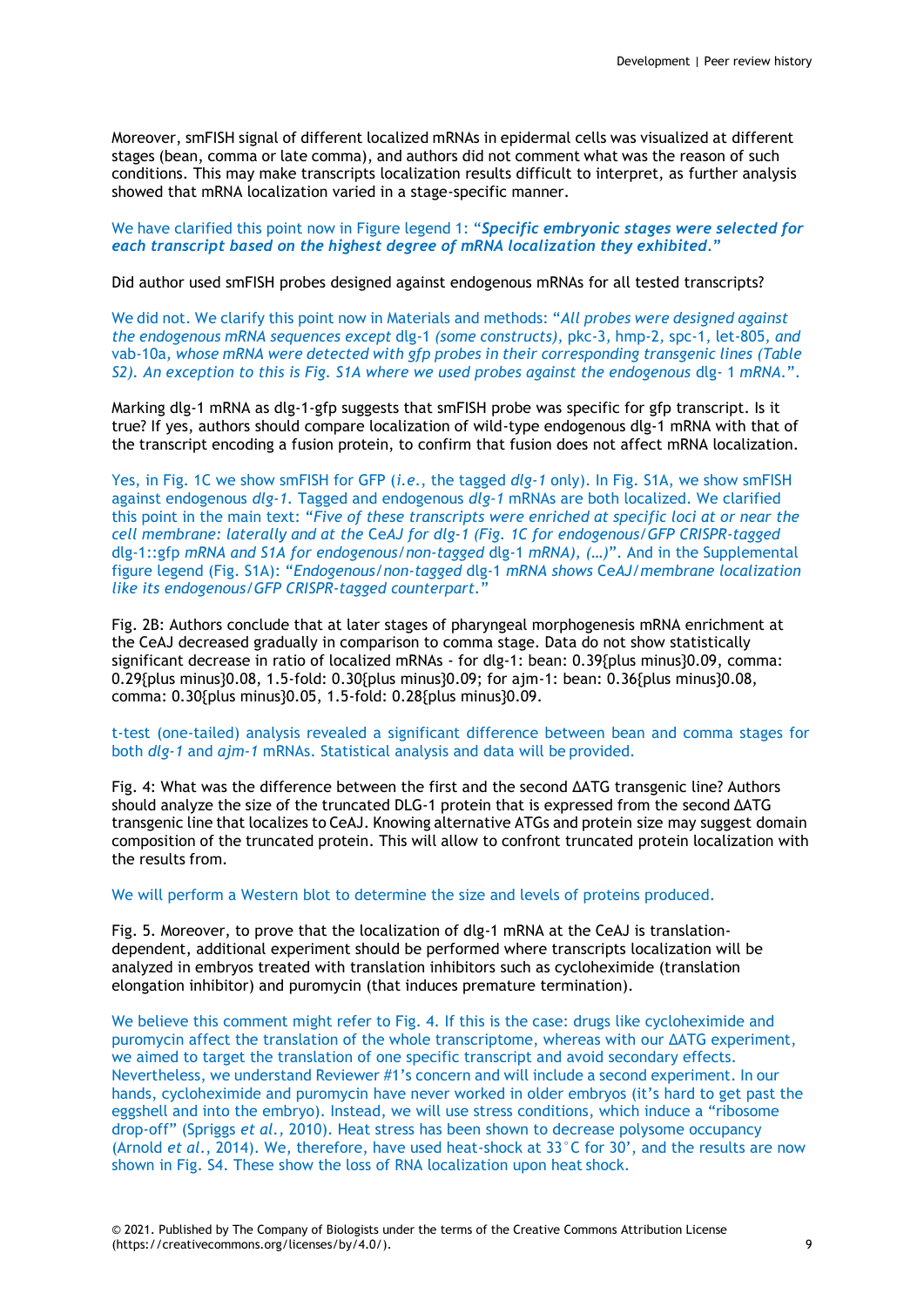### Minor comments

In the introduction section authors should emphasize the main goal and scientific significance of the paper.

We added this sentence to state the significance before summarizing the results: "*To investigate the impact of mRNA localization during embryonic development, we conducted a single molecule fluorescence in situ hybridization (smFISH)-based survey* (…)" and "*Our data demonstrate that the*  dlg-1 *UTRs are dispensable, whereas translation is required for localization, therefore providing an example of a translation-dependent mechanism for mRNA delivery in* C. elegans*.*" To state the significance.

Fig 1A: It's hard to distinguish different colors on the schematics. Schematics presents intermediate filaments that are not included in the Table 1**.**

We modified Table 1 based on this and other reviewers' comments.

Fig. 1C: dlg-1 transcript is marked as dlg-1-gfp on the left panel and dlg-1 on the right panel.

Corrected.

Fig. 2B: Axis labels and titles are not visible, larger font size should be used.

We will modify the graph (following Reviewer #2's suggestion) and axes label and title sizes will be taken into account.

Fig. 5C: Enlarge the font size.

Will do.

Fig. S2: Embryonic stages should be marked on the figure for easier interpretation.

Added.

**Reviewer #2**

Major comments

**Figure 2 requires a negative (or uniformly distributed) mRNA control for comparison. Figure 2C should be quantified. The plot quality should be improved, and appropriate statistical tests should be employed to strengthen the claimed findings.**

We will add a negative control (*jac-1* mRNA), and quantify Fig. 2C as well. Plots will be changed accordingly to the suggestion.

**Most claims of perinuclear mRNA localization are difficult to see and not well supported visually or statistically. The usage of DAPI markers, membrane markers, 3D rendering, or a quantified metric would bolster this claim. Also, sax-7 is claimed to be perinuclear and elsewhere claimed to be uniform then used as a uniform control. Please explain or resolve these discrepancies more clearly.**

Regarding perinuclear mRNAs:

We are not trying to make a big statement out of these data as perinuclear (ER) localization of mRNAs coding for transmembrane/secreted proteins is well known. The aim of our study was to describe transcript localized at or in the proximity of the junction. However, we thought it was worth mentioning these examples of perinuclearly localized mRNAs (*hmr-1*, *sax-7*, and *eat-20*) for two reasons: scientific correctness – show accessory results that might be interesting for other scientists – and use as positive controls for our smFISH survey – these mRNAs were expected to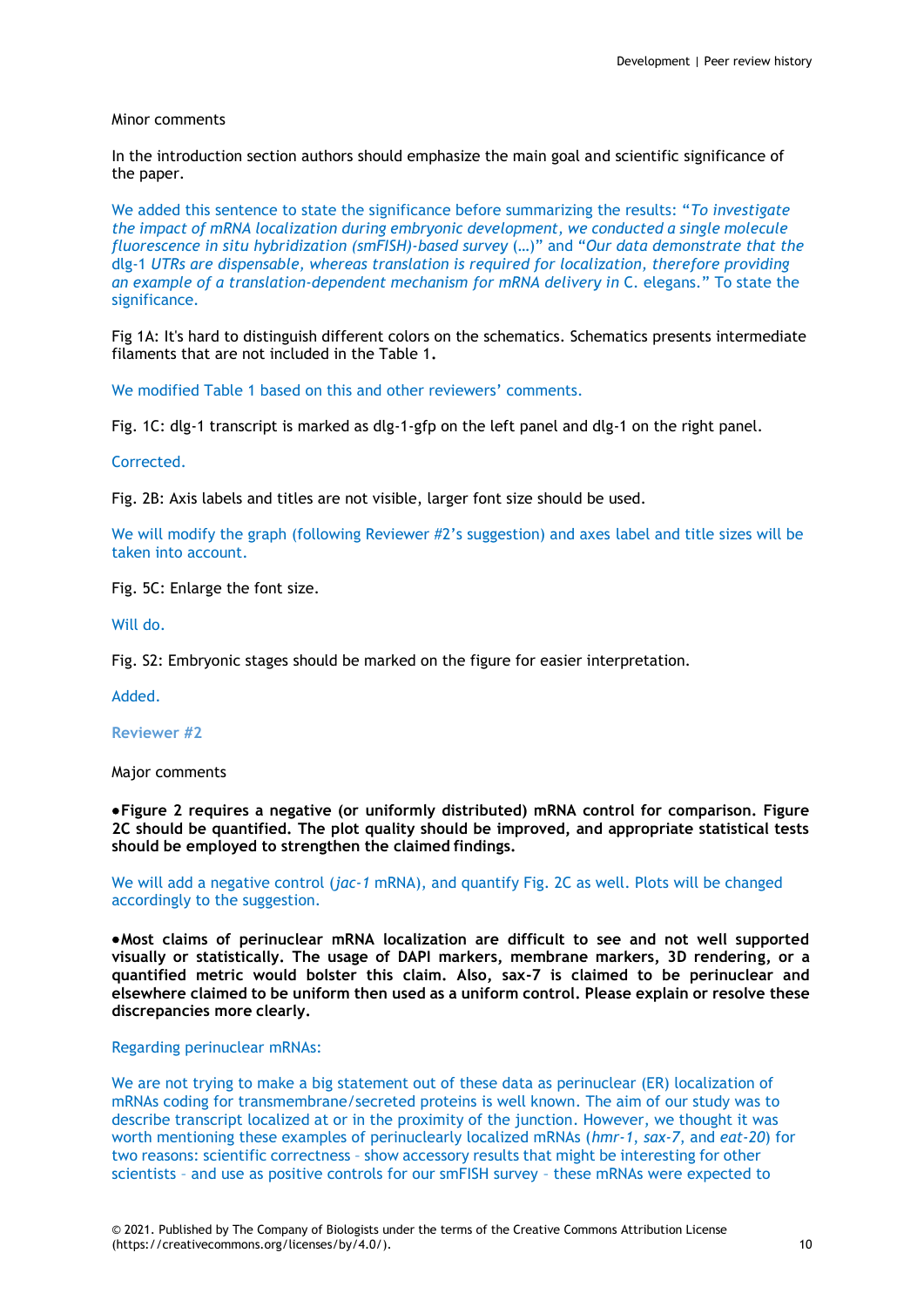localize perinuclearly for the reasons mentioned above. We will rewrite the text to make these points clearer.

Regarding *sax-7* mRNA:

*sax-7* mRNA localizes perinuclearly in sporadic instances (Fig S1C), but it is predominantly scattered throughout the cytoplasm (*i.e*., unlocalized). It presumably localizes perinuclearly in a translation-dependent manner as *sax-7* codes for a transmembrane protein that would be targeted to the ER. We have described this ER-type of localization in the introduction and reiterated it partially in the first paragraph of the results. *sax-7* UTRs are therefore presumably not responsible for subcellular localization, which would instead depend on a signal sequence. We will better clarify this point in the main text.

 **The major concern about the paper is the data display and interpretation of Figure 5C. I'm not comfortable with the approach the authors took of blurring out the nucleus. A more faithful practice would be to use an automated mask over DAPI staining or to quantify the entirety of the cell. If the entirety of the cell were quantified, one could still focus analysis on specific regions of relevance. The interpretations distinguishing membrane versus cytoplasmic localization (or mislocalization) are hard to differentiate in these images especially since they are lacking a membrane marker. The ability to make these distinctions forms the basis of Tocchini et al's two pathways of dlg-1 mRNA localization. These interpretations also heavily rely on how the image was processed through the different Z-stacks, and it's not clear to me how that was done. For example, the diffusion of mRNA in figure 5F and 5I are indistinguishable to my eye but are claimed to be different.**

In the images, the nuclei have been blurred to allow the reader to focus on the cytoplasmic signal and not on the nuclear (transcriptional) signal as it is not meaningful for this study. In the quantitation, the nuclear signal has been unbiasedly and specifically removed from the analysis by cropping out the DNA signal from the other channels. The frontal plane views of the seam cells in Fig. 5 show maximum intensity projections (MIPs) of 3 Z-stacks (0.54 µm total) that each contain nuclei and, therefore, the transcriptional signal (schematics in Fig. 5B). We will clarify these points in the text.

Regarding cytoplasmic versus membrane-associated mRNAs, although we did not have a membrane marker, we relied on the brightness of the DLG-1::GFP signal to identify the cell borders (*i.e*., membranes) after over-exposure. This approach allowed us to discern apicobasal and apical sides for the intensity profile analyses. We will clarify this point as well in the text and, in parallel, we will try a different approach using transverse sections on top views to clarify our data**.**

 **To my eye, it seems that Figure 5 could be more faithfully interpreted to state that DGL-1 protein localization depends on the L27-SH3 domains. The Huk/Guk domains are dispensable for DLG-1 protein localization; however, through other studies, we know they are important for viability. In contrast, dlg-1 mRNA localization requires all domains of the protein (L27-Guk). It is exceptionally interesting to find a mutant condition in which the mRNA and protein localizations are uncoupled. It would be very interesting to explore in the discussion or by other means what the purpose of localized translation may be. Because, in this instance, proper mRNA localization and protein function are closely associated, it may suggest that DLG-1 needs to be translated locally to function properly.**

We will rewrite the Results and Discussion to clarify our model. We agree that L27 and SH3 domains are critical, but we also detected effects of the HooK/GuK domains. We have refined our model to describe functions of the N and C termini for membrane or junctional localization.

 **The manuscript requires an improve materials & methods description of the quantification procedures and statistics employed.**

# We will add these points.

Minor & Major comments together - text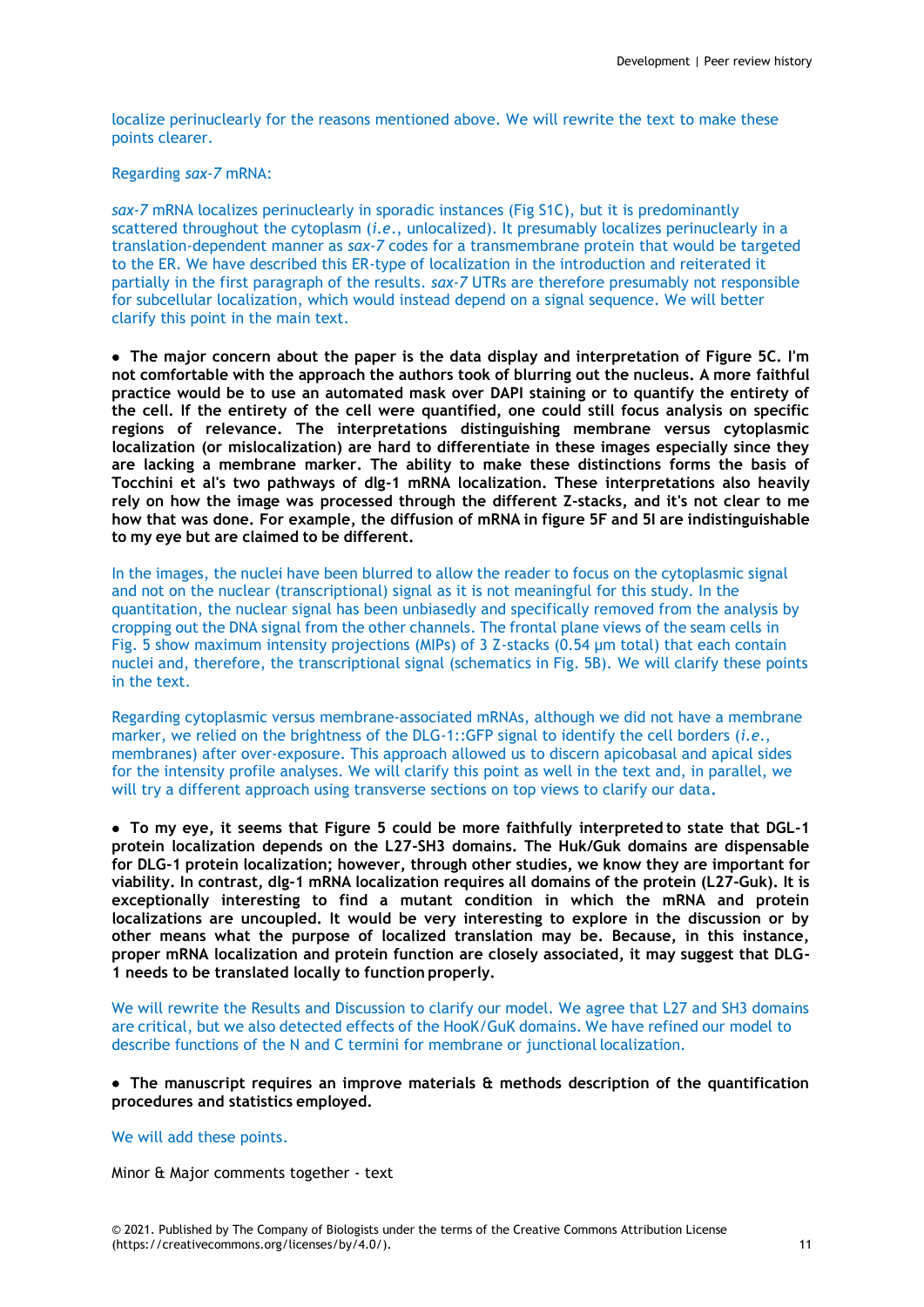**Summary statement: Is "adherent junction" supposed to be "adherens junction?"**

# Corrected.

 **Abstract: Sentence 1, I think they should add a caveat word to this sentence. Something like "...phenomenon that can facilitate sub-cellular protein targeting." In most instances this isn't very well characterized or known.**

# Corrected.

 **In the first paragraph, it might be good to mention that Moor et al also showed that mRNA localize to different regions to alter their level of translation (to concentrate them in high ribosome dense regions of the cell).**

Added as follows: "*For example, a global analysis of localized mRNAs in murine intestinal epithelia found that 30% of highly expressed transcripts were polarized and that their localization coincided with highly abundant regions in ribosomes (Moor, 2017)***."**

 **There are some new studies of translation-dependent mRNA localization - that might be good to highlight - Li et al., Cell Reports (PMID: 33951426) 2021; Sepulveda et al., 2018 (PCM), Hirashima et al., 2018; Safieddine, et al 2021. Also, Hughes and Simmonds, 2019 reviews membrane associated mRNA localization in Drosophila. And a new review by Das et al (Nat Rev MCB) 2021 is also nice.**

# We will add them to the text.

 **Parker et al. did not show that the 3'UTR was dispensable for mRNA localization. They showed the 3'UTR was sufficient for mRNA localization.**

Quoting from the paper Parker *et al*.: "*3′UTRs of erm-1 and imb-2 were not sufficient to drive mRNA subcellular localization. Endogenous erm-1 and imb-2 mRNAs localize to the cell or nuclear peripheries, respectively, but mNeonGreen mRNA appended with erm-1 or imb- 2 3′UTRs failed to recapitulate those patterns (Fig. 4A-D).*" We will make this point clearer in the rewritten text.

**In the second paragraph, the sentence about bean stages is missing one closing parenthesis.**

# Corrected.

**Last paragraph: FISH is fluorescence, not fluorescent.**

# Corrected.

**Both "subcellular" and "sub-cellular" are used.**

# **Corrected.**

Minor comments – Figures

**Figure 1**

o **Figure 1A is confusing. It's not totally clear what the rectangles and circles signify. There are many acronyms within the figure. Which of the cell types depicted in the figure are shown here? For example, for the dorsal cells, which is the apical v. basal side?**

We tried to simplify the cartoon for a general *C. elegans* epithelial cell. We followed schematics already shown in previous publications to maintain consistency. Acronyms and color-codes are listed in the corresponding figure legend and have been better clarified.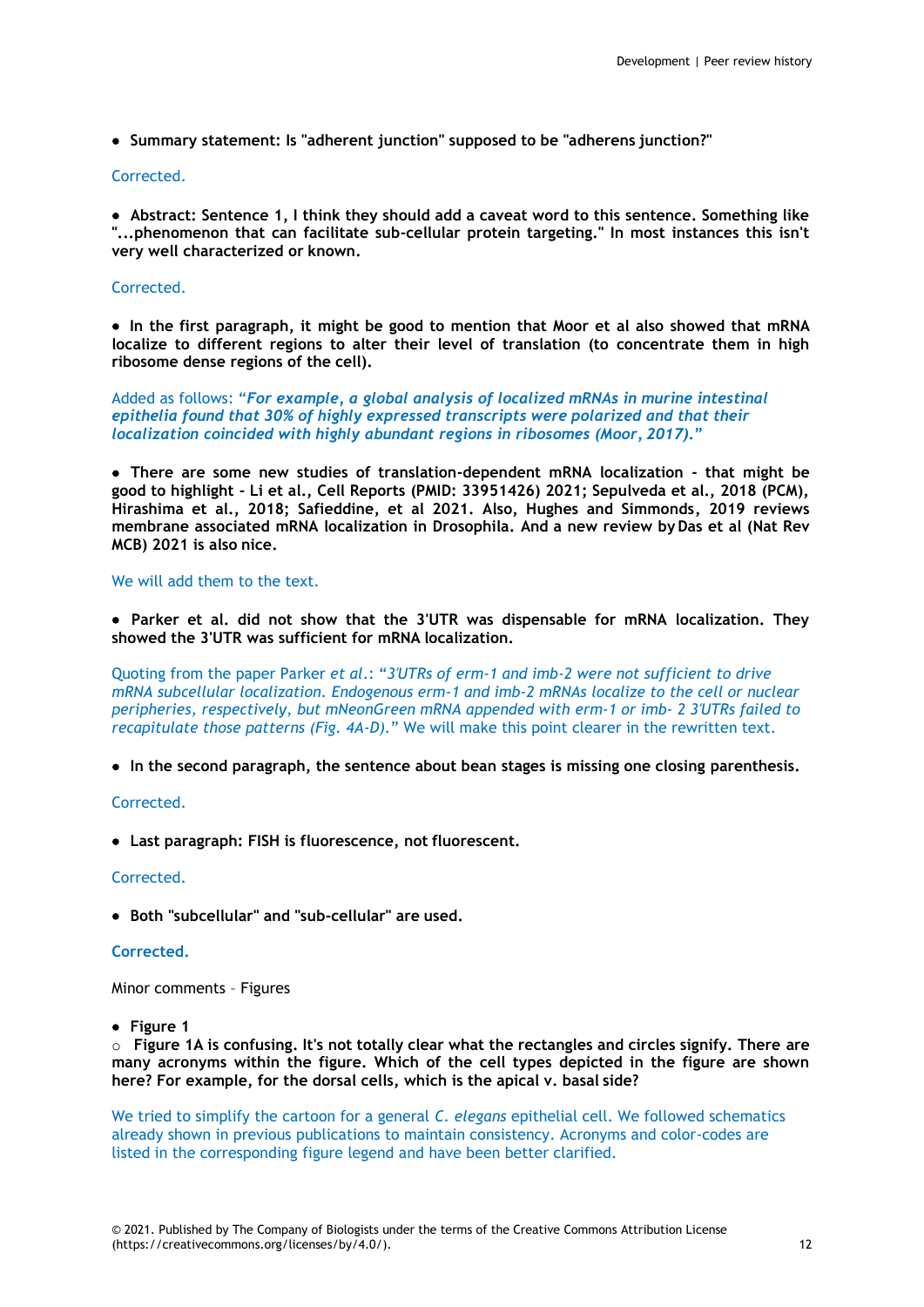o **Some of the colors are difficult to distinguish, particularly when printed out or for red/green colorblind readers. Is erm-1 meant to be a cytoskeletal associated or a basolateral polarity factor?**

We understand the issue, but unfortunately, with 8 classes of factors, shades of gray might not solve the problem. We tried to circumvent the red-green issue changing red to dark grey. Furthermore, we added details about shapes to the figure legends. We will work to make the colors work better.

ERM-1 is a cytoskeletal-associated factor.

o **The nomenclature for dlg-1 is inconsistent within "C".**

Corrected.

o **Please specify what the "cr" is in "cr.dlg-1:-gfp" in the legend.**

Added.

- **Figure 2**
- o **Can Figure 2C be quantified in a similar manner to 2A/2B?**

Currently our script cannot do that, but we will try to optimize it to be able to quantify this type of images.

# o **2B - please jitter the dots to better visualize them when they land on top of one another**

Yes, we will.

o **Please include a negative control example, a transcript that is not peripherally localized for comparison.**

o Yes, we will.

o **There is no place in the text of the document where Fig 2C is referenced**

Corrected (it was wrongly referred to as "2B").

o **I can't see any discernable ajm-1 localization in Fig 2A.**

We added some arrowheads to point at specific examples and increased the intensities of the corresponding smFISH signal for better visualization.

o **I can't see any dlg-1 pharyngeal localization in Fig2C.**

We added some arrowheads to point at specific examples and increased the intensities of the corresponding smFISH signal for better visualization.

o **More details on how the quantification was performed would be welcome. Particularly, in 2B, what is the distance from the membrane in which transcripts were called as membraneassociated? What statistics were used to test differences between groups?**

We will add a full description of the script used as well as the statistic details.

**Figure 3**

o **Totally optional but might be nice: can you make a better attempt to approximate the scale of the cartoon depiction?**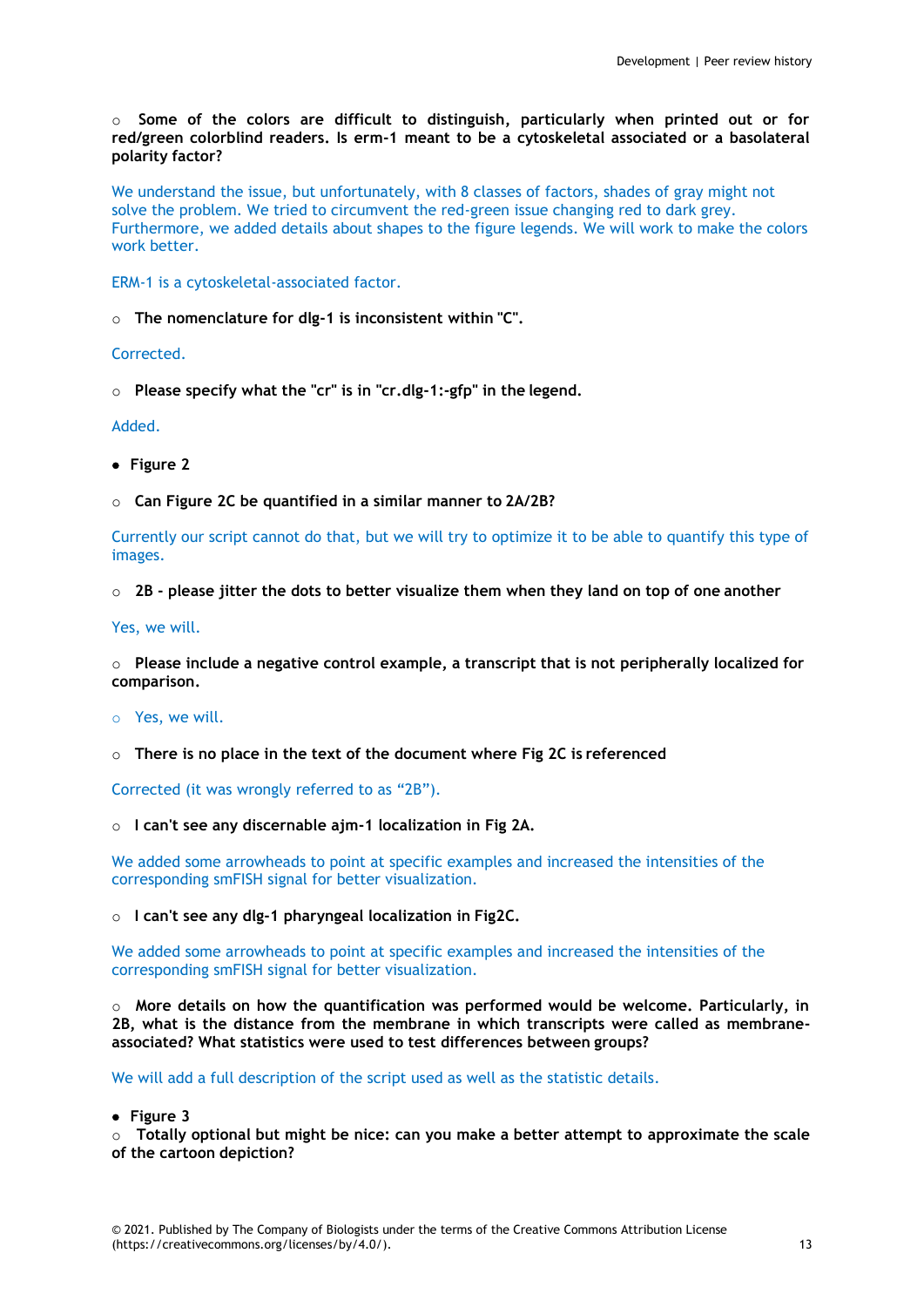The UTRs, especially the 5' one, are much smaller than the *dlg-1* gene sequence. A proper scaling of the cartoon to the actual sequences, would draw the attention away from the main subjects of this figure, the UTRs. Nevertheless, we made sure it is clear in the corresponding figure legend that the cartoon is not in scale: "*The schematics are not in scale with the actual size of the corresponding sequences. UTR lengths:* dlg-1 *5'UTR: 61 nucleotides;* sax-7 *5'UTR: 63 nucleotides;*  dlg-1 *3'UTR: 815 nucleotides;* unc-54 *3'UTR: 280 nucleotides*."

# o **The GFP as an asterisk illustration may be confusing for some readers. Could you add another rectangular box to depict the gfp coding sequence?**

Corrected.

o **This microscopy is beautiful!**

Thanks Reviewer #2!

### o **Were introns removed? Is the endogenous copy still present?**

All the transgenes were analyzed in a wild-type background, therefore, yes, the endogenous copy was still present. All the transgenes possessed introns. We will change the corresponding text as follows: "*To test whether the localization of one of the identified localized mRNAs,* dlg-1*, relied on zip codes, we generated extrachromosomal transgenic lines carrying a* dlg-1 *gene whose sequence was fused to an in-frame GFP and to exogenous UTRs*.". In the figure "*dlg-1* ORF" has been replaced with "*dlg-1* gene".

o **The wording in the legend "CRISPR or transgenic" may be confusing as Cas9 genome editing is still a form of transgenesis.**

We added "extrachromosomal" to clarify the nature of the mRNA.

o **The authors state that the 5'-3'UTR construct produces perinuclear dlg-1 transcripts but in the absence of DAPI imaging, it's not clear that this is the case.**

We could not find such a statement, but we tried to clarify the localization of these mRNAs in the text: "*The mRNA localization patterns of the two UTR reporters were compared to the localization of* dlg-1 *transcripts from the CRISPR line ("wild-type", Fig. 3A; Heppert* et al*., 2018), described in Fig. 2. Both reporter strains showed enrichment at the* Ce*AJ and localization dynamics of their transcripts that were comparable to the wild-type* cr.dlg-1 *(Fig. 3B). These results indicate that the UTR sequences of* dlg-*1 mRNA are not required for its localization*."

#### o **Which probe set was used? The gfp probe?**

Yes, please see the main text: "*Given that the transgenic constructs were expressed in a wildtype background, smFISH experiments were conducted with probes against GFP RNA sequences to focus on the transgenic* dlg-1::GFP *mRNAs (*cr.dlg-1 *and* tg.dlg-1)."

# o **Here, sax-7 is used as a uniform control, but sax-7 is claimed in Fig S1B-D as being perinuclear. This is a bit confusing.**

*sax-7* mRNA localizes perinuclearly in sporadic instances (Fig S1C), but it is predominantly scattered throughout the cytoplasm (*i.e*., unlocalized). It presumably localizes perinuclearly in a translation-dependent manner as *sax-7* codes for a transmembrane protein that would be targeted to the ER. We have described this ER-type of localization in the introduction and reiterated it partially in the first paragraph of the results. *sax-7* UTRs are therefore presumably not responsible for any subcellular localization, which would instead rely on a signal sequence. We will better clarify this point in the main text.

**Figure 4**

o **Excellent results! Really nice!**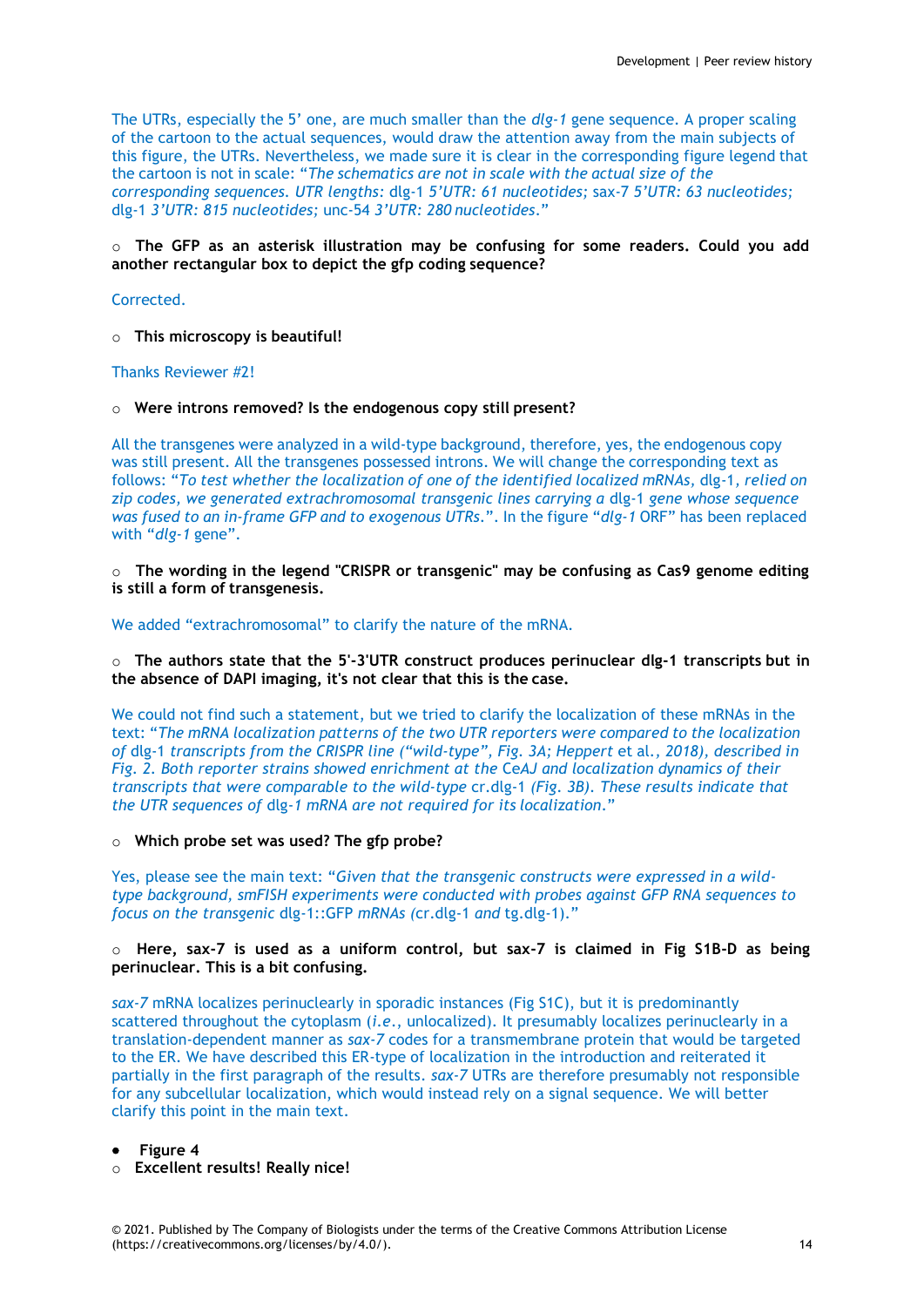### Thanks Reviewer #2!

o **Fig 4A. The GFP depicted as a circle is strange.**

We changed it into a rectangle.

o **Fig 4A. Can you include the gene/protein name for easy skimming?**

# Added.

o **Fig 4B. the color here is too faint and it is unclear what is being depicted. Overall, this part of the figure could be improved.**

We are optimizing the coloring and simplifying the schematics.

# o **Were the introns removed?**

No, the introns were maintained in this and in all our transgenic lines. We described our transgenic lines in the materials and methods section (now with more detail). What we depict in the scheme (Fig. 4A) is the mature RNA (now specified in the figure), therefore no introns depicted. We will also specify this in the main text.

- **Figure 5**
- o **Fig 5A. can you add the gene/protein name**

#### Added.

o **Fig 5B. Can you make the example apicobasal (non-apical) mRNA more distinctive? If it had its own peak in the lower trace, the reader would more clearly understand that this mRNA will be excluded from apical measurements whereas it will be included in apicobasal measurements.**

We actually wanted to show this specific example: a cytoplasmic mRNA and a junctional mRNA may seem close from the apicobasal analysis (partially overlapping peaks that Reviewer #2 mentioned). With the apical analysis, instead, we can show that these mRNAs are actually not close, and they belong to two different compartments (cytoplasm and junction). We would therefore like to keep the current scheme, while better clarifying this point in the corresponding figure legend.

o **D' - I' The grey font is too light.**

### Noted. We will change it.

### o **D' - I' The inconsistent y-axis scaling makes it difficult to compare across these samples. Can you set them to the same maximum number?**

The values are indeed quite different. We tried to use the same scale, but this would make some of the data unappreciable. The idea was to evaluate, within each graph, how mRNA and protein are localized relative to the junctional marker. We will make this clearer in thetext.

#### o **D' - I' The x-axis labels are formatted incorrectly**

### Corrected.

o **The practice of masking out the nucleus appears to remove potentially important mRNAs that are not nuclear localized. This could really impact the findings and interpretation. Instead, consider an automated DAPI mask.**

The masking on the images is not the same used for the analysis: in the images, a shaded circle has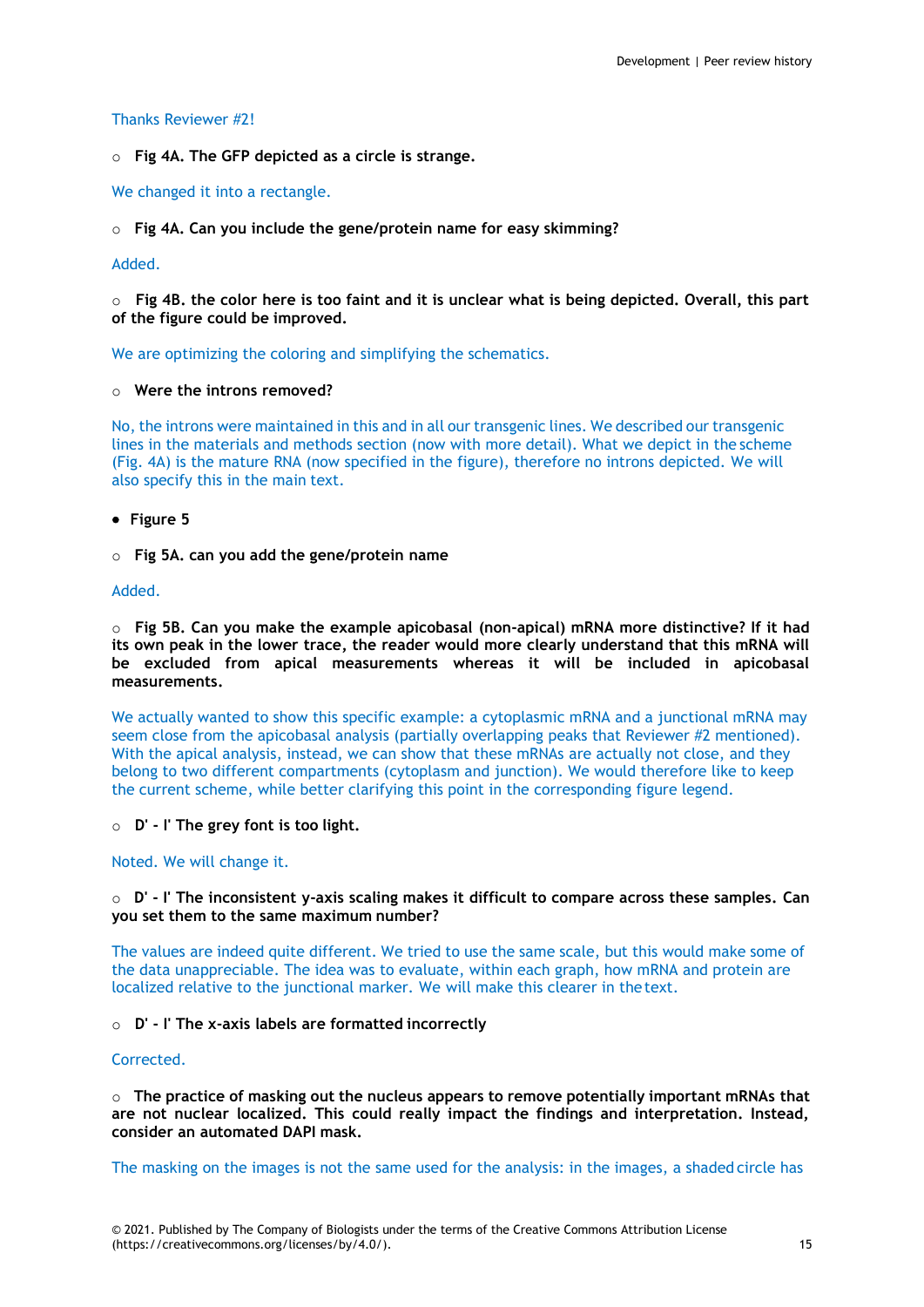been drawn on the DNA channel and moved onto its corresponding location in the other channels or merges. For the analysis, the DNA signal has been specifically removed in the channel with the smFISH signal. Given that the analysis has been performed on maximum intensity projections of 3 Zstacks, we believe we did not remove any non-nuclear mRNA. We will clarify this point in Materials and methods.

o **I can't see what the authors are calling membrane diffuse versus cytoplasmic. This is making it hard for me to see their "two step" pathway to localization.**

We will add in Fig. 5B-C an example of a membrane localized mRNA. Furthermore, we will add transverse sections of membrane and cytoplasm to make the date clearer to the reader.

o **Can more details of the quantification be included? How were Z-sections selected, chosen for inclusion? Which Z-sections and how many were selected?**

We will add the details to Materials and methods.

o **Also, why do these measurements focus on what I think are the seam cells when Lockwood et al., 2008 show the entire epithelium that is much easier to see?**

We are focusing on the seam cells at the bean stage as these are the cells and the embryonic stage where we see the highest localization of *dlg-1* mRNA in the wild-type.

o **Please name these constructs to correlate the text more explicitly to the figures.**

Added.

o **How many embryos were analyzed for each trace? How many embryos showed consistent patterns?**

We will add the details of the analysis to Materials and methods.

o **Why were these cells used for study here? Lockwood et al., 2008 use a larger field of epithelial cells for visualization.**

As stated before: we are focusing on the seam cells at the bean stage as these are the cells and the embryonic stage where we see the highest localization of *dlg-1* mRNA in the wild-type.

**Figure 6**

There are major discrepancies between what this figure is depicting graphically and what is described in the text. Again, I'm not comfortable making the "two step" claims this figure purports given the data shared in Figure 5.

We are planning to re-write the last part of the results to better clarify our two-step model. A twostep model had been previously suggested in McMahon *et al*., 2001, where they could show that DLG-1 and AJM-1 (referred to in that publication as JAM-1) are initially localized laterally and only later in development are then enriched apically. Our data agree with McMahon very well, so we used the earlier study as a start. We will cite and explain this paper in greater depth during the rewriting.

Minor comments - Tables & Supplemental Figures

Table 1

 **I think this table could be improved to more clearly illustrate which mRNAs were tested and what their mRNA localization patterns were (for example, gene name identifiers included, etc). Could the information that is depicted by gray shading instead be added as its own column? For example, have a column for "Observed mRNA localization"**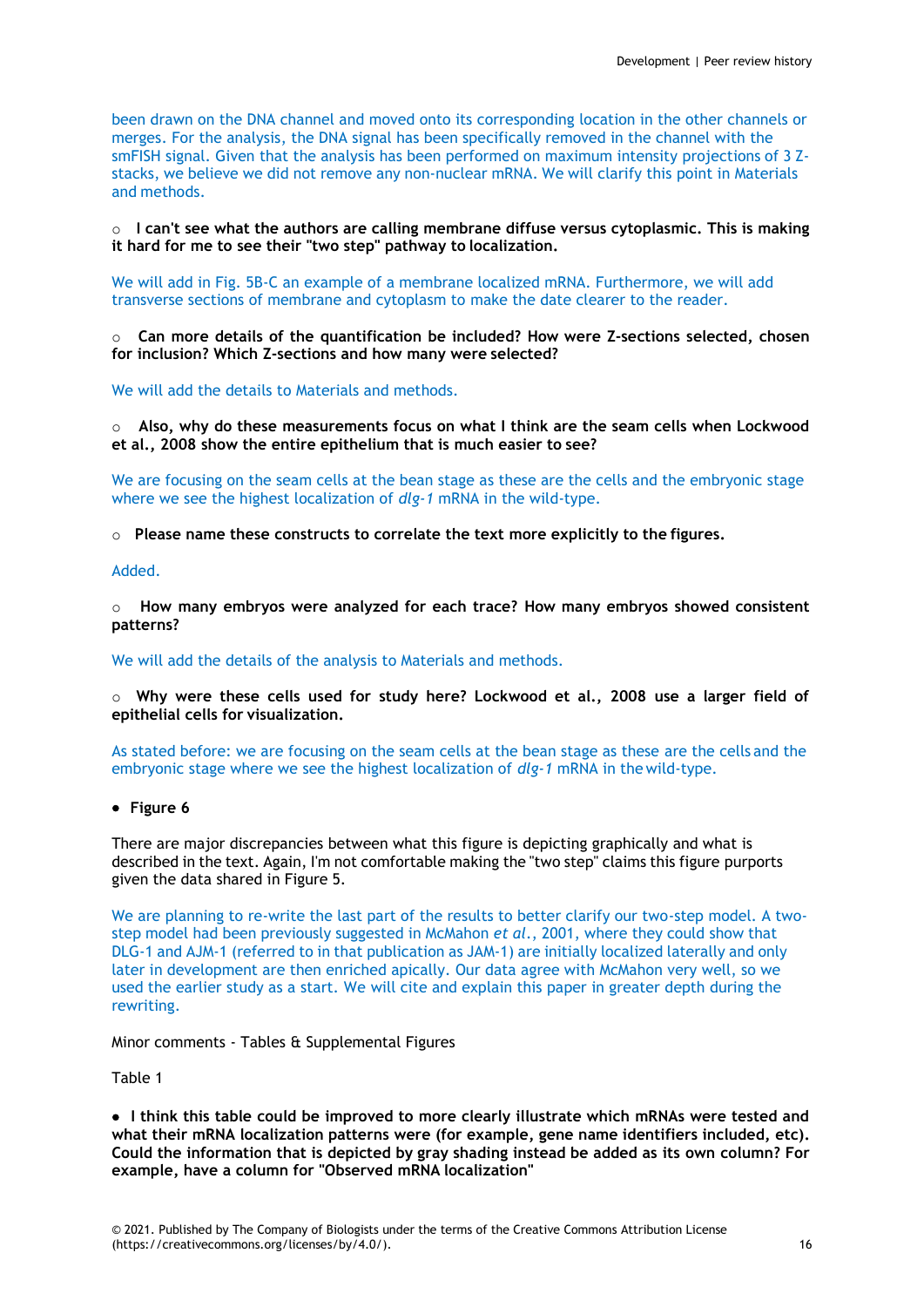We modified Table 1 based on these and the other reviewers' comments.

 **Can you add distinct column names for the two columns that are labeled as "protein localization - group"**

We modified Table 1 based on these and the other reviewers' comments.

 **Can you also add which of these components are part of ASI v. ASII (as described in the introduction?)**

A new table has been added with the factors belonging to the two adhesion systems (same color code as in Table 1).

Supplemental Figure 1

 **It is hard to see that some of these spots are perinuclear. More information (membrane marker, 3D rendering, improved metrics) is required to support this claim.**

We are not trying to make a big statement out of these data as perinuclear localization for mRNAs coding for transmembrane/secreted proteins is well known. The aim of our study was to describe transcript localized at or in the proximity of the junction. We thought it was worth mentioning these examples of perinuclearly localized mRNAs (*hmr-1*, *sax-7*, and *eat-20*) for two reasons: scientific correctness – show accessory results that might be interesting for other scientists – and use as positive controls for our smFISH survey – these mRNAs were expected to have a somewhat perinuclear localization for the reasons mentioned above.

**What do these images look like over the entire embryo, not just in the zoomed in section?**

We added a column with the zoom-out embryos.

**sax-7 localization in S4 looks similar but a different localization claim is made.**

*sax-7* mRNA can localize perinuclearly in sporadic instances (Fig S1C), but is predominantly scattered throughout the cytoplasm (*i.e*., unlocalized). It presumably localizes perinuclearly in a translation-dependent manner as *sax-7* codes for a transmembrane protein that would be targeted to the ER. We have described this ER-type of localization in the introduction and reiterated it partially in the first paragraph of the results. *sax-7* UTRs are therefore presumably not responsible for any subcellular localization, which would instead rely on a signal sequence. We will better clarify this point in the main text.

Supplemental Figure 2

**Before adherens junctions even exist dlg-1 go to the membrane - this is really neat!**

Thanks Reviewer #2!

Supplemental Figure 3

 **Technical question: If either 5 or 3 stack images are used, how does this work? Do they have different z-spacings? Or do they do 5-stack images represent a wider Z-space?** This is the sentence under question: "*Maximum intensity projections of 5 (1.08 µm) (A) and 3 (0.54* 

*µm) (B) Z-stacks*". The space between each Z-stack image is constant in all our imaging and its value is 270 nm. When we consider 5 planes, the distance from the 1<sup>st</sup> to the 5<sup>th</sup> is 4 x 270 nm = 1.08  $\mu$ m, whereas for 3 planes will be 2 x 270 nm = 0.54  $\mu$ m.

Supplemental Figure 4

**Line #2 retains translation and keeps mRNA localization.**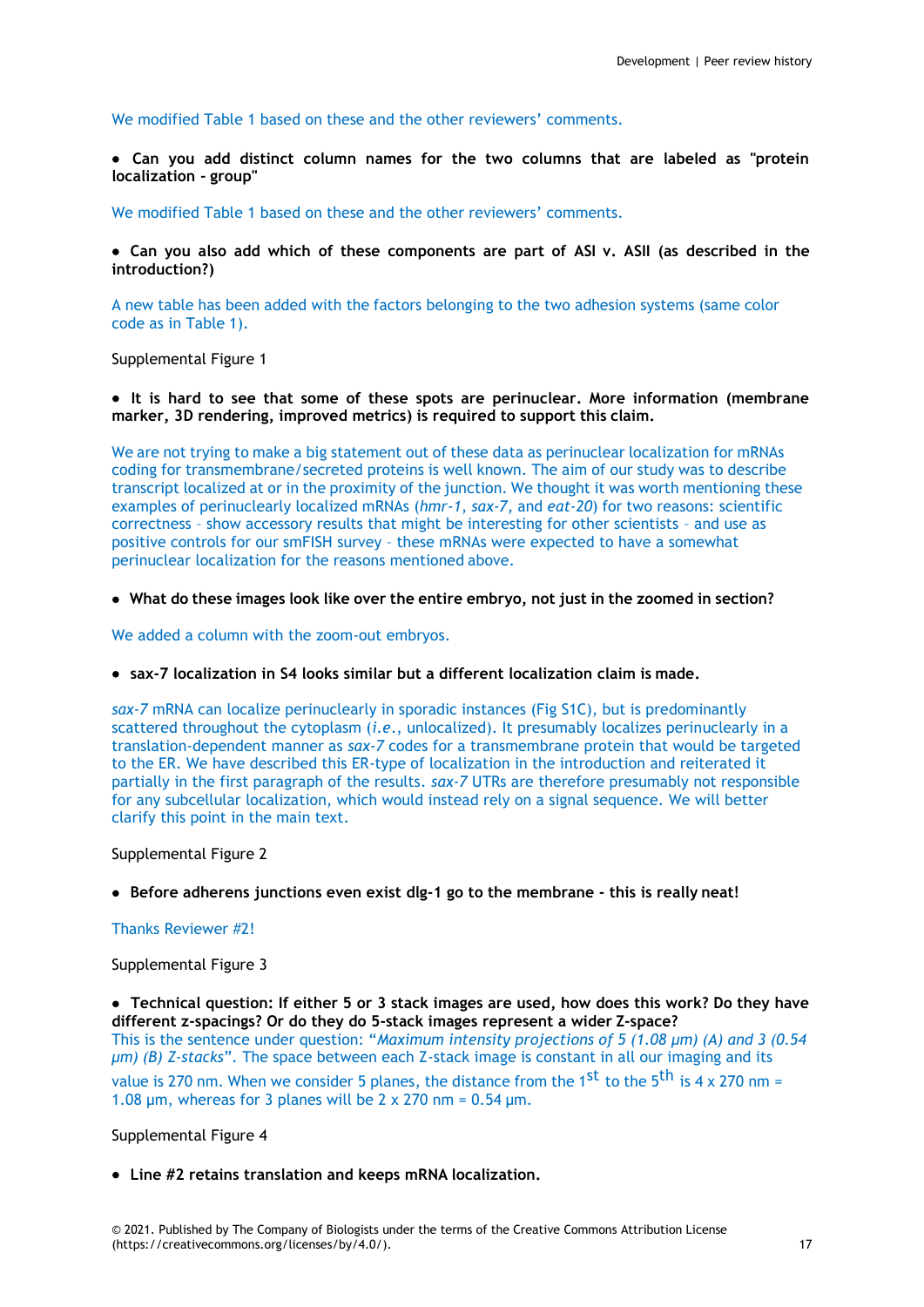**Totally optional, but consider showing both lines in the main figure to illustrate the two possibilities.**

#### Noted.

 **Materials and methods - how did they created the ATG mutations? Is it an array? - why does one translate, and one doesn't?**

We will clarify this point in Materials and methods: "dlg-1 *deletion constructs ΔATG (SM2664 and SM2663) and ΔL27-PDZs (SM2641) were generated by overlap extension PCR using pML902 as a template*.".

We will perform a Western blot to clarify Reviewer #2's last point. Currently we do not know what peptide is translated, but the comparison with our full-length control will probably shed some light on the issue.

#### **Reviewer #3**

Major comments

**1. The smFISH results are striking and implications exciting. The conclusions made from the smFISH results reported in all Figures will be strengthened considerably by quantifying the mRNA localized to the defined specific subcellular regions. At the very least, localization to the cytoplasm versus the plasma membrane should be determined as performed in Figure 2B, but quantifying finer localization will enhance the conclusions made about regional localization (e.g. CeAJ versus plasma membrane mRNA localization in Figure 5). Inclusion of a non-localizing control in Figures 1-4 will enable statistical comparisons between mRNA localizing and non-localizing groups.**

We will add more quantitation, statistics, and negative controls.

**2. The script used for smFISH quantitation should be included in the methods or published in an accessible forum (Github, etc). Criteria for mRNA "dot" calling should be defined in the methods. All raw smFISH counts should also be reported.**

We will add the full description of the script in Materials and methods, and we will provide the raw data in an additional supplementary table.

**3. Figure 2: What is the localizing ratio of a non-localizing control mRNA (e.g. jac-1)? Including an unlocalized control with quantitation would strengthen the localization arguments presented.**

Yes, we will add quantitation for an unlocalized mRNA.

**4. Figure 5: Quantifying colocalization of mRNA and protein (+/- AJM-1) will strengthen the arguments made about mRNA/protein localization.**

Yes, we will quantify Fig. S5 to have a full picture of the cells (the images in Fig. 5 represent only a portion of the cell).

**5. Discussion of the CeAJ mRNA localization mechanism is warranted. Do the authors speculate that the newly translated protein drives localization during translation, similar in concept to SRP-mediated localization to the ER, or ribosome association is a trigger to permit a secondary factor to drive mRNA localization, or another model?**

Unfortunately, this is hard to say at the moment as we do not have any data regarding where translation actually occurs. We will add a conjecture to the Discussion**.**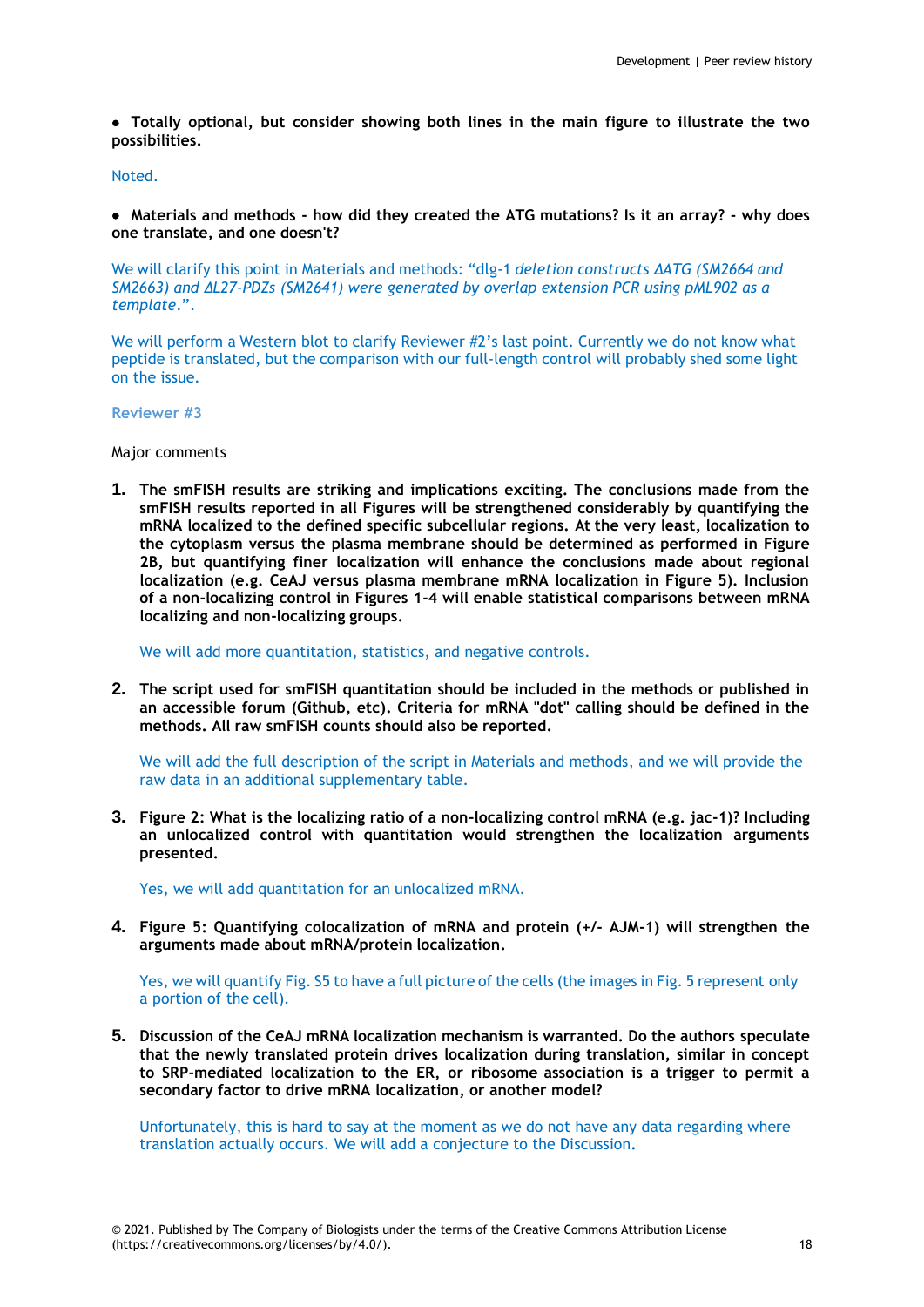# Minor comments

**1. Please complete the following sentence: "We identified transcripts enriched at the CeAJ in a stage- and cell type-specific."**

# Corrected.

**2. It would be helpful to provide reference(s) for the protein localization summary in Table 1.**

### Added.

**3. Figure 2B: Did dlg-1 and ajm-1 localize at similar ratios? Appropriate statistics comparing the different ratios may be informative.**

We will modify the graph (following Reviewer #2's suggestion) and add the requested details.

**4. Figure 2: In the paragraph that begins, "Morphogenesis of the digestive track," the text should refer to Figure 2C? If not, the text requires further clarification.**

# Corrected.

**5. Figure 2: Reporting the smFISH localizing ratios of 8E and 16E will be informative.**

# We will add the information.

**6. Please include citations when summarizing the nonsense-mediated decay NMD mechanism and AJM-1 identifying the CeAJ.**

### Added.

**7. The sentence, "Embryos from our second ΔATG transgenic line displayed a little GFP protein and some dlg-1::gfp mRNA," should refer to Figure S4.**

### Added.

**8. An immunoblot of this reporter versus wild type may be informative regarding the approximate position of putative alternative start codon.**

We will perform a Western blot to verify the size of the protein product produced.

**9. Figure 5: N's and repetitions performed should be included for localization experiments.**

Yes, we will add them here and in all the other quantifications we will add to the manuscript.

**10. Please clarify that the "the mechanism of UTR-independent targeting is unknown in any species" refers to dlg-1 mRNA localization.**

#### Added.

**11. "Our findings suggest..." discussion paragraph should reference Figure 6.**

#### **Added.**

- 3. Description of the revisions that have already been incorporated in the transferred manuscript
- 4. Description of analyses that authors prefer not to carry out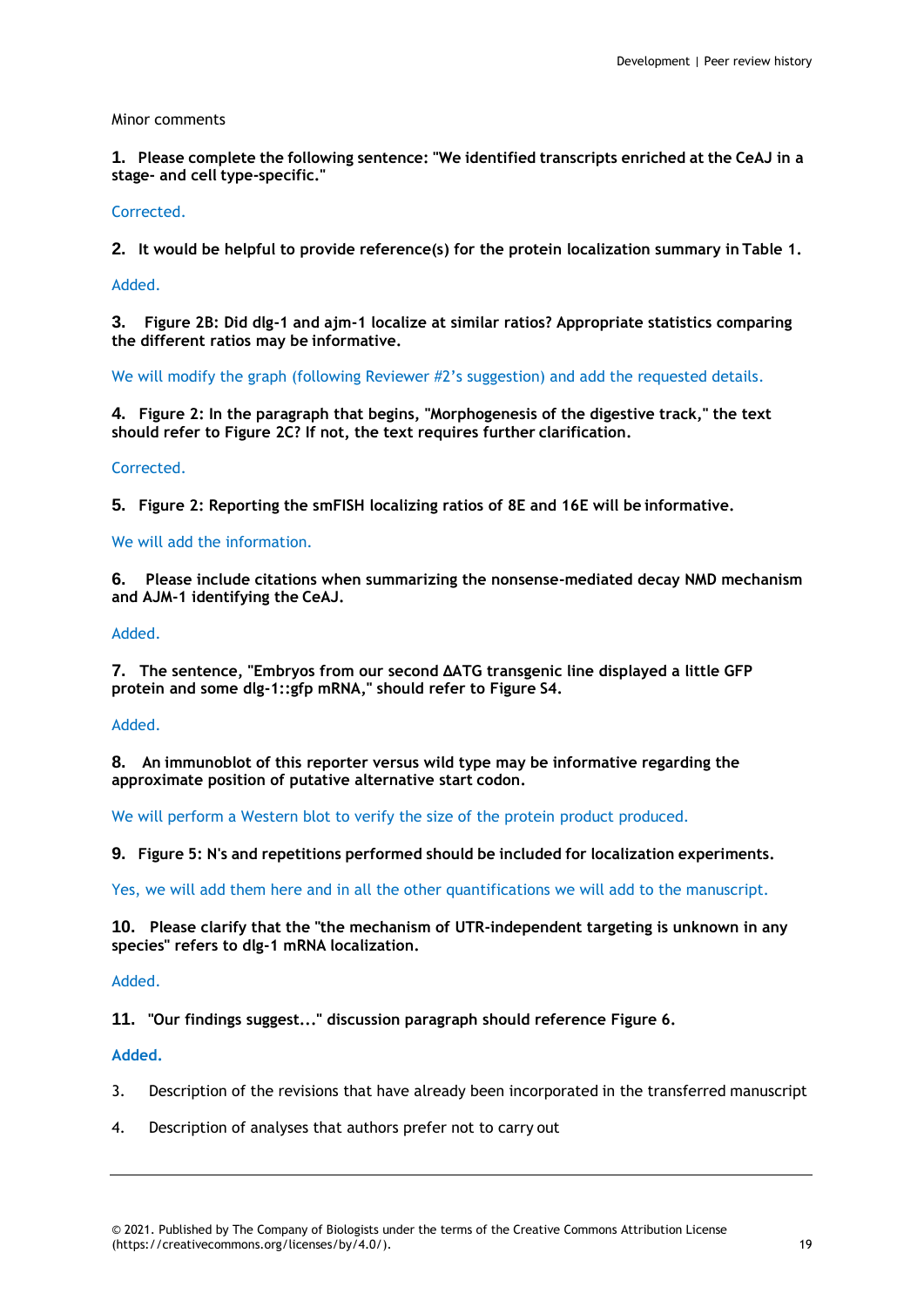# **Original submission**

First decision letter

MS ID#: DEVELOP/2021/200027

MS TITLE: Translation-dependent mRNA localization to Caenorhabditis elegans adherens junctions

AUTHORS: Cristina Tocchini, Michèle Rohner, Stephen E Von Stetina, and Susan E Mango

Thank you submitting your manuscript to Development with the assessment from Review Commons and a potential revision plan. I have reviewed the reviewer comments and your response with the revision plan. I invite you to submit a revision of your manuscript following the revision plan that you have outlined.

Please attend to all of the reviewers' comments and ensure that you clearly highlight all changes made in the revised manuscript. Please avoid using 'Tracked changes' in Word files as these are lost in PDF conversion. I should be grateful if you would also provide a point-by-point response detailing how you have dealt with the points raised by the reviewers in the 'Response to Reviewers' box. If you do not agree with any of their criticisms or suggestions please explain clearly why this is so.

# **First revision**

Author response to reviewers' comments

We were delighted the reviewers found our results "*compelling*", "*striking*", "*well presented*", "*implications exciting*", "*excellent results! really nice!*", "*this microscopy is beautiful*!" and "*translational-dependence* (of mRNA localization) *in a transcript-specific way without perturbing translation globally*", which is a "*complete surprise, and opens exciting doors to investigate how translation leads to mRNA organization and its connection to tissue development*" and "*may represent a new pathway of mRNA transport*".

We have added the following to the Results section, as requested:

- 1. Additional quantitation of smFISH beyond Figure 2;
- 2. Addition of a negative (uniformly distributed) mRNA control and its quantitation;
- 3. Unbiased nuclear masking;
- 4. Additional experiment to confirm the involvement of translation in *dlg-1* mRNA localization (inhibition of total translation; Fig. S6);
- 5. Addition of quantitation of DLG-1::GFP intensities in ΔATG line2 compared to controls (Fig. S5).

Our specific responses are shown below, in blue.

Reviewer #1

Major comments

Fig. 1: Main and supplementary figures present smFISH signals for eight localized mRNAs, while in the results section authors describe that they analyzed twenty-five transcripts. Authors should explain the choice of transcripts presented in the paper.

We included an additional supplemental figure (Fig. S2) to show the additional mRNAs that we tested (looking at examples for both epidermal and pharynx/intestine).

We edited Table 1 to describe the observed subcellular localization plus additional columns, as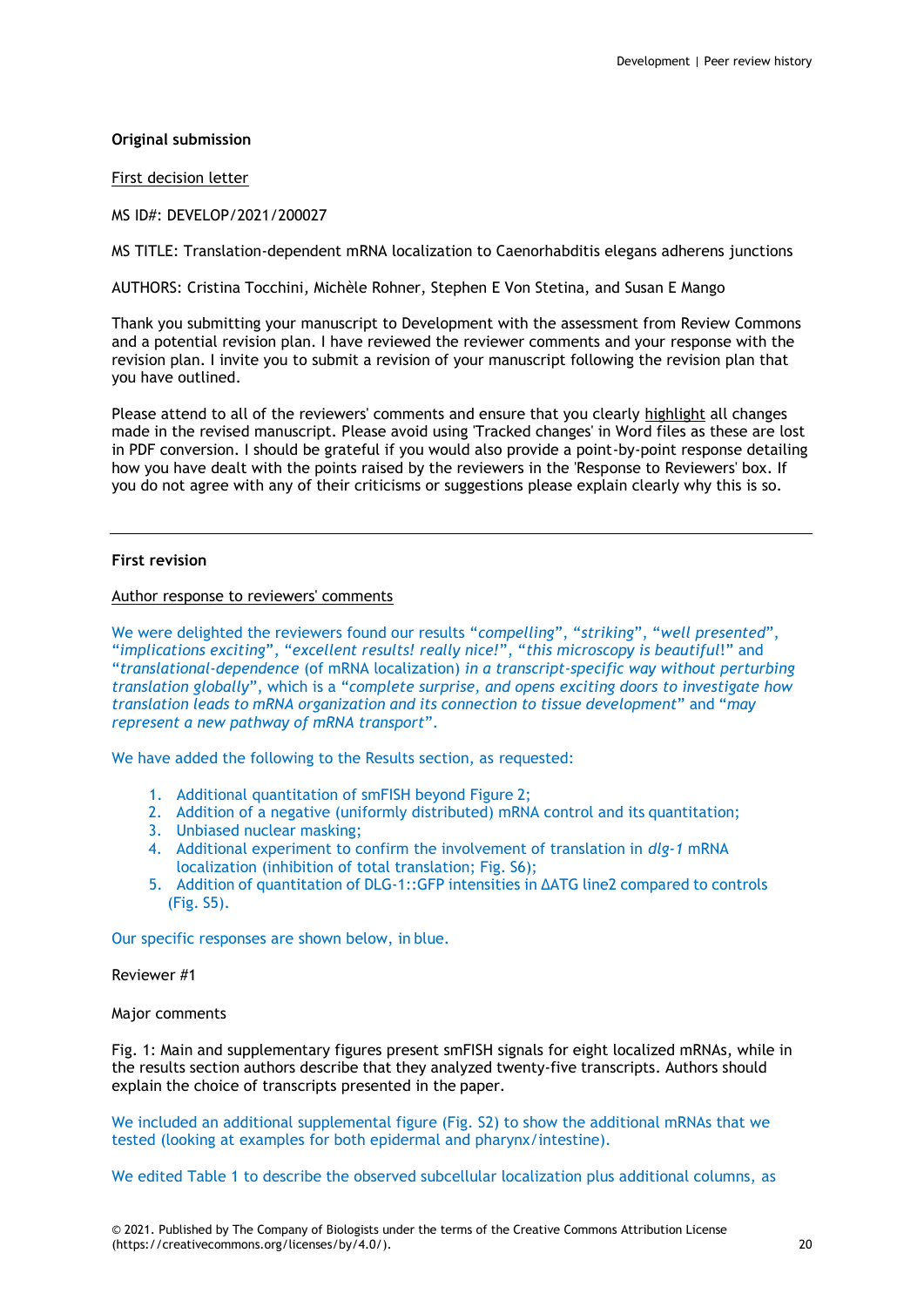requested by the other reviewers.

We edited the text, adding a few sentences to clarify our choice:

- *1. "Our survey revealed mRNAs with varying degrees of localization within epithelia that we divided into three classes: CeAJ/membrane localized, perinuclearly localized, and unlocalized (Fig. 1B-G, S1, and S2 and Table 1)"*
- *2. "The rest of our tested mRNAs did not possess any evident subcellular localization at any of the analyzed embryonic stages/tissues and were not further investigated (Fig. S2 and Table 1)."*

Moreover, smFISH signal of different localized mRNAs in epidermal cells was visualized at different stages (bean, comma or late comma), and authors did not comment what was the reason of such conditions. This may make transcripts localization results difficult to interpret, as further analysis showed that mRNA localization varied in a stage-specific manner.

We have clarified this point now in Figure legend 1: "*Specific embryonic stages were selected for each transcript based on the highest degree of mRNA localization they exhibited.*"

Did author used smFISH probes designed against endogenous mRNAs for all tested transcripts?

We clarify this point now in Table 1 and Materials and methods: "*All probes were designed against the endogenous mRNA sequences except* dlg-1 *(some constructs),* pkc-3*,* hmp-2*,* spc-1*,* let-805*, and* vab-10a*, whose mRNA were detected with gfp probes in their corresponding transgenic lines (Table S3). Exception to this are Fig. S1A and S3A where we used probes against the endogenous*  dlg-1 *mRNA.*".

Marking dlg-1 mRNA as dlg-1-gfp suggests that smFISH probe was specific for gfp transcript. Is it true? If yes, authors should compare localization of wild-type endogenous dlg-1 mRNA with that of the transcript encoding a fusion protein, to confirm that fusion does not affect mRNA localization.

Yes, in Fig. 1C we show smFISH for GFP (*i.e*., the tagged *dlg-1* only). In Fig. S1A, we show smFISH against endogenous *dlg-1.* Tagged and endogenous *dlg-1* mRNAs are both localized. We clarify this point in the main text: "*Five of these transcripts were enriched at specific loci at or near the cell membrane: laterally and at the* Ce*AJ for dlg-1 (Fig. 1C for endogenous/GFP CRISPR-tagged* dlg-1::gfp *mRNA and S1A for endogenous/non-tagged* dlg-1 *mRNA), (…)*". And in the Supplemental figure legend (Fig. S1A): "*Endogenous/non-tagged* dlg-1 *mRNA shows* Ce*AJ/membrane localization like its endogenous/GFP CRISPR-tagged counterpart.*"

Fig. 2B: Authors conclude that at later stages of pharyngeal morphogenesis mRNA enrichment at the CeAJ decreased gradually in comparison to comma stage. Data do not show statistically significant decrease in ratio of localized mRNAs - for dlg-1: bean: 0.39{plus minus}0.09, comma: 0.29{plus minus}0.08, 1.5-fold: 0.30{plus minus}0.09; for ajm-1: bean: 0.36{plus minus}0.08, comma: 0.30{plus minus}0.05, 1.5-fold: 0.28{plus minus}0.09.

We re-analyzed our images using the well-established software FISH-quant to analyze the images, and we ran t-tests on the new data for statistical significance, now shown in Fig. 2B,D (plus corresponding figure legend) and Table S1.

Fig. 4: What was the difference between the first and the second ΔATG transgenic line? Authors should analyze the size of the truncated DLG-1 protein that is expressed from the second ΔATG transgenic line that localizes to CeAJ. Knowing alternative ATGs and protein size may suggest domain composition of the truncated protein. This will allow to confront truncated protein localization with the results from.

The construct and its co-injection markers used to generate the two lines were the same, the lines show slight differences, which can happen with c. elegans transgenics. We tried to perform Western blots to identify the length of the poorly translated DLG-1::GFP protein in the second line described in the paper ("line2"), but unfortunately had no success. This may be due to the low level of protein produced. Currently, we cannot explain why one of the two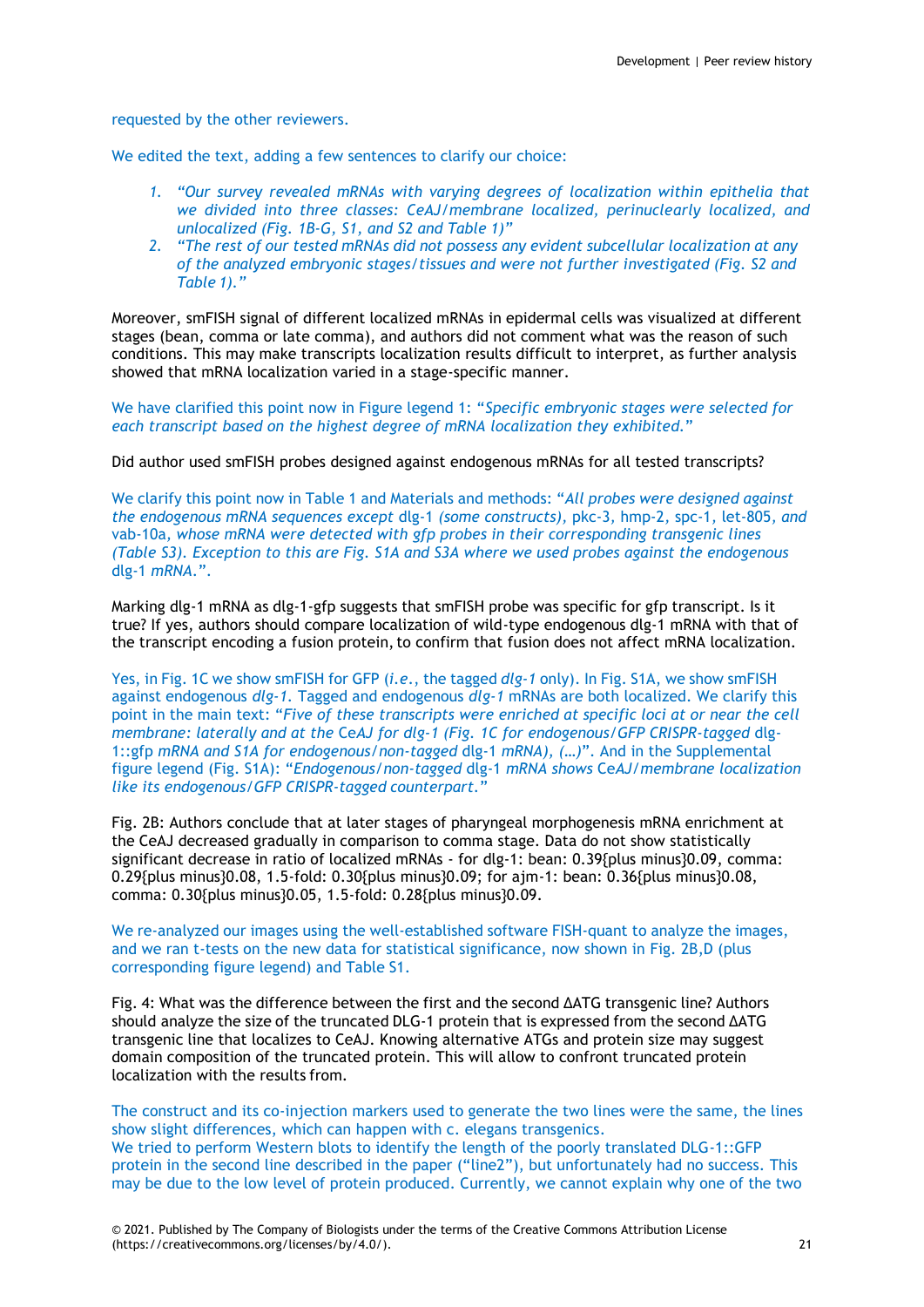lines is able to express DLG-1::GFP protein to a very small extent while the other is not (now quantified in Fig. S5B). Perhaps line 2 has more RNA expression, making the probability for some protein production higher. More mRNA could be due to a higher copy number of the transgene or a more active configuration of the array.

Fig. 5. Moreover, to prove that the localization of dlg-1 mRNA at the CeAJ is translationdependent, additional experiment should be performed where transcripts localization will be analyzed in embryos treated with translation inhibitors such as cycloheximide (translation elongation inhibitor) and puromycin (that induces premature termination).

Drugs like cycloheximide and puromycin affect the translation of the whole transcriptome, whereas with our ΔATG experiment, we aimed to target the translation of one specific transcript and avoid secondary effects. Nevertheless, we understand Reviewer #1's concern and included a second experiment. In our hands, cycloheximide and puromycin have never worked in older embryos (it is hard to get past the eggshell and into the embryo). Instead, we used stress conditions, which induce a "ribosome drop-off" (Spriggs *et al.,* 2010). Heat stress has been shown to decrease polysome occupancy (Arnold *et al*., 2014). We, therefore, used two heat-shock conditions: one at 34°C and another one at 37°C for one hour on plates. The results (images and quantitation) are now shown in Fig. S6. These results show the loss of RNA localization upon heat-shock, as expected.

# Minor comments

In the introduction section authors should emphasize the main goal and scientific significance of the paper.

We added this sentence to state the significance before summarizing the results: "*To investigate the existence of mRNA localization during embryonic development, we conducted a single molecule fluorescence in situ hybridization (smFISH)-based survey* (…)" and "*Our data demonstrate that the* dlg- 1 *UTRs are dispensable, whereas translation is required for localization, therefore providing an example of a translation-dependent mechanism for mRNA delivery in* C. elegans*.*" to state the significance.

Fig 1A: It's hard to distinguish different colors on the schematics. Schematics presents intermediate filaments that are not included in the Table 1.

We modified Table 1 based on this and other reviewers' comments.

Fig. 1C: dlg-1 transcript is marked as dlg-1-gfp on the left panel and dlg-1 on the right panel.

Corrected.

Fig. 2B: Axis labels and titles are not visible, larger font size should be used.

Corrected.

Fig. 5C: Enlarge the font size.

Corrected (now Fig. 6)

Fig. S2: Embryonic stages should be marked on the figure for easier interpretation.

Added (now Fig. S3).

Reviewer #2

Major comments

• Figure 2 requires a negative (or uniformly distributed) mRNA control for comparison. Figure 2C should be quantified. The plot quality should be improved, and appropriate statistical tests should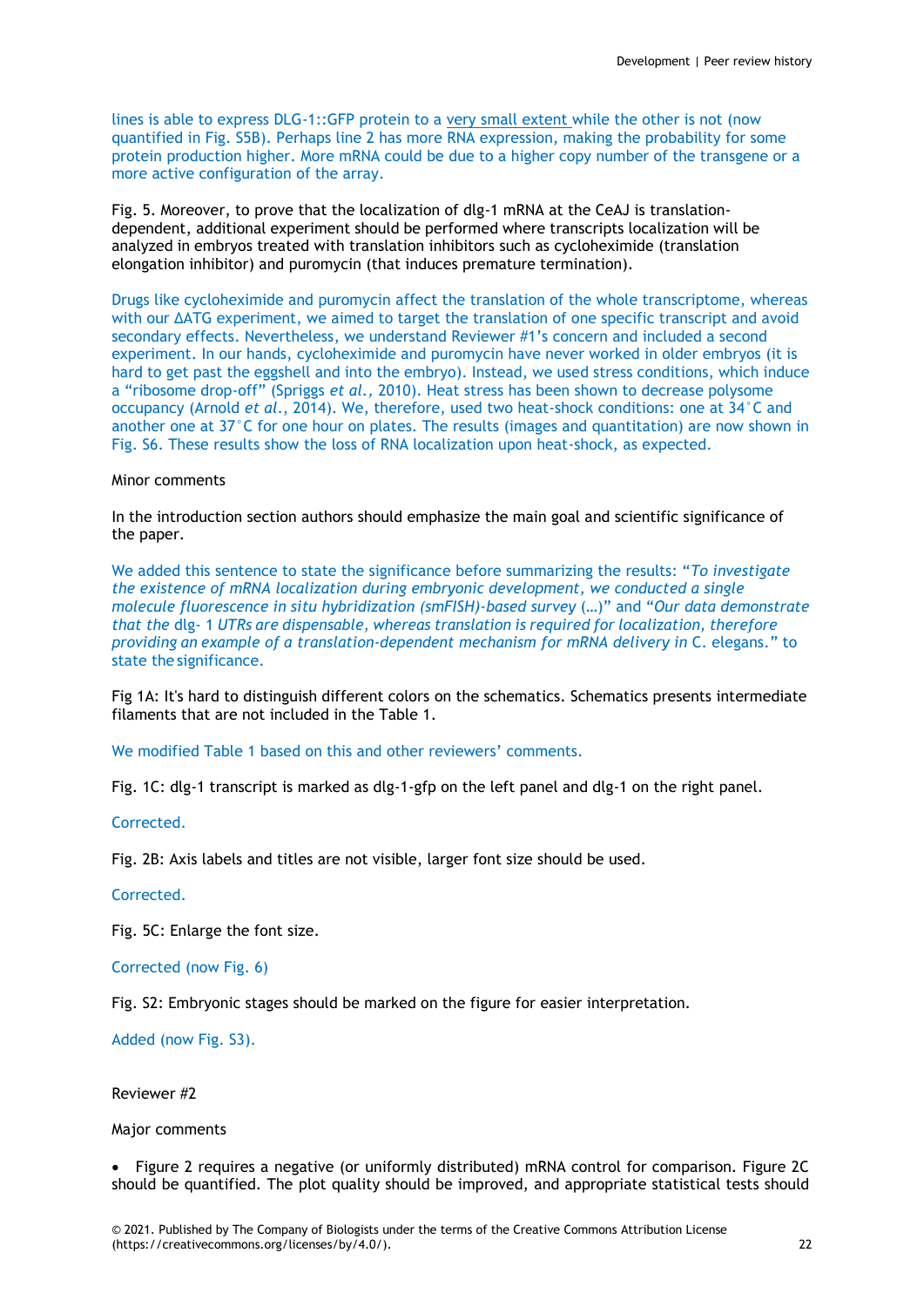be employed to strengthen the claimed findings.

# Done.

 Most claims of perinuclear mRNA localization are difficult to see and not well supported visually or statistically. The usage of DAPI markers, membrane markers, 3D rendering, or a quantified metric would bolster this claim. Also, sax-7 is claimed to be perinuclear and elsewhere claimed to be uniform then used as a uniform control. Please explain or resolve these discrepancies more clearly.

# Regarding perinuclear mRNAs:

We are not trying to make a big statement out of these data as perinuclear (ER) localization of mRNAs coding for transmembrane/secreted proteins is well known. The aim of our study was to describe transcripts localized at or in the proximity of the junction. However, we thought it was worth mentioning these examples of perinuclearly localized mRNAs (*hmr-1*, *sax-7*, and *eat-20 –* now also *let- 805::gfp* that had escaped our previous analysis) for two reasons: scientific correctness – show accessory results that might be interesting for other scientists – and use as positive controls for our smFISH survey – these mRNAs were expected to localize perinuclearly but such localization depends on the signal peptide located in the coding sequence and not on UTRs.

# Regarding *sax-7* mRNA, specifically:

*sax-7* mRNA localizes perinuclearly in sporadic instances (Fig S1B), but it is predominantly scattered throughout the cytoplasm (*i.e*., unlocalized). Perhaps these unlocalized RNAs are not being translated. *sax-7* RNA presumably localizes perinuclearly in a translation-dependent manner as *sax-7* codes for a transmembrane protein that would be targeted to the ER. We have described this ERtype of localization in the introduction and reiterated it partially in the first paragraph of the results. *sax-7* UTRs are therefore presumably not responsible for subcellular localization, which would instead depend on a signal sequence.

We added sentences to clarify these points:

*1. "We used UTRs from mRNAs that do not localize near cell membranes, namely sax-7 and unc- 54 (Fig. S4A,B)." (main text) 2. "Such a localization depends on the signal peptide located in the CDS of sax-7 and not on its UTRs." (Figure legend S4)*

• The major concern about the paper is the data display and interpretation of Figure 5C. I'm not comfortable with the approach the authors took of blurring out the nucleus. A more faithful practice would be to use an automated mask over DAPI staining or to quantify the entirety of the cell. If the entirety of the cell were quantified, one could still focus analysis on specific regions of relevance. The interpretations distinguishing membrane versus cytoplasmic localization (or mislocalization) are hard to differentiate in these images especially since they are lacking a membrane marker. The ability to make these distinctions forms the basis of Tocchini et al's two pathways of dlg-1 mRNA localization. These interpretations also heavily rely on how the image was processed through the different Z-stacks, and it's not clear to me how that was done. For example, the diffusion of mRNA in figure 5F and 5I are indistinguishable to my eye but are claimed to be different.

In the images, the nuclei have been blurred to allow the reader to focus on the cytoplasmic signal and not on the nuclear (transcriptional/nuclear tansport) signal as it is very bright and yet not meaningful for this study. In the quantitation, the nuclear signal has been unbiasedly and specifically removed from the analysis by cropping out the DNA signal from the other channels (see Fig. S9 and its corresponding legend, and Materials and methods). In short, signal that overlapped with DAPI in Z- stack sections was removed (*i.e*., not the max intensity projection because that would erroneously remove cytoplasmic signal as well). The frontal plane views of the seam cells in Fig. 6 show maximum intensity projections (MIPs) of 3 Z-stacks (0.54 µm total) that each contain nuclei and, therefore, the transcriptional signal (schematics in Fig. 6B). We clarified these points in the text.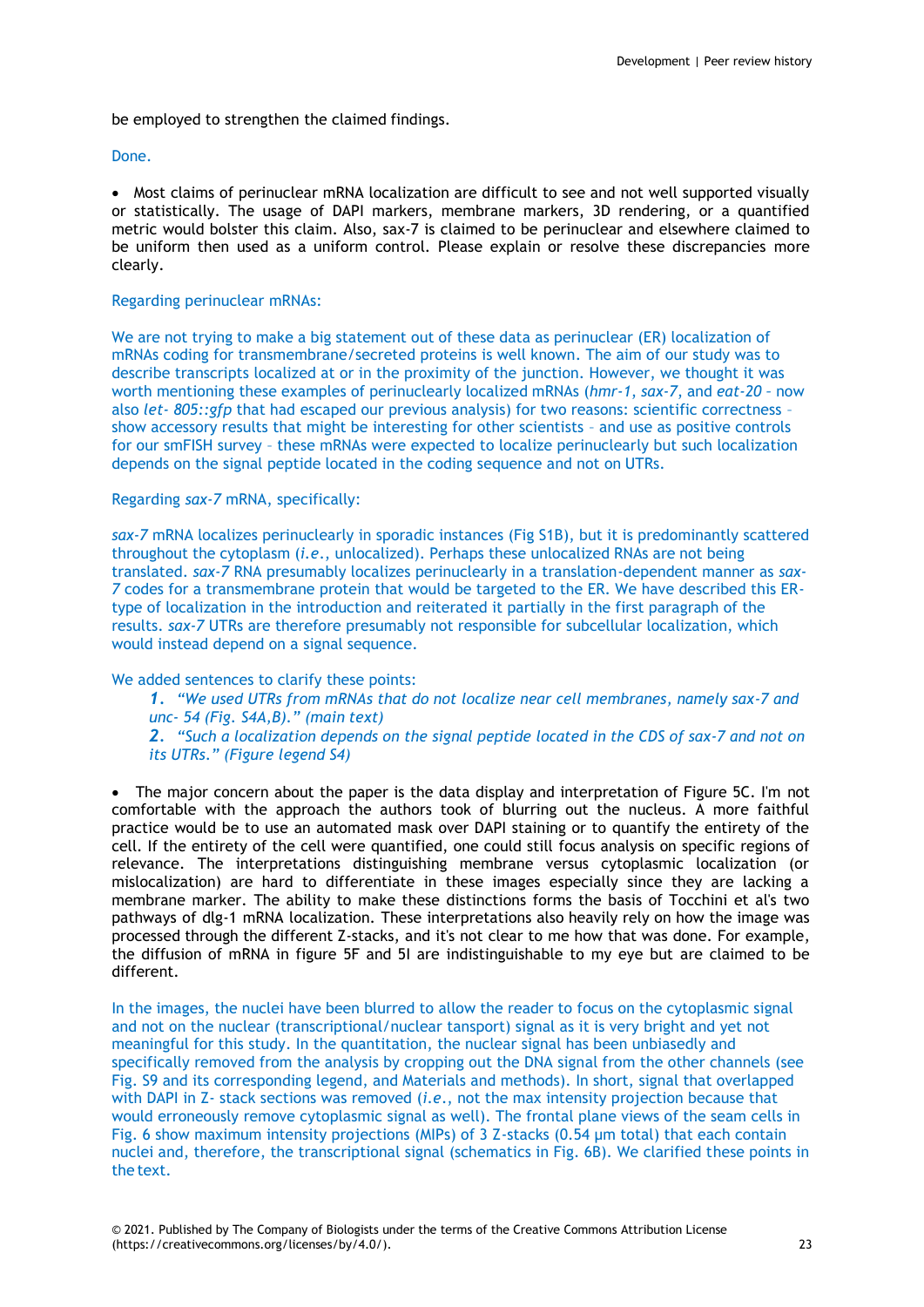Regarding cytoplasmic versus membrane-associated mRNAs, although we did not have a membrane marker, over-exposure of the DLG-1::GFP signal was used to identify the cell borders (*i.e*., membranes). This approach allowed us to discern apicobasal and apical sides for the intensity profile analyses. Note that over-exposure was not used to analyze localization, only to define the cell.

 To my eye, it seems that Figure 5 could be more faithfully interpreted to state that DGL-1 protein localization depends on the L27-SH3 domains. The Huk/Guk domains are dispensable for DLG-1 protein localization; however, through other studies, we know they are important for viability. In contrast, dlg- 1 mRNA localization requires all domains of the protein (L27-Guk). It is exceptionally interesting to find a mutant condition in which the mRNA and protein localizations are uncoupled. It would be very interesting to explore in the discussion or by other means what the purpose of localized translation may be. Because, in this instance, proper mRNA localization and protein function are closely associated, it may suggest that DLG-1 needs to be translated locally to function properly.

We have re-written the last two paragraphs of the result part and added another main figure (Fig.5) to better clarify our interpretation of the data. We agree that L27 and SH3 make contributions, and we clarify this now.

The manuscript requires an improve materials  $\mathbf{\hat{a}}$  methods description of the quantification procedures and statistics employed.

#### Done.

Minor & Major comments together - text

• Summary statement: Is "adherent junction" supposed to be "adherens junction?"

#### Corrected.

• Abstract: Sentence 1, I think they should add a caveat word to this sentence. Something like "...phenomenon that can facilitate sub-cellular protein targeting." In most instances this isn't very well characterized or known.

# Corrected.

• In the first paragraph, it might be good to mention that Moor et al also showed that mRNA localize to different regions to alter their level of translation (to concentrate them in high ribosome dense regions of the cell).

Added as follows: "*For example, a global analysis of localized mRNAs in murine intestinal epithelia found that 30% of highly expressed transcripts were polarized and that their localization coincided with highly abundant regions in ribosomes (Moor, 2017)*."

 There are some new studies of translation-dependent mRNA localization - that might be good to highlight – Li et al., Cell Reports (PMID: 33951426) 2021; Sepulveda et al., 2018 (PCM), Hirashima et al., 2018; Safieddine, et al 2021. Also, Hughes and Simmonds, 2019 reviews membrane associated mRNA localization in Drosophila. And a new review by Das et al (Nat Rev MCB) 2021 is also nice.

Safieddine *et al*., 2021 and Hirashima *et al*., 2018 were already present in the text. We added most of the other suggested references.

• Parker et al. did not show that the 3'UTR was dispensable for mRNA localization. They showed the 3'UTR was sufficient for mRNA localization.

Quoting from the paper Parker *et al*.: "*3′UTRs of* erm-1 *and* imb-2 *were not sufficient to drive mRNA subcellular localization. Endogenous* erm-1 *and* imb-2 *mRNAs localize to the cell or nuclear peripheries, respectively, but* mNeonGreen *mRNA appended with* erm-1 *or* imb-2 *3′UTRs failed to*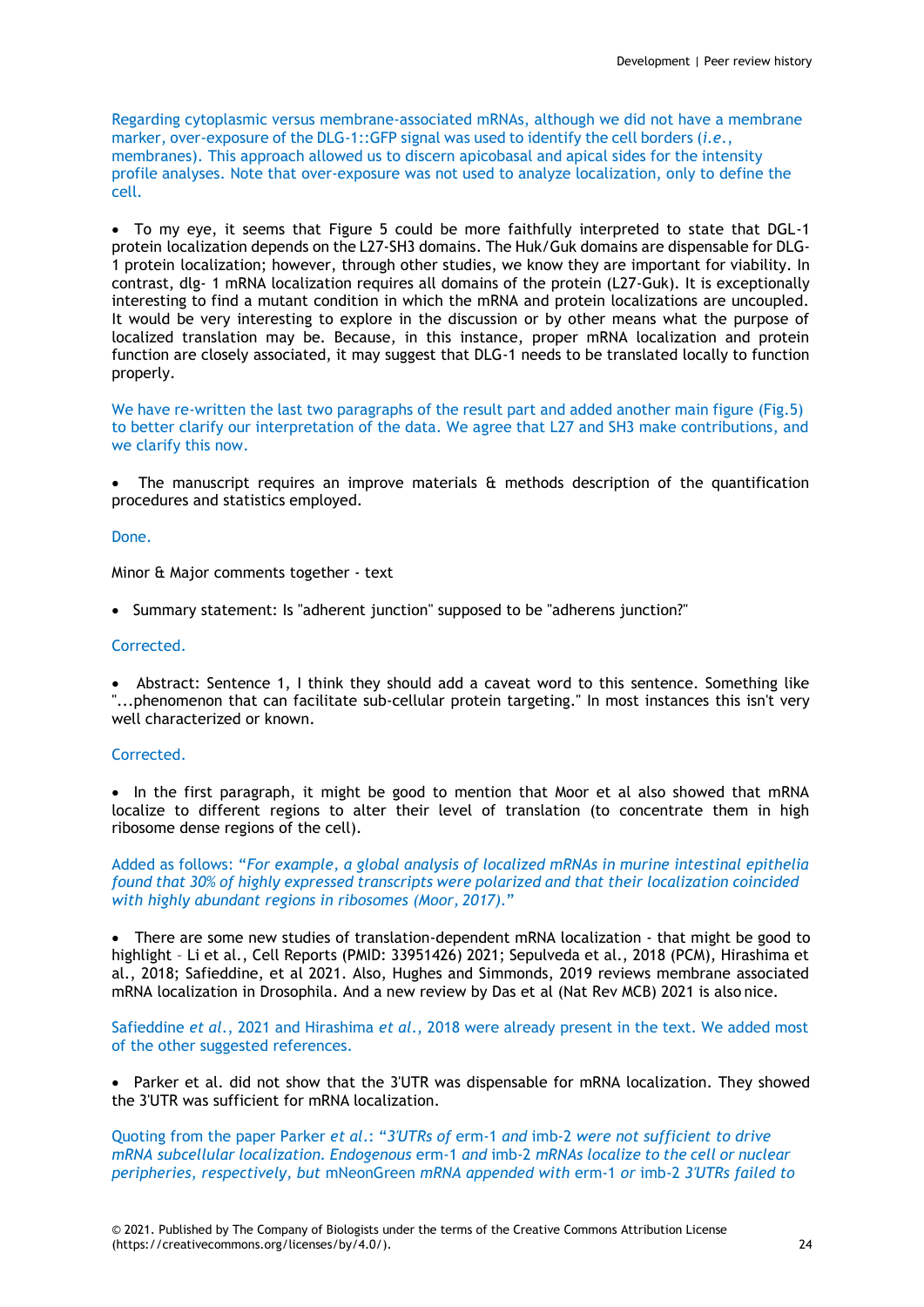*recapitulate those patterns (Fig. 4A-D).*" We clarified this better in the text: *"A recent study on the early C. elegans embryo demonstrated the dispensability of 3'UTR to localize at least two mRNAs (erm-1 and imb-2 (Parker et al., 2020))."*

• In the second paragraph, the sentence about bean stages is missing one closing parenthesis.

# Corrected.

Last paragraph: FISH is fluorescence, not fluorescent.

# Corrected.

Both "subcellular" and "sub-cellular" are used.

# Corrected.

Minor comments – Figures

• Figure 1

 $\circ$  Figure 1A is confusing. It's not totally clear what the rectangles and circles signify. There are many acronyms within the figure. Which of the cell types depicted in the figure are shown here? For example, for the dorsal cells, which is the apical v. basal side?

We tried to simplify the cartoon for a general *C. elegans* epithelial cell. We followed schematics already shown in previous publications to maintain consistency. Acronyms and color-codes are listed in the corresponding figure legend and have been better clarified.

o Some of the colors are difficult to distinguish, particularly when printed out or for red/green colorblind readers. Is erm-1 meant to be a cytoskeletal associated or a basolateral polarity factor?

We understand the issue, but unfortunately, with 8 classes of factors, shades of gray might not solve the problem. We tried to circumvent the red-green issue changing red to black. Furthermore, we added details about shapes to the figure legends and changed additional colors/shapes. ERM-1 is a cytoskeletal-associated factor.

o The nomenclature for dlg-1 is inconsistent within "C".

Corrected.

 $\circ$  Please specify what the "cr" is in "cr.dlg-1:-gfp" in the legend.

# Added.

- Figure 2
- o Can Figure 2C be quantified in a similar manner to 2A/2B?

We employed now FISH-quant for all our analyses and managed to add the 16E stage to Fig. 2B and analyze comma and 1.5-fold in Fig. 2D (for panel C - pharynx).

 $\circ$  2B - please jitter the dots to better visualize them when they land on top of one another Corrected.

 $\circ$  Please include a negative control example, a transcript that is not peripherally localized for comparison.

Added.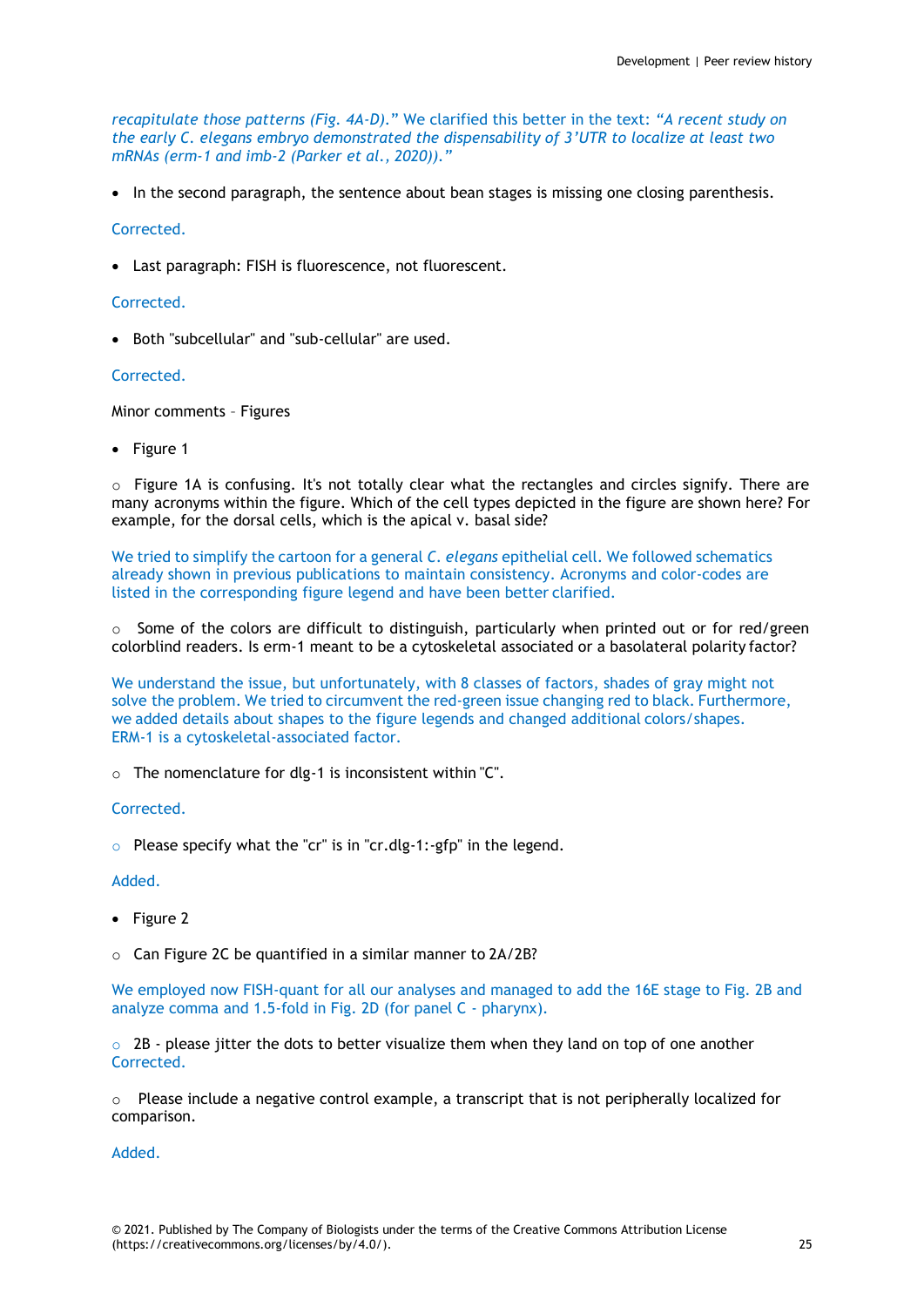$\circ$  There is no place in the text of the document where Fig 2C is referenced

Corrected (it was wrongly referred to as "2B").

o I can't see any discernable ajm-1 localization in Fig 2A.

We added some arrowheads to point at specific examples and increased the intensities of the corresponding smFISH signal for better visualization.

o I can't see any dlg-1 pharyngeal localization in Fig2C.

We added some arrowheads to point at specific examples and increased the intensities of the corresponding smFISH signal for better visualization.

 $\circ$  More details on how the quantification was performed would be welcome. Particularly, in 2B, what is the distance from the membrane in which transcripts were called as membrane-associated? What statistics were used to test differences between groups?

As mentioned before, we re-analyzed all our images with FISH-quant as being a well-established tool to quantify smFISH signals. We have now fully described how quantification was performed in Materials and methods.

• Figure 3

 $\circ$  Totally optional but might be nice: can you make a better attempt to approximate the scale of the cartoon depiction?

The UTRs, especially the 5' one, are much smaller than the *dlg-1* gene sequence. A proper scaling of the cartoon to the actual sequences, would draw the attention away from the main subjects of this figure, the UTRs. Nevertheless, we made sure it is clear in the corresponding figure legend that the cartoon is not in scale: "*The schematics are not in scale with the actual size of the corresponding sequences. UTR lengths:* dlg-1 *5'UTR: 61 nucleotides;* sax-7 *5'UTR: 63 nucleotides;*  dlg-1 *3'UTR: 815 nucleotides;* unc-54 *3'UTR: 280 nucleotides*."

 $\circ$  The GFP as an asterisk illustration may be confusing for some readers. Could you add another rectangular box to depict the gfp coding sequence?

Corrected.

 $\circ$  This microscopy is beautiful!

# Thanks Reviewer #2!

o Were introns removed? Is the endogenous copy still present?

All the transgenes were analyzed in a wild-type background, therefore, yes, the endogenous copy was still present. All the transgenes possessed introns. We changed the corresponding text as follows: "*To test whether the localization of one of the identified localized mRNAs,* dlg-1*, relied on zip codes, we generated extrachromosomal transgenic lines carrying a* dlg-1 *gene whose sequence was fused to an in-frame GFP and to endogenous or exogenous UTRs*.". In Fig. 3A "*dlg-1*  ORF" has been replaced with "*dlg-1* (ex+int)".

 $\circ$  The wording in the legend "CRISPR or transgenic" may be confusing as Cas9 genome editing is still a form of transgenesis.

We added "extrachromosomal" to clarify the nature of the transgene.

 $\circ$  The authors state that the 5'-3'UTR construct produces perinuclear dlg-1 transcripts but in the absence of DAPI imaging, it's not clear that this is the case.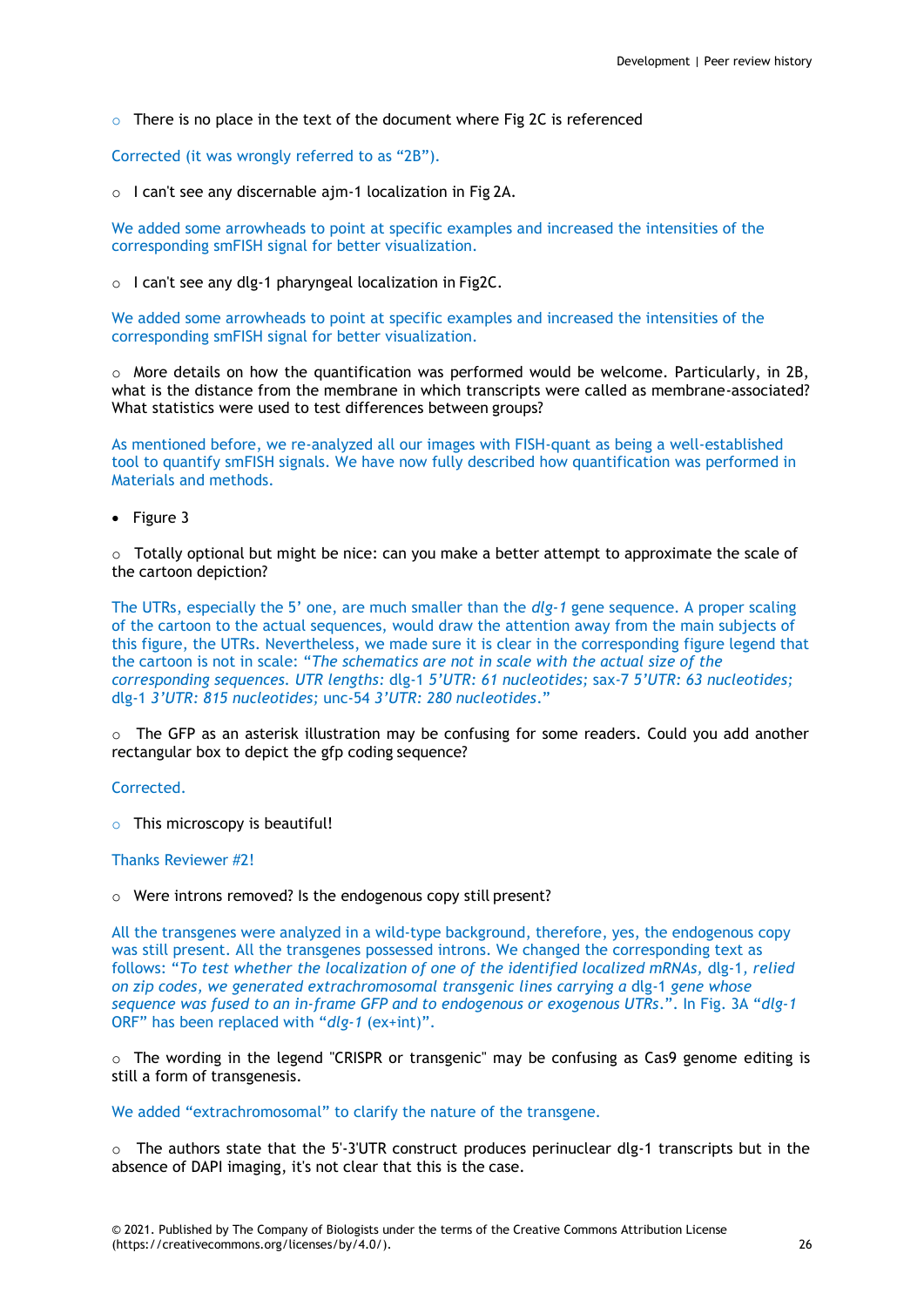We could not find such a statement, but we tried to clarify the localization of these mRNAs in the text (additionally edited due to the inclusion of image quantification plus statistical analysis): "*The mRNA localization patterns of the two UTR reporters were compared to the localization of dlg-1 transcripts from the CRISPR line ("wild-type", Fig. 3A; Heppert* et al*., 2018). Both reporter strains didn't show a decrease in enrichment at the* Ce*AJ and localization dynamics of their transcripts compared to the wild- type cr.dlg-1::gfp (Fig. 3B,C) as it would be expected if dlg-1 UTRs were involved in its localization. These results indicate that the UTR sequences of dlg-1 mRNA are not required for its localization."*

o Which probe set was used? The gfp probe?

Yes, please see the main text: "*Given that the transgenic constructs were expressed in a wild-type background, smFISH experiments were conducted with probes against the GFP RNA sequence to assess specifically the localization of the transgenic* dlg-1::gfp *mRNAs (*cr.dlg-1::gfp *and* tg.dlg-1::gfp*).*"

 $\circ$  Here, sax-7 is used as a uniform control, but sax-7 is claimed in Fig S1B-D as being perinuclear. This is a bit confusing.

*sax-7* mRNA localizes perinuclearly in sporadic instances (Fig S1B), but it is predominantly scattered throughout the cytoplasm (*i.e*., unlocalized). Perhaps these unlocalized RNAs are not being translated. It presumably localizes perinuclearly in a translation-dependent manner as *sax-7* codes for a transmembrane protein that would be targeted to the ER (*i.e*., its localization depends on the signal peptide coded in the ORF and not on its UTRs). We have described this ER-type of localization in the introduction and reiterated it partially in the first paragraph of the results. *sax-7*  UTRs are therefore presumably not responsible for any subcellular localization, which would instead rely on a signal sequence.

We added sentences to clarify this point:

- *1. "We used UTRs from mRNAs that do not localize near cell membranes, namely sax-7 and unc- 54 (Fig. S4A,B)." (main text)*
- *2. "Such a localization depends on the signal peptide located in the CDS of sax-7 and not on its UTRs." (Figure legend S4)*
- Figure 4
- o Excellent results! Really nice!

Thanks Reviewer #2!

o Fig 4A. The GFP depicted as a circle is strange.

We changed it into a rectangle.

o Fig 4A. Can you include the gene/protein name for easy skimming?

# Added.

 $\circ$  Fig 4B. the color here is too faint and it is unclear what is being depicted. Overall, this part of the figure could be improved.

We changed Fig. 4A,B into a more intuitive schematics than the previous one.

# o Were the introns removed?

No, the introns were maintained in this and in all our transgenic lines. We described our transgenic lines in the materials and methods section (now with more detail). What we depict in the scheme (Fig. 4A) is the mature RNA (now specified in the figure), therefore no introns depicted. Clarified now also in the main text*: "To determine whether dlg-1 mRNA localization occurs co-translationally,*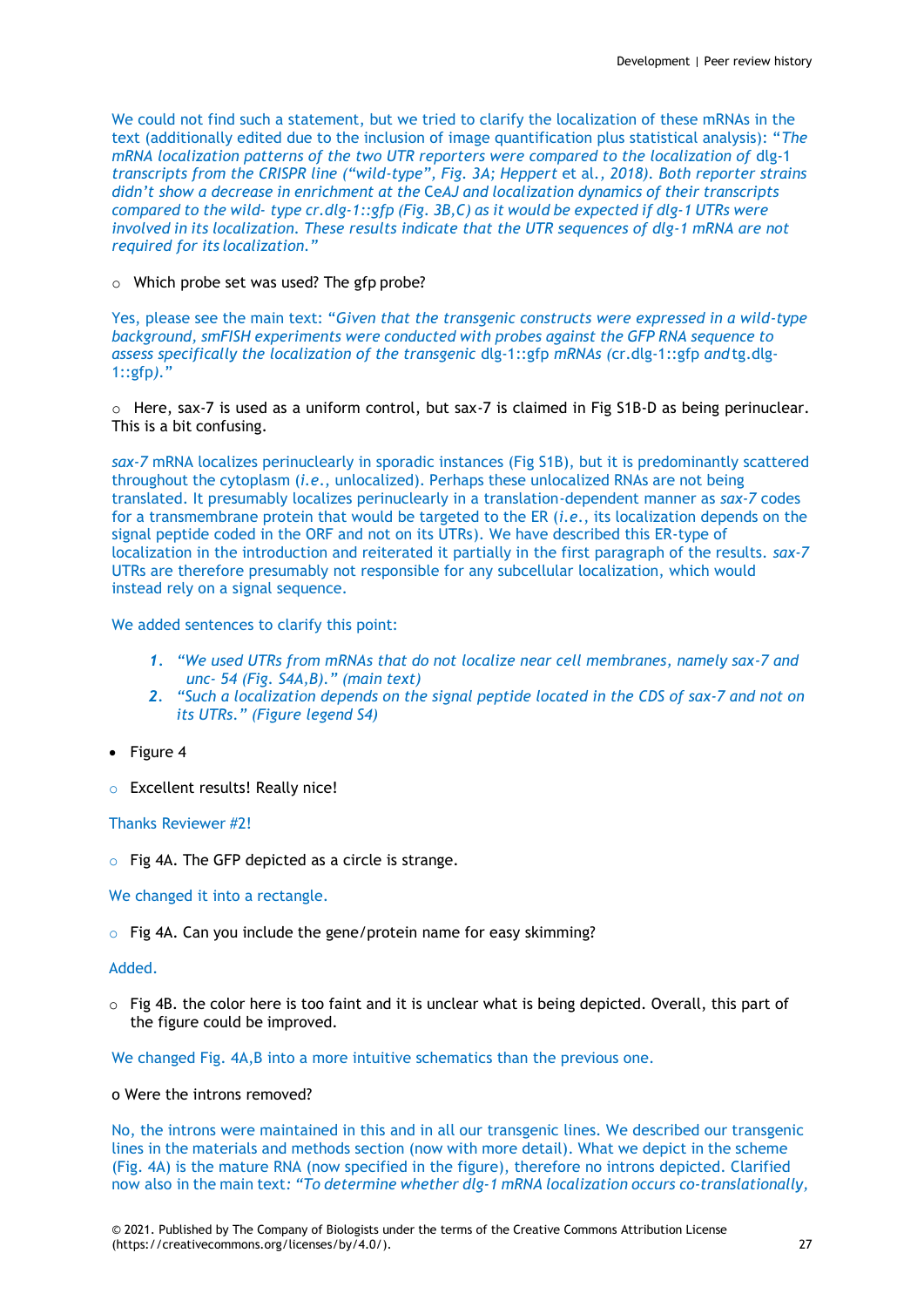*we designed a transgene to inhibit normal translation by deleting two nucleotides (TG) within the start codon of an otherwise wild-type sequence containing both exons and introns (Fig. 4A,B) and generated two transgenic lines."*

 $\bullet$  Figure 5

 $\circ$  Fig 5A. can you add the gene/protein name

#### Added.

 $\circ$  Fig 5B. Can you make the example apicobasal (non-apical) mRNA more distinctive? If it had its own peak in the lower trace, the reader would more clearly understand that this mRNA will be excluded from apical measurements whereas it will be included in apicobasal measurements.

We actually wanted to show this specific example: a cytoplasmic mRNA and a junctional mRNA may seem close from the apicobasal analysis (partially overlapping peaks that Reviewer #2 mentioned). With the apical analysis, instead, we can show that these mRNAs are actually not close, and they belong to two different compartments (cytoplasm and junction). We would therefore like to keep the current scheme, while better clarifying this point in the corresponding figure legend.

 $\circ$  D' - I' The grey font is too light.

#### Changed.

 $\circ$  D' - I' The inconsistent v-axis scaling makes it difficult to compare across these samples. Can you set them to the same maximum number?

The values are indeed quite different. We tried to use the same scale, but this would make some of the data unappreciable. The idea was to evaluate, within each graph, how mRNA and protein are localized relative to the junctional marker

#### o D' - I' The x-axis labels are formatted incorrectly

#### Corrected.

 $\circ$  The practice of masking out the nucleus appears to remove potentially important mRNAs that are not nuclear localized. This could really impact the findings and interpretation. Instead, consider an automated DAPI mask.

We have now fully described how the analyses were performed in Materials and methods (see also Fig. S8 and its corresponding legend). The analyses were fully unbiased.

 $\circ$  I can't see what the authors are calling membrane diffuse versus cytoplasmic. This is making it hard for me to see their "two step" pathway to localization.

We have re-written the last two paragraphs of the result part and added another main figure (Fig.5) to better clarify your points.

 $\circ$  Can more details of the quantification be included? How were Z-sections selected, chosen for inclusion? Which Z-sections and how many were selected?

We have now fully described how the analyses were performed in Materials and methods.

o Also, why do these measurements focus on what I think are the seam cells when Lockwood et al., 2008 show the entire epithelium that is much easier to see?

We are focusing on the seam cells at the bean stage as a model: these are the cells and the embryonic stage where we see the highest localization of *dlg-1* mRNA in the wild-type.

 $\circ$  Please name these constructs to correlate the text more explicitly to the figures.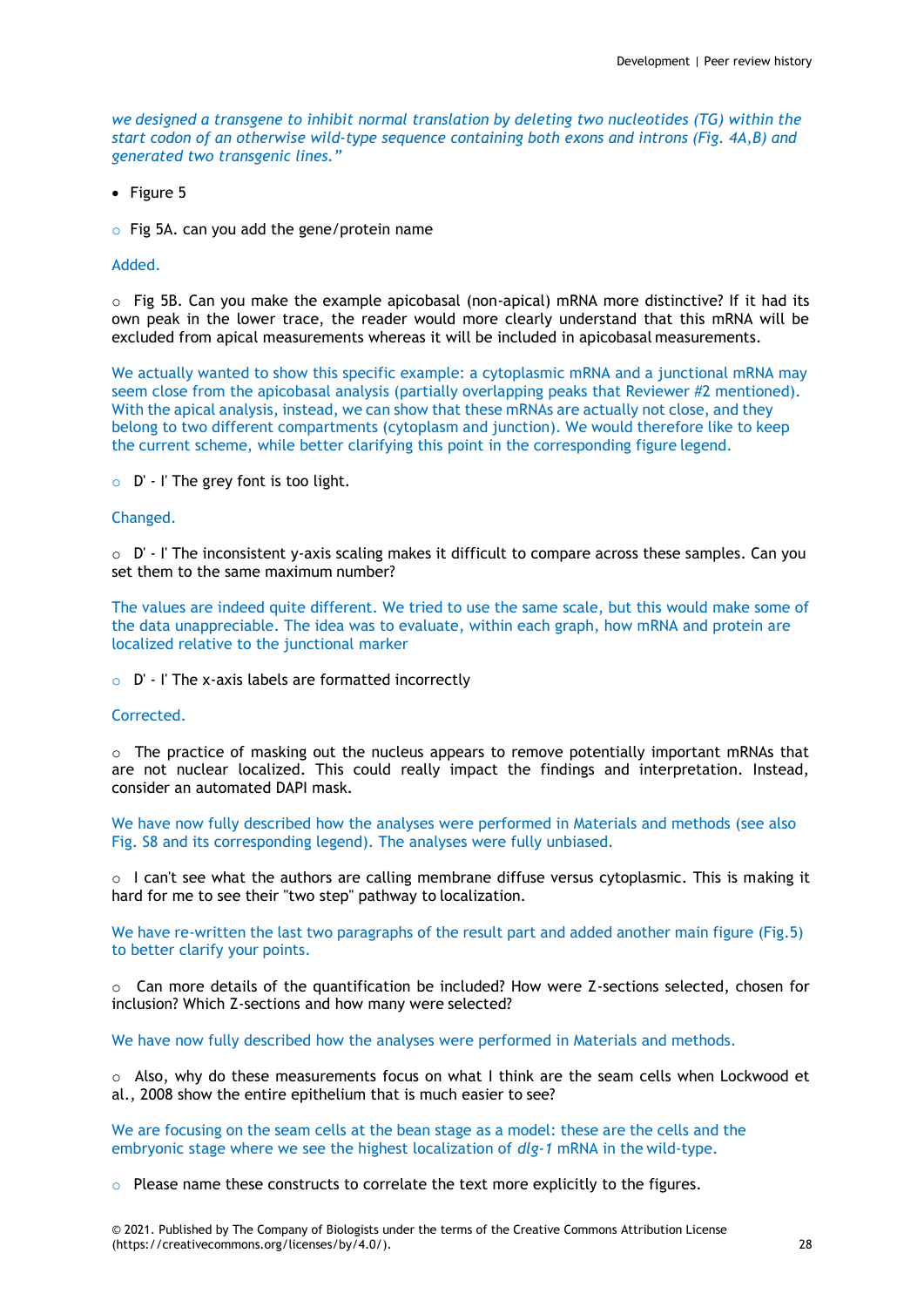# Added.

 $\circ$  How many embryos were analyzed for each trace? How many embryos showed consistent patterns?

We have now fully described how the analyses were performed in Materials and methods and in the respective figure legends.

 $\circ$  Why were these cells used for study here? Lockwood et al., 2008 use a larger field of epithelial cells for visualization.

As stated before: we are focusing on the seam cells at the bean stage as a model: these are the cells and the embryonic stage where we see the highest localization of *dlg-1* mRNA in the wildtype.

• Figure 6

There are major discrepancies between what this figure is depicting graphically and what is described in the text. Again, I'm not comfortable making the "two step" claims this figure purports given the data shared in Figure 5.

We have re-written the last two paragraphs of the result part and added another main figure (Fig.5) to better clarify your points. Schematics and respective quantifications were added next to the images in Fig. 5.

Minor comments - Tables & Supplemental Figures

Table 1

• I think this table could be improved to more clearly illustrate which mRNAs were tested and what their mRNA localization patterns were (for example, gene name identifiers included, etc). Could the information that is depicted by gray shading instead be added as its own column? For example, have a column for "Observed mRNA localization"

We modified Table 1 based on these and the other reviewers' comments.

 Can you add distinct column names for the two columns that are labeled as "protein localization - group"

We modified Table 1 based on these and the other reviewers' comments.

 Can you also add which of these components are part of ASI v. ASII (as described in the introduction?)

We modified Table 1 based on these and the other reviewers' comments.

#### Supplemental Figure 1

• It is hard to see that some of these spots are perinuclear. More information (membrane marker, 3D rendering, improved metrics) is required to support this claim.

We are not trying to make a big statement out of these data as perinuclear localization for mRNAs coding for transmembrane/secreted proteins is well known. The aim of our study was to describe transcript localized at or in the proximity of the junction. We thought it was worth mentioning these examples of perinuclearly localized mRNAs (*hmr-1*, *sax-7*, and *eat-20* – now also *let-805*) for two reasons: scientific correctness – show accessory results that might be interesting for other scientists – and use as positive controls for our smFISH survey – these mRNAs were expected to have a somewhat perinuclear localization for the reasons mentioned above.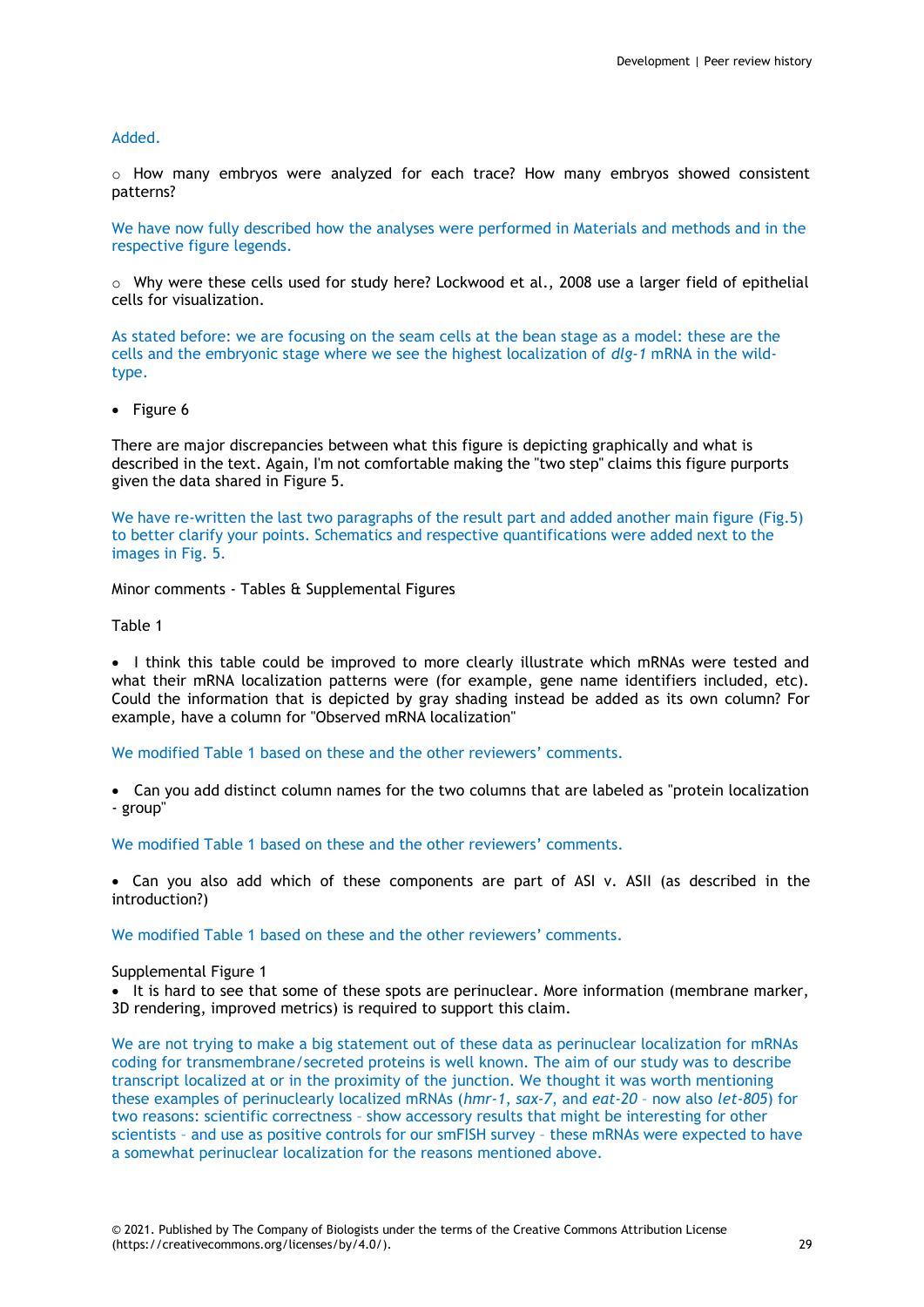What do these images look like over the entire embryo, not just in the zoomed in section?

We added a column with the zoom-out embryos.

sax-7 localization in S4 looks similar but a different localization claim is made.

*sax-7* mRNA localizes perinuclearly in sporadic instances (Fig S1B), but it is predominantly scattered throughout the cytoplasm (*i.e*., unlocalized). Perhaps these unlocalized RNAs are not being translated. It presumably localizes perinuclearly in a translation-dependent manner as *sax-7* codes for a transmembrane protein that would be targeted to the ER (*i.e*., its localization depends on the signal peptide coded in the ORF and not on its UTRs). We have described this ER-type of localization in the introduction and reiterated it partially in the first paragraph of the results. *sax-7*  UTRs are therefore presumably not responsible for any subcellular localization, which would instead rely on a signal sequence.

We added sentences to clarify this point:

- *1. "We used UTRs from mRNAs that do not localize near cell membranes, namely sax-7 and unc- 54 (Fig. S4A,B)." (main text)*
- *2. "Such a localization depends on the signal peptide located in the CDS of sax-7 and not on its UTRs." (Figure legend S4)*

Supplemental Figure 2

 $\bullet$  Before adherens junctions even exist dlg-1 go to the membrane - this is really neat!

# Thanks Reviewer #2!

Supplemental Figure 3

 Technical question: If either 5 or 3 stack images are used, how does this work? Do they have different z-spacings? Or do they do 5-stack images represent a wider Z-space?

This is the sentence under question: "*Maximum intensity projections of 5 (1.08 µm) (A) and 3 (0.54 µm) (B) Z-stacks*". The space between each Z-stack image is constant in all our imaging and its value is 270 nm. When we consider 5 planes, the distance from the 1<sup>st</sup> to the 5<sup>th</sup> is 4 x 270 nm = 1.08  $\mu$ m, whereas for 3 planes will be 2 x 270 nm = 0.54  $\mu$ m.

# Supplemental Figure 4

Line #2 retains translation and keeps mRNA localization.

"Line2" retains translation only partially and examples of mRNA localization can be found. Quantification can be now found in Fig. S5B.

 Totally optional, but consider showing both lines in the main figure to illustrate the two possibilities.

We preferred to keep the two lines split in main and supplemental figures to avoid confusion.

• Materials and methods - how did they created the ATG mutations? Is it an array? - why does one translate, and one doesn't?

We clarified this point in Materials and methods: "dlg-1 *deletion constructs ΔATG (SM2664 and SM2663) and ΔL27-PDZs (SM2641) were generated by overlap extension PCR using pML902 as a template*.".

The construct and its co-injection markers used to generate the two lines were the same.

We tried to perform Western blots to identify the length of the poorly translated DLG-1::GFP protein in the second line described in the paper ("line2"), but unfortunately without having it working. Currently, we do not have data to explain the reason(s) why one of the two lines is able to express DLG-1::GFP protein to a very small extent (now quantified in Fig. S5B). Perhaps line 2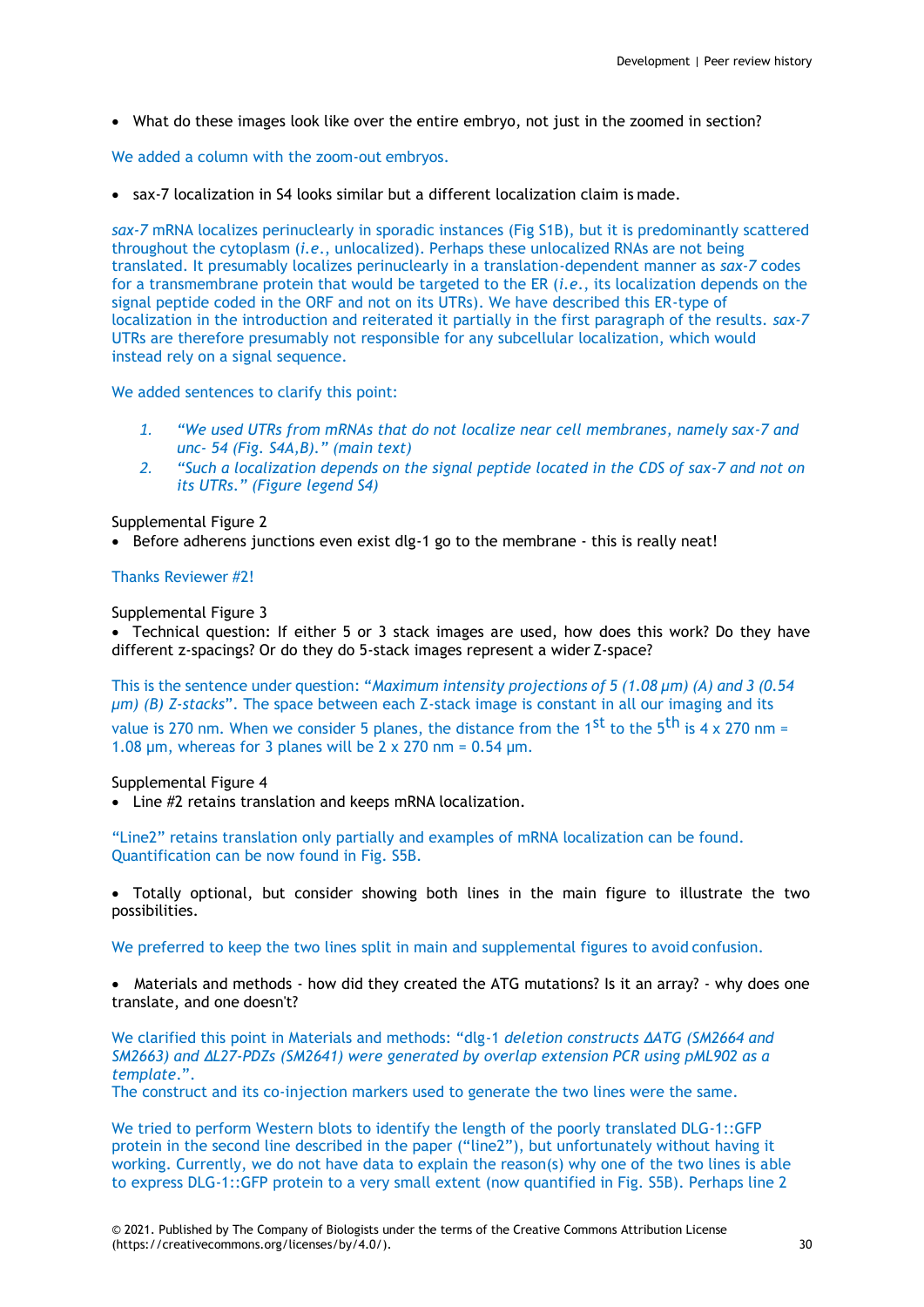has more RNA expression, making the probability for some protein production higher. More mRNA could be due to a higher copy number of the transgene or a more active configuration of the array.

Reviewer #3

Major comments

1. The smFISH results are striking and implications exciting. The conclusions made from the smFISH results reported in all Figures will be strengthened considerably by quantifying the mRNA localized to the defined specific subcellular regions. At the very least, localization to the cytoplasm versus the plasma membrane should be determined as performed in Figure 2B, but quantifying finer localization will enhance the conclusions made about regional localization (e.g. CeAJ versus plasma membrane mRNA localization in Figure 5). Inclusion of a nonlocalizing control in Figures 1-4 will enable statistical comparisons between mRNA localizing and non-localizing groups.

We added more quantitation, statistics, and negative controls.

2. The script used for smFISH quantitation should be included in the methods or published in an accessible forum (Github, etc). Criteria for mRNA "dot" calling should be defined in the methods. All raw smFISH counts should also be reported.

We employed now FISH-quant for all our analyses (now added in Materials and methods) and the raw data are provided in an additional supplementary table (Table S1).

3. Figure 2: What is the localizing ratio of a non-localizing control mRNA (e.g. jac-1)? Including an unlocalized control with quantitation would strengthen the localization arguments presented.

Added.

4. Figure 5: Quantifying colocalization of mRNA and protein (+/- AJM-1) will strengthen the arguments made about mRNA/protein localization.

We re-adjusted Fig. 5, showing apical views previously shown in Fig. S5. Quantifications of the localized mRNA have been added.

5. Discussion of the CeAJ mRNA localization mechanism is warranted. Do the authors speculate that the newly translated protein drives localization during translation, similar in concept to SRP- mediated localization to the ER, or ribosome association is a trigger to permit a secondary factor to drive mRNA localization, or another model?

We added a conjecture regarding this topic to the Discussion.

# Minor comments

1. Please complete the following sentence: "We identified transcripts enriched at the CeAJ in a stage- and cell type-specific."

# **Corrected**

2. It would be helpful to provide reference(s) for the protein localization summary in Table 1.

# Added.

3. Figure 2B: Did dlg-1 and ajm-1 localize at similar ratios? Appropriate statistics comparing the different ratios may be informative.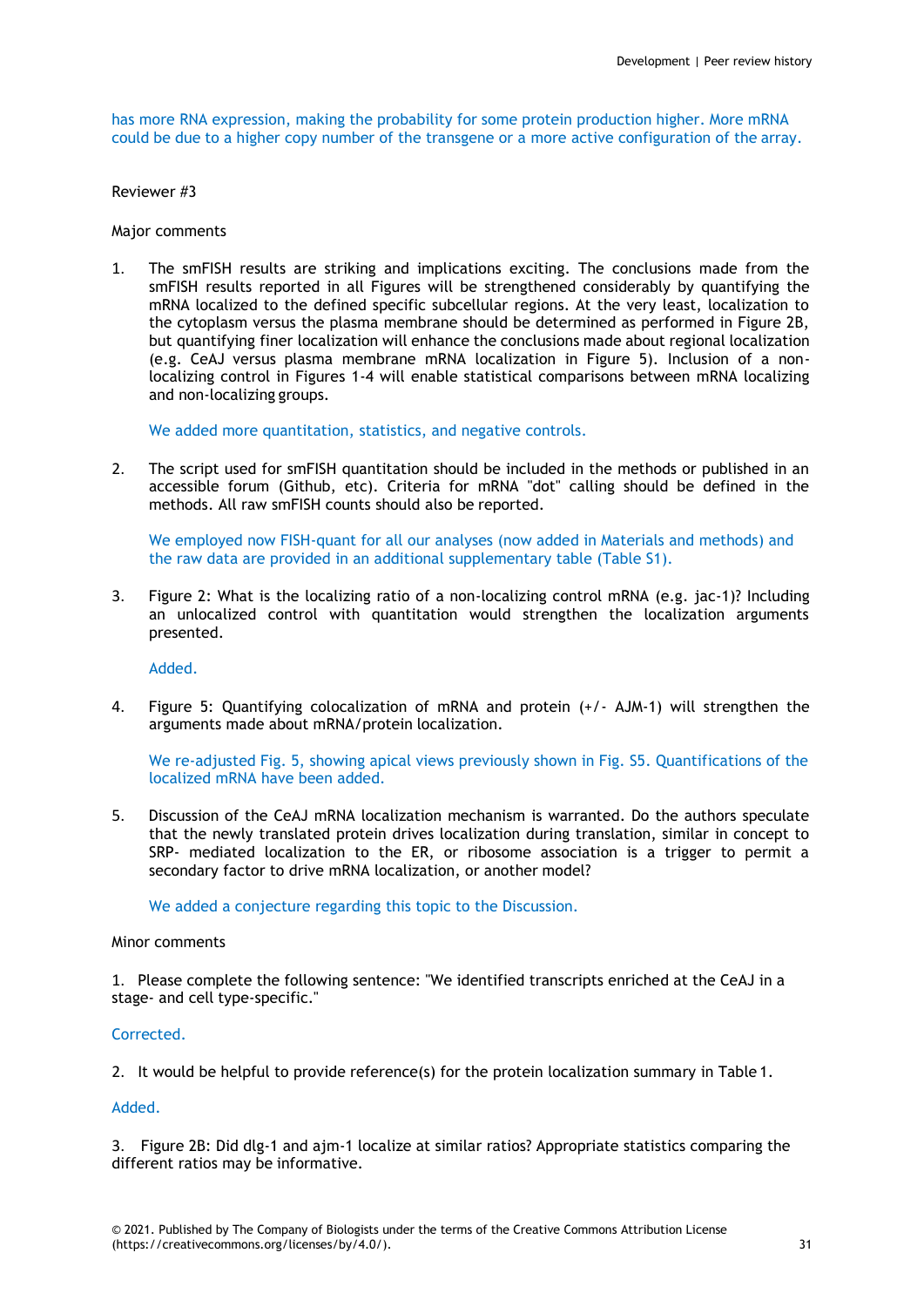# We modified the graph (also following Reviewer #2's suggestion) and added the requested details.

4. Figure 2: In the paragraph that begins, "Morphogenesis of the digestive track," the text should refer to Figure 2C? If not, the text requires further clarification.

Corrected.

5. Figure 2: Reporting the smFISH localizing ratios of 8E and 16E will be informative.

We added the quantitation for 16E, but we could not add 8E for consistency reasons: we quantified mRNA localization in seam cells which are not established yet at this embryonic stage.

6. Please include citations when summarizing the nonsense-mediated decay NMD mechanism and AJM-1 identifying the CeAJ.

Added.

7. The sentence, "Embryos from our second ΔATG transgenic line displayed a little GFP protein and some dlg-1::gfp mRNA," should refer to Figure S4.

# Added.

8. An immunoblot of this reporter versus wild type may be informative regarding the approximate position of putative alternative start codon.

The construct and its co-injection markers used to generate the two lines were the same.

We tried to perform Western blots to identify the length of the poorly translated DLG-1::GFP protein in the second line described in the paper ("line2"), but unfortunately it did not work (perhaps the level of DLG-1 is too low). Currently, we do not have data to explain the reason(s) why one of the two lines is able to express DLG-1::GFP protein to a very small extent (now quantified in Fig. S5B). Perhaps line 2 has more RNA expression, making the probability for some protein production higher. More mRNA could be due to a higher copy number of the transgene or a more active configuration of the array.

9. Figure 5: N's and repetitions performed should be included for localization experiments.

We have included the requested information in the main text, figure legends, and materials and methods. Table S1 also shows the raw data for the quantifications.

10. Please clarify that the "the mechanism of UTR-independent targeting is unknown in any species" refers to dlg-1 mRNA localization.

Added.

11. "Our findings suggest..." discussion paragraph should reference Figure 6.

We simplified our model and removed Fig. 6. Please, find all the changes in the last paragraph of the results and in the discussion.

# Second decision letter

MS ID#: DEVELOP/2021/200027

MS TITLE: Translation-dependent mRNA localization to Caenorhabditis elegans adherens junctions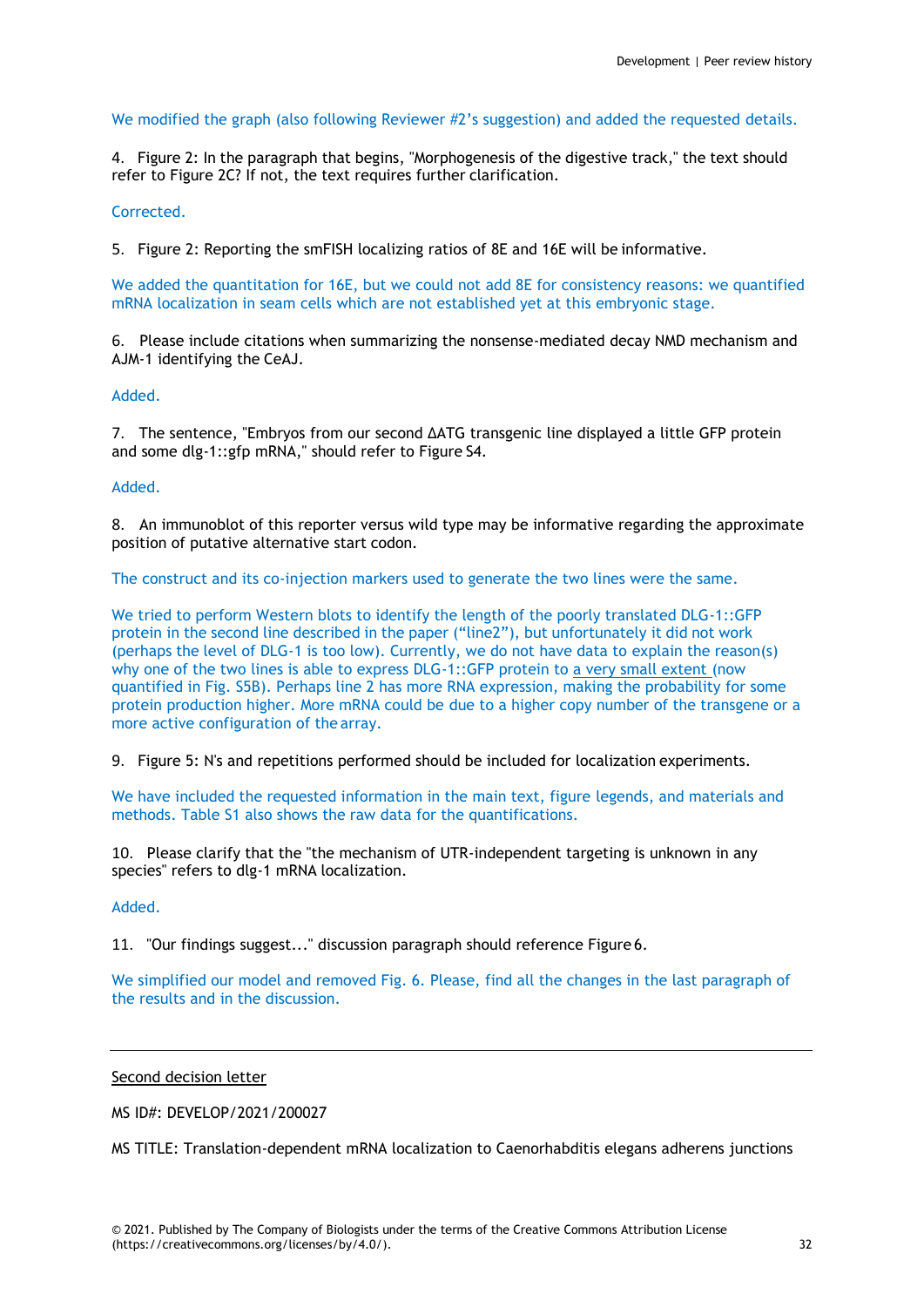AUTHORS: Cristina Tocchini, Michèle Rohner, Laurent Guerard, Poulomi Ray, Stephen E Von Stetina, and Susan E Mango

I have now received all the referees reports on the above manuscript, and have reached a decision. The overall evaluation is positive and we would like to publish a revised manuscript in Development, however, there are some minor concerns that the reviewers point out that would need to be addressed. I do not expect to send the manuscript to the reviewers, but their comments will need to be addressed.

# Reviewer 1

# *Advance summary and potential significance to field*

The connection between transcript localization and translation are established but the specific regulatory ques for both localization and expression remain an important question. Here, Tocchini et al. use the C. elegans embryo and single molecule FISH (smFISH) to determine the subcellular localization of key mRNAs involved in epithelial morphogenesis. In particular, analyses of dlg-1/discs large mRNA, an apical junction component, provides evidence that mRNA localization requires active translation, but the 5' and 3' untranslated regions are dispensable. Transcript mapping supports that the L27 N-terminal coding region is necessary to target mRNAs to the apical junctions, but the C-terminal Hook and GuK regions help localize dlg-1 mRNA to the plasma membrane.

The authors were challenged with a monumental re-analysis of their smFISH data and present here a "revision de force." I thought the heat shock experiment was particularly clever and the results support their model. I did have one minor criticism that should be addressed. But overall, the smFISH quantitation was well performed, displayed, and described. Thus, this well written, wellconceived study will be of great interest to those interested in post-transcriptional regulation, mRNA subcellular localization, and animal development. The previous statement holds true that dlg-1 shows promise to be a fantastic model to further investigate the mechanisms underlying translation-dependent mRNA localization.

My expertise again covers post-transcriptional gene regulation, the C. elegans model organism, and fluorescent imaging with smFISH.

Scott Aoki

# *Comments for the author*

# MINOR:

1. Figure 3C, Lines 190-191: The authors state that "both reporter strains were enriched at the CeAJ and resembled the type cr.dlg-1::gfp," but the statistics argue that localization is enhanced with the 5' and 3' UTR mutants. Please revise this statement and consider adding a plausible explanation for enhancement.

# Reviewer 2

# *Advance summary and potential significance to field*

The revised manuscript presents a clear and nicely done study demonstrating mRNA localization during development of Caenorhabditis elegans embryonic epithelia. Tocchini, et al used smFISHbased method to identify mRNAs associated with the cell membrane or cortex, and with apical junctions. Authors provided an additional and novel insight into the function of one of the identified transcripts – dlg-1/discs large. Using transgenic lines Authors demonstrated that dlg-1 localization to the CeAJ requires active translation. Moreover, Authors mapped protein domains involved in that process and proposed a model in which dlg-1 transcripts are co-translationally localized with the nascent protein. This work will be of significant interest to many workers in the field, and will serve as a reference for future studies of mRNA localization during development of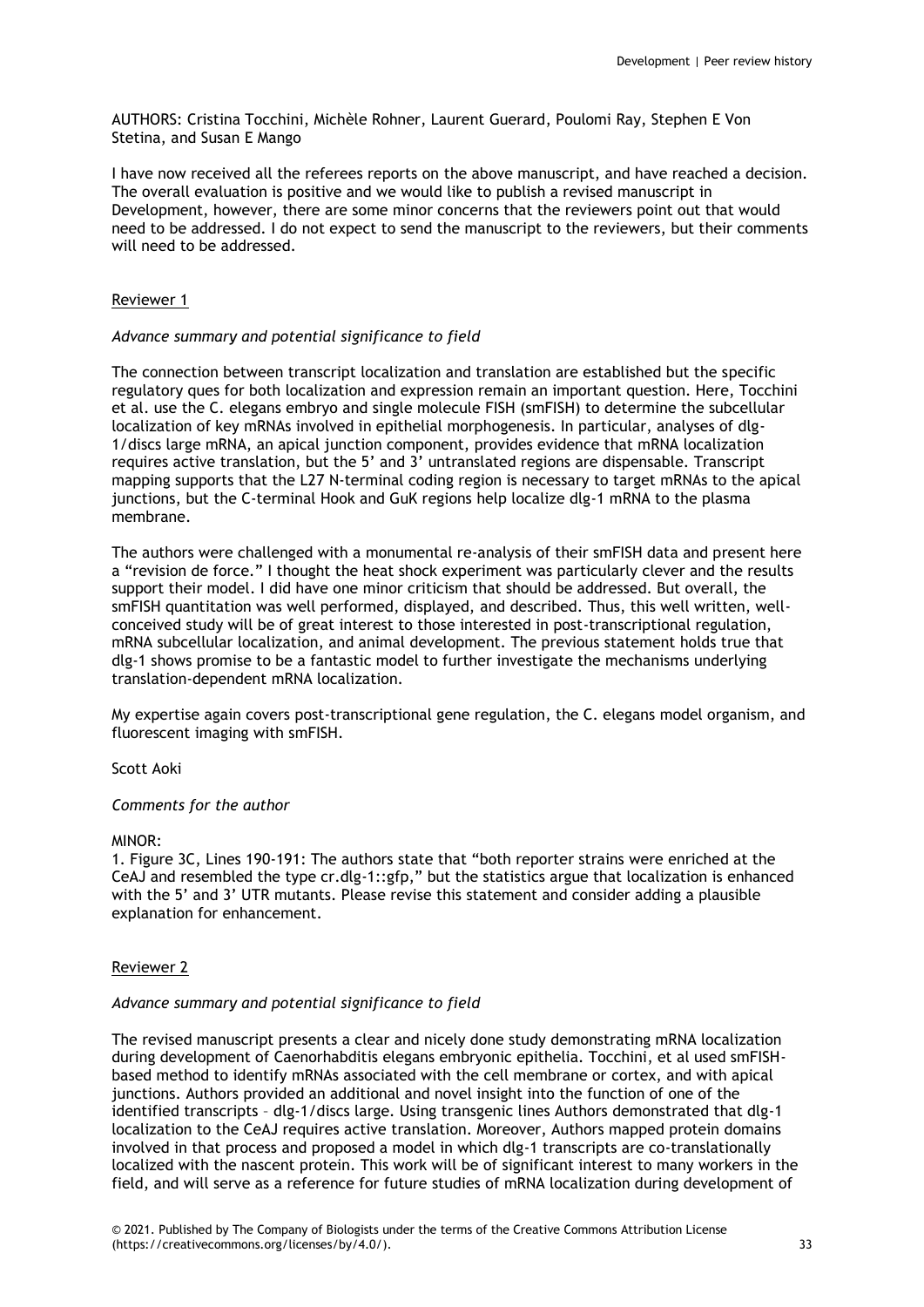Caenorhabditis elegans. I strongly recommend the manuscript for publication in Development, provided that the Authors consider the following point below.

# *Comments for the author*

The authors responded to all my comments and suggestions from the prior review. I appreciate including FISH-quant analysis and statistics, it markedly improved the interpretation of the data presented in the manuscript.

#### Minor comment: Figure 6 – enlarge and unify font size – e.g. it's impossible to see axis titles from Fig. 6C in the printed version

# Reviewer 3

# *Advance summary and potential significance to field*

Tocchini et al. report that mRNA encoding components of the cellular adhesion system localize to membranes. They explore the mechanisms responsible for this location, largely focusing on dlg-1 mRNA as a proxy for the group. They find 1) the 3'UTR of dlg-1 is dispensable for its localization (Figure 3), 2) translation of DLG-1 is required (Figure 4), 3) a C-terminal set of protein domains are required (Figure 4), and 4) that the localization of the mRNA to its final destination occurs in a 2 step process that requires the C-terminal domains to direct mRNA to the membrane and an Nterminal region that further refines their location to the apical junction (Figure 5).

Overall, I found the outlined evidence supported the authors' claims. I found the paper clear, concise, and compelling. The idea of the 2-step localization mechanism is novel and will be of great interest to the local translation community, generally. It also yields some thought-provoking implications for how cellular structures may develop and how those structures, in turn, impact the morphological development of epithelia. The authors went above and beyond to address the reviewer's previous comments and the paper benefited from their efforts. The images are aesthetically beautiful, the figures are expertly depicted for maximum impact, the supplemental material is thorough, and all quantification is well executed. Indeed, the quantification and statistics add to the manuscript's rigor and readability.

# *Comments for the author*

# Minor questions

• The authors mutated the dlg-1 gene and assessed how different mutations affected mRNA and protein localization but did not comment on any additional phenotypes on epithelial development or the organism's survival. Were any other phenotypes noteworthy?

• Tocchini et al. identified many mRNAs that localize to CeAJ but only dissect dlg-1 for required domains in this paper. Can the authors speculate in the discussion about what domains may be localizing those other transcripts? Are there any interesting regions of conservation between them?

# Minor comments

- Line 56 "… to certain cellular subcellular locations… " (extra word)
- Line 64 subject-verb agreement mechanisms is known
- Figure 1 missing labels on "G" panel. Inconsistent with the rest of the figure
- Figure 2 B and D really help to clarify the observations in A and C.

# Very nice.

• Line 332 – "Junctional protein in this mutant strain" – just an awkward sentence that could be improved

- Figure 6 very nice depiction in B  $\&$  C helped me to quickly read understand the figures D H
- Line 368 Start a new paragraph here on "mRNAs coded by orthologs of dlg-1"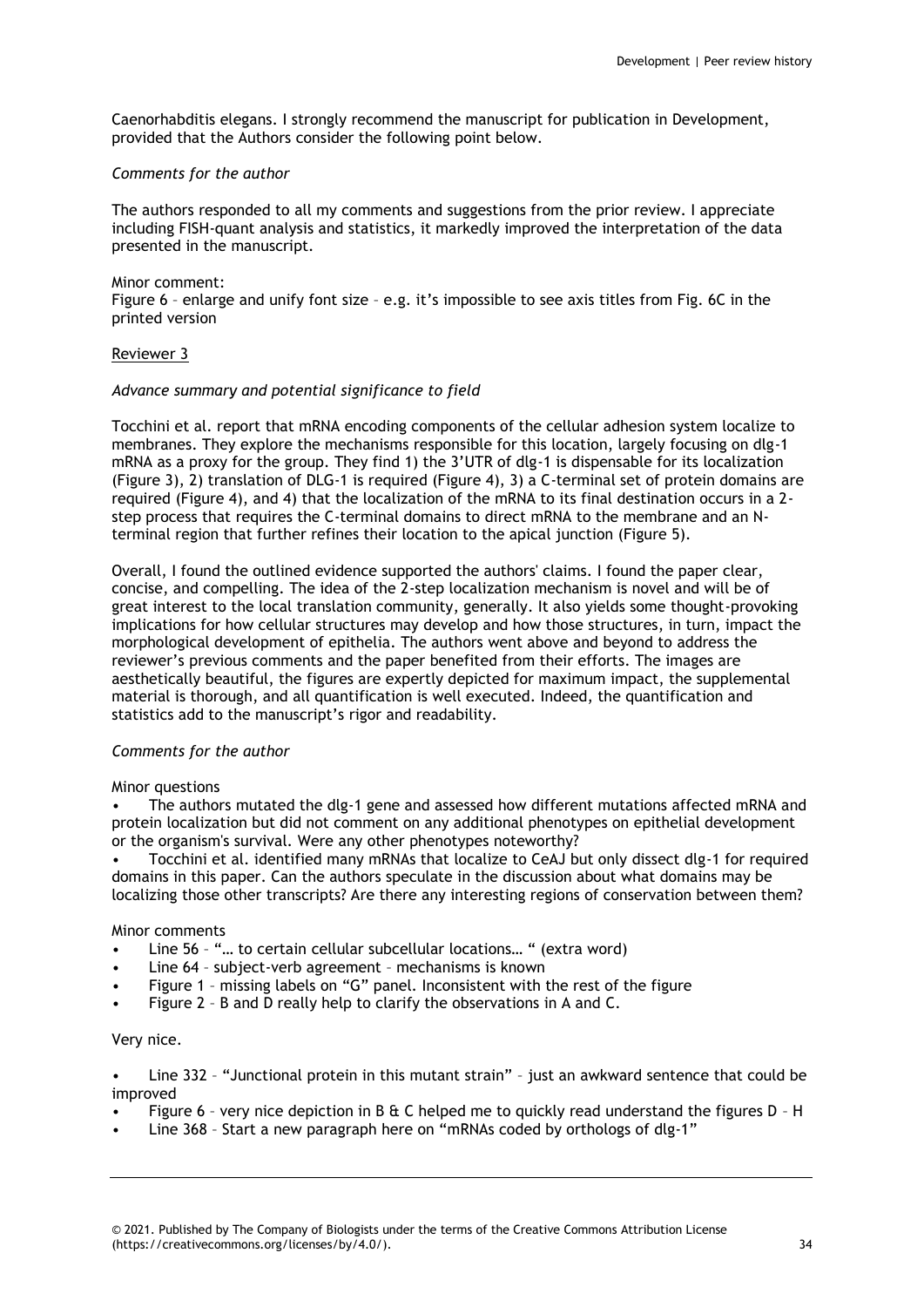# **Second revision**

### Author response to reviewers' comments

### **Reviewer 1 Comments for the Author:**

### MINOR:

1. Figure 3C, Lines 190-191: The authors state that "both reporter strains were enriched at the CeAJ and resembled the type cr.dlg-1::gfp," but the statistics argue that localization is enhanced with the 5' and 3' UTR mutants. Please revise this statement and consider adding a plausible explanation for enhancement.

*We added the following sentence:* "A slight increase in mRNA localization for the two reporter strains may reflect their different transgenic nature (extra-chromosomal) compared to the wildtype reference (CRISPR)."

# **Reviewer 2 Comments for the Author:**

The authors responded to all my comments and suggestions from the prior review. I appreciate including FISH-quant analysis and statistics, it markedly improved the interpretation of the data presented in the manuscript.

#### Minor comment:

Figure 6 – enlarge and unify font size – e.g. it's impossible to see axis titles from Fig. 6C in the printed version

# Corrected.

# **Reviewer 3 Comments for the Author:**

#### Minor questions

•The authors mutated the dlg-1 gene and assessed how different mutations affected mRNA and protein localization but did not comment on any additional phenotypes on epithelial development or the organism's survival. Were any other phenotypes noteworthy?

*All our transgenic lines were analyzed in embryos expressing wild-type, endogenous DLG-1, as stated in the main text and materials and methods. No gain-of-function phenotypes were observed in any transgenic line.*

•Tocchini et al. identified many mRNAs that localize to CeAJ but only dissect dlg-1 for required domains in this paper. Can the authors speculate in the discussion about what domains may be localizing those other transcripts? Are there any interesting regions of conservation between them?

*These aspects will be part of our future research, therefore we would prefer to talk about these topics in our next work.*

# Minor comments

•Line 56 – "… to certain cellular subcellular locations…" (extra word) *Corrected.*

•Line 64 – subject-verb agreement – mechanisms is known

# *Corrected.*

•Figure 1 – missing labels on "G" panel. Inconsistent with the rest of the figure

*Corrected.*